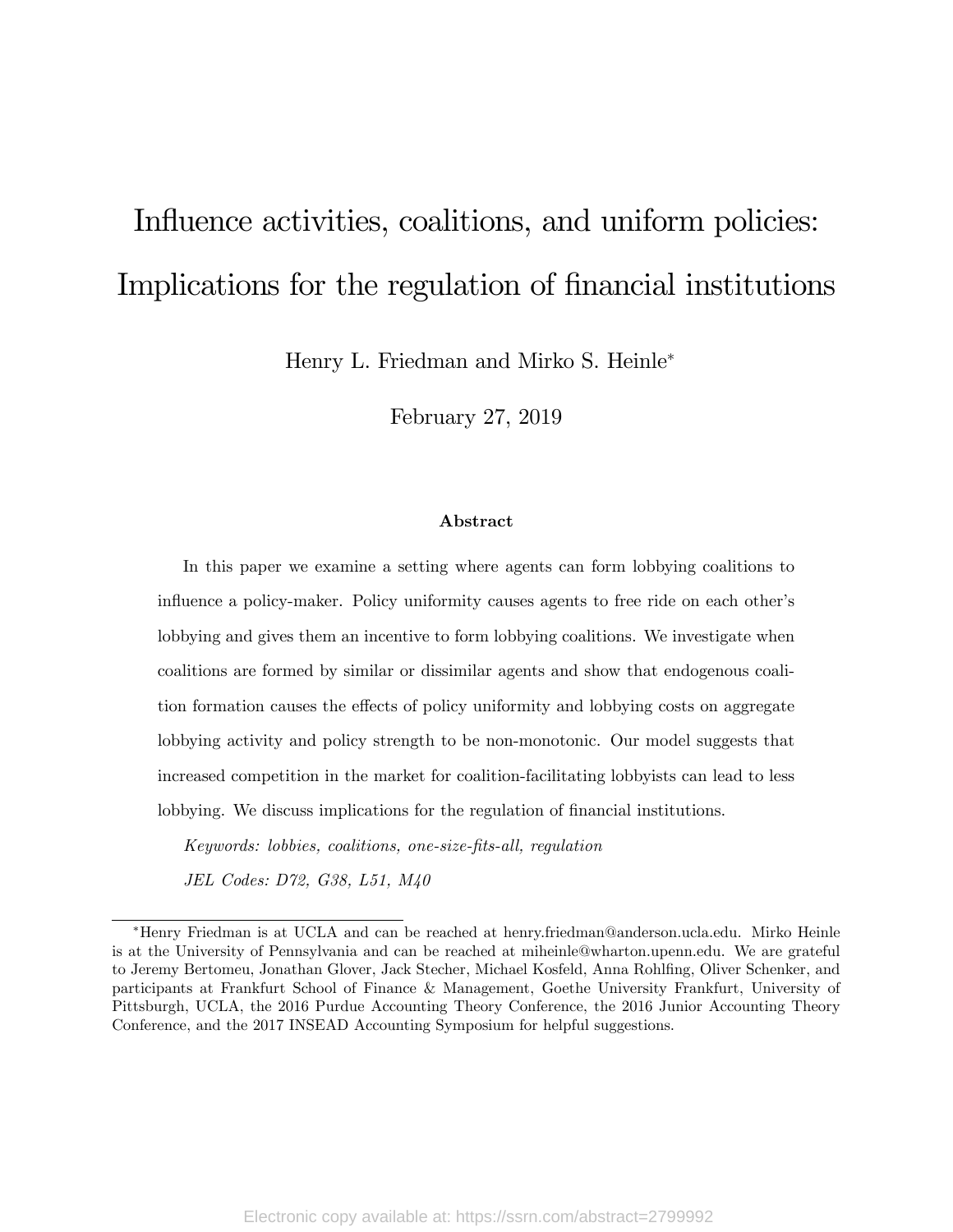# 1 Introduction

Regulatory policies are usually set with a degree of uniformity, applying similar treatments to diverse agents. These agents, in turn, often have the ability to influence the policies they are exposed to and can organize into coalitions or lobbies that coordinate their influence activities. In this paper, we explore the agents' choices of how to organize into lobbies, and how agents' ability to organize influences their lobbying activities and a regulator's choices.

In our model, a regulator (or enforcement agency) chooses the policies that apply to a set of heterogeneous agents. Each agent can take an action that is privately beneficial but socially harmful, and stronger regulatory policies reduce the probability that the agents succeed at taking their socially inefficient actions. The regulator is interested in minimizing the welfare losses, but can be influenced by the agents, who lobby for weaker policies. Although the agents in our model differ in the socially-harmful but privately-beneficial actions they can take, the regulator is constrained to treat the agents similarly (though not necessarily equivalently). With lobbying, exposing different agents to similar policies causes an externality of one agent's lobbying on other agents' policies, which, in turn, results in a lobbying-related free-rider problem among agents (Friedman and Heinle, 2016). To overcome the free-rider problem and, thus, to more effectively reduce the extent of regulation or enforcement, agents can organize into lobbying coalitions, i.e., lobbies.

As a motivating example, we consider the regulation of financial institutions. Regulators such as the Federal Reserve write capital rules, run stress tests, and perform on-site examination reviews to help ensure the stability of the financial system. These regulatory actions reduce financial institutions' opportunities to pursue strategies that impose systemic risk on the economy (e.g., excess leverage and risk-taking, insufficient capital buffers). Financial institutions differ in their systemic importance, e.g., due to size, complexity, or connectedness. While federal laws recognize this heterogeneity, they also prescribe a degree of homogeneous treatment. For example, all bank holding companies (BHC's) are subject to the Fedís safety and soundness regulation. But, with the passage of the Dodd-Frank Act,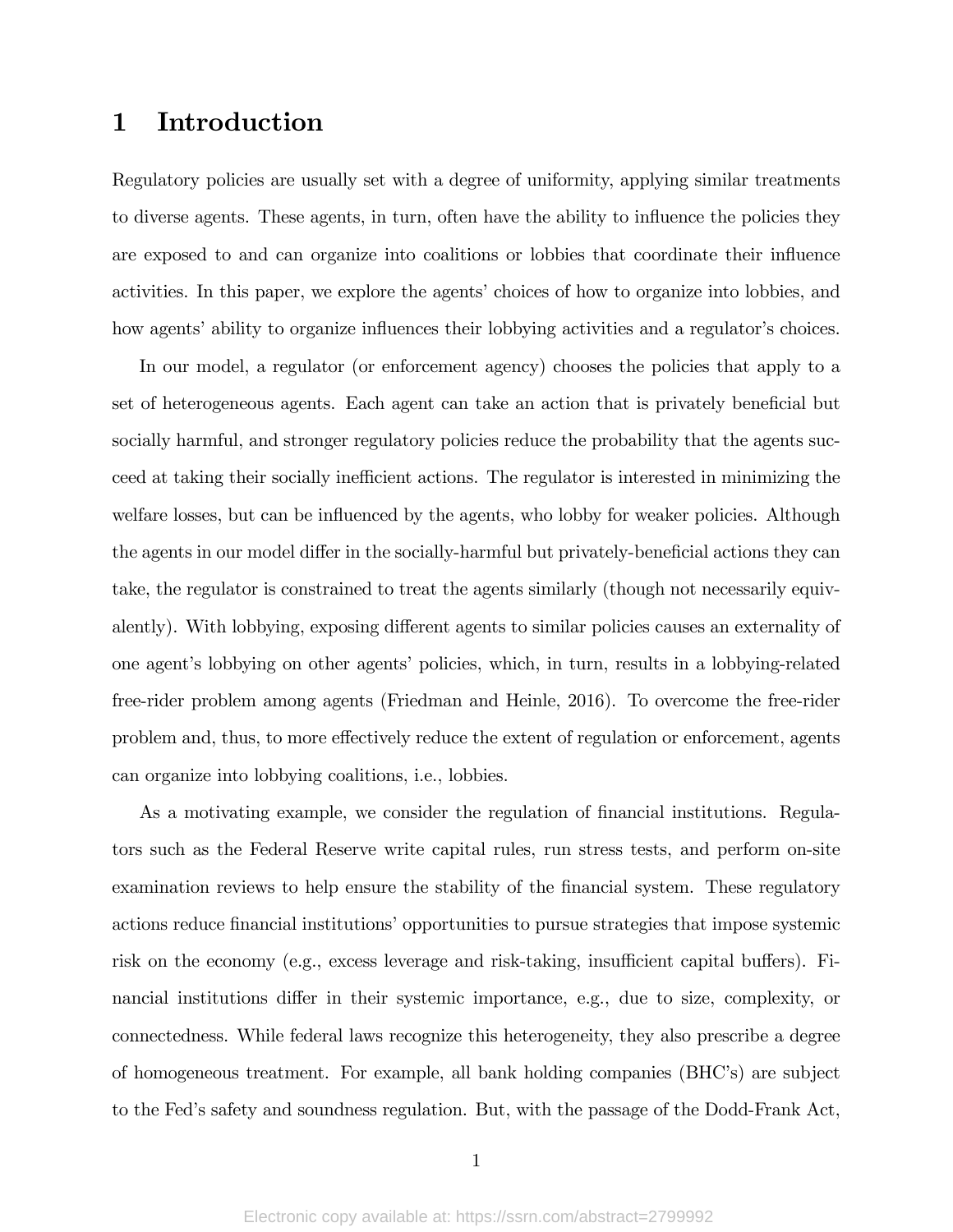BHC's with more than \$50 billion in assets were made subject to additional prudential requirements. Congressís passage of Dodd-Frank set the \$50 billion threshold and the nature of the prudential requirements while delegating to the Fedís Board of Governors authority to set the specific regulations (see Section 165 of the Dodd-Frank Act). A commitment to partial regulatory uniformity manifests in this example via the Fed's statutory charge to set prudential standards for all BHC's, with enhanced standards for large  $BHC$ 's.<sup>1</sup>

Financial institutions lobby both individually and in coalitions. Public lobbying filings list several multi-Örm lobbying organizations, including the American Bankers Association, the Credit Union National Association, the Independent Community Bankers of America, and the Financial Services Roundtable. Aside from forming their own lobbying organizations, different financial institutions can also retain the services of the same lobbyist to facilitate coordination. For example, Citigroup, Goldman Sachs, Hartford Financial Services Agents, and other Önancial institutions retained the services of Subject Matter, a lobbying services  $f_{\rm firm.}^2$  Through meetings with Fed staff and other regulators (e.g., the SEC, FDIC, and OCC) several financial institutions and lobbying coalitions have attempted to influence rule-making in the wake of Dodd-Frank.

Our model consists of three agents, which can represent specific financial institutions (e.g., Citigroup, Goldman Sachs, and Wells Fargo) or sets of firms (e.g., systemically important BHC's, other large banks, and regional credit unions). We assume that there is a cost of forming a coalition and that the cost increases in the size of the coalition. Additionally, we assume that each coalition needs a specialist (or lobbyist) to enable within-coalition coordination. Lobbyists cannot force agents to join coalitions, but they extract a fraction of

<sup>1</sup>Regulatory oversight via a patchwork of regulators provides another example of partially uniform regulation. For instance, in the U.S., the Office of the Comptroller of the Currency (OCC) regulates nationally chartered banks, the Federal Reserve, Federal Deposit Insurance Corporation (FDIC), and state-level banking departments oversee state-chartered banks. Finally, the Federal Reserve and Financial Stability Oversight Council (FSOC) regulate bank holding companies and Systemically Important Financial Institutions (SIFIs), which can include large insurers and asset managers. In other words, the US Congress, through laws that set up different regulators for different sets of financial institutions and overlapping oversight responsibilities, has enacted a degree of partial uniformity in the regulation of financial firms in the US.

<sup>2</sup>Unless otherwise noted, lobbying data comes from https://www.opensecrets.org/.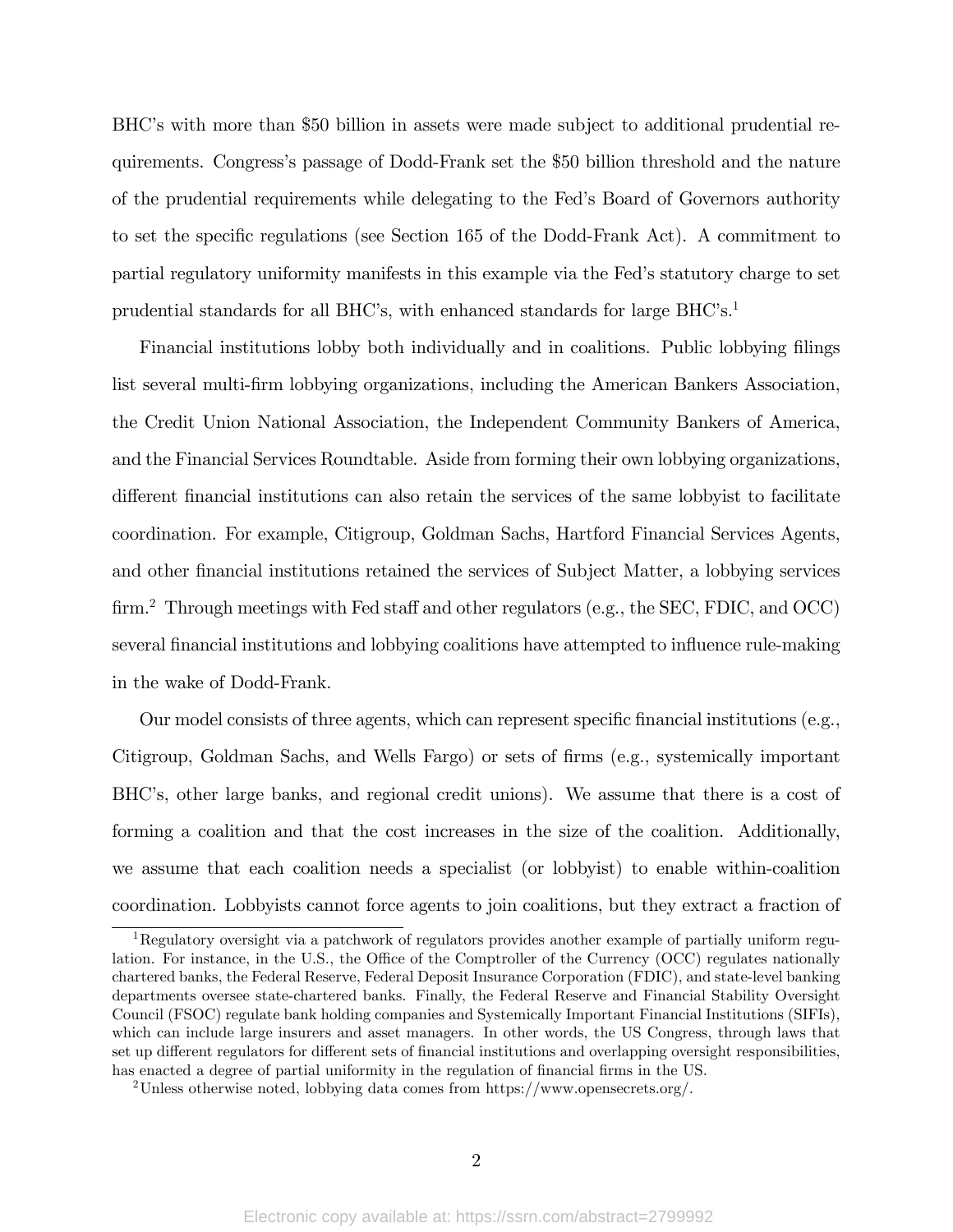the net coalition gains from coalition formation.

We focus on the implications of endogenously-formed coalitions. To define an equilibrium coalition, we introduce the notion of offer-stable coalitions. When a set of coalition members receive an offer to deviate, offer-stable coalitions can prevent these members from leaving by making a successful counteroffer. As such, offer-stability is closely related to notions based on the core and bargaining sets (e.g., Von Neumann and Morgenstern, 1944; Aumann and Maschler, 1964; Ray and Vohra, 1999). In our setting with heterogeneous agents, externalities, and not necessarily superadditivity, offer-stability predicts at least one stable coalition structure for any feasible set of parameters, while other equilibrium notions may not. When offer-stability predicts multiple stable coalition structures, we allow the lobbyist to "break" the tie" and form the coalition that provides her with the greatest benefit.<sup>3</sup> Interestingly, we find that this coalition formation mechanism can support the grand coalition, a coalition of the two agents with the largest potential for private beneÖts, or a coalition between the agents with the smallest and the largest potential for private benefits. The only coalition that is never stable is the one that includes the two agents with the smallest potential for private benefits. In other words, offer-stable coalitions can be between either similar agents (i.e., medium and large), between dissimilar agents (small and large), or between all agents.

We show that regulatory uniformity has non-monotonic effects on aggregate lobbying and policy strength when coalitions form endogenously. This occurs because uniformity, by promoting free-riding between lobbying agents, encourages them to form coalitions. That is, uniformity tends to decrease lobbying and strengthen regulatory policies, as in Friedman and Heinle (2016), but also causes agents to coalesce into new or larger lobbying coalitions. Coalition formation and expansion cause discrete jumps in the agents' ability to overcome free-rider problems, leading to increased lobbying and, in turn, weaker policies.<sup>4</sup>

Additional comparative statics show similar non-monotonicities related to the costs of

 $3$ The unique coalition predicted by offer-stability and the lobbyist's preferences is in the core when the core is non-empty. Additionally, offer-stable equilibrium coalitions exist even when the core is empty.

<sup>&</sup>lt;sup>4</sup>This result should also hold in a setting with a continuous mass of firms when the number of coalitions is discrete and endogenous.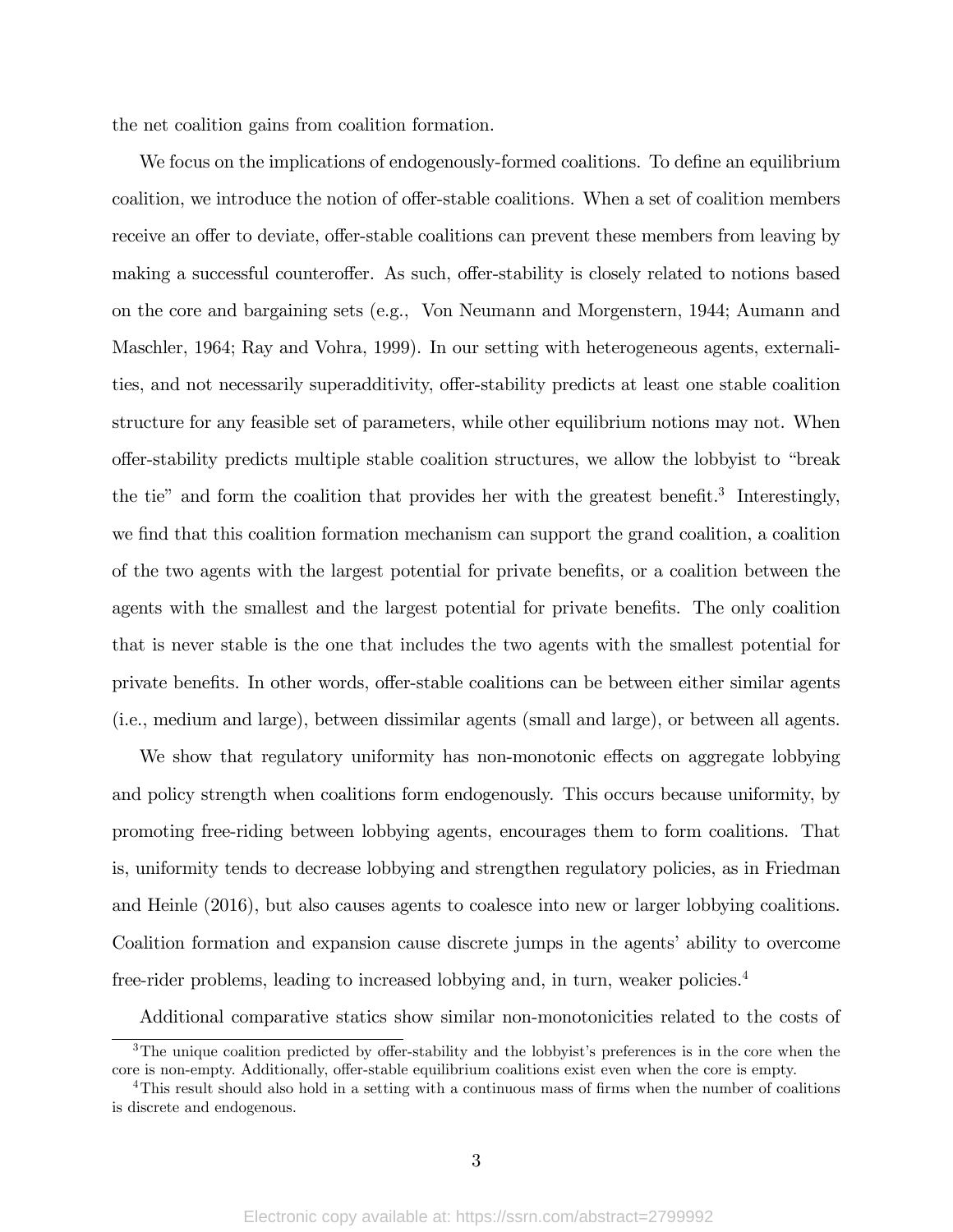lobbying and the costs of coalition formation. Higher lobbying costs directly lead to less lobbying and less distorted policy, which in turn reduces the free-riding problem that motivates coalition formation. However, in our setting, one agent benefits when the two other agents form a coalition, because the coalition members increase their lobbying and this tends to weaken the regulation imposed on the non-coalition agent. Typically, higher lobbying costs lead to smaller coalitions, but there are sets of parameters for which higher lobbying costs can cause the coalition structure to transition from two-agent to three-agent, through the nonproportional ináuence on coalition-member and non-coalition agents. Changes in coalition costs, through similar mechanisms, can have non-monotonic effects on coalition structures, and, through their influence on the coalition structure, have non-monotonic effects on lobbying and policy strength. In contrast, an increase in the lobbyists' share of the gains from coalition formation, i.e., a decrease in competition in the unmodeled lobbying sector, always causes a shift towards larger coalitions. This tends to increase total lobbying and decrease average regulatory strength. Restricting the supply of lobbyists (e.g., through laws against revolving doors), can thus have a *negative* effect on regulatory strength and can *increase* the degree to which policies are influenced by lobbying.

Beyond the regulation of systemically important Önancial institutions, the central tensions in our model carry over to several settings. These key tensions arise from a set of agents who can form coalitions, differ in their abilities to take actions that are socially harmful (e.g., through negative externalities, lower consumer surplus, or tax burdens imposed on unrelated parties), and face at least partially homogeneous regulations (e.g., safety standards or activity-based subsidies).<sup>5</sup> The importance of coalitions in particular is highlighted by recent popular press articles, noting that "Corporate America can't seem to get enough of the ad hoc coalitions that are formed to put muscle and money behind a lobbying push,

<sup>5</sup>Donelson et al. (2016) examine potential determinants of regulatory preferences for rules-based versus principles-based standards. Interestingly, they capture the degree to which a standard is rules-based with both the number of bright-line thresholds, which tend towards one-size-Öts-all, and the amount of scope and legacy extensions, which relate more to individualized regulations. Their construct definition suggests that rules-based standards can be either more uniform or less uniform than principles-based standards.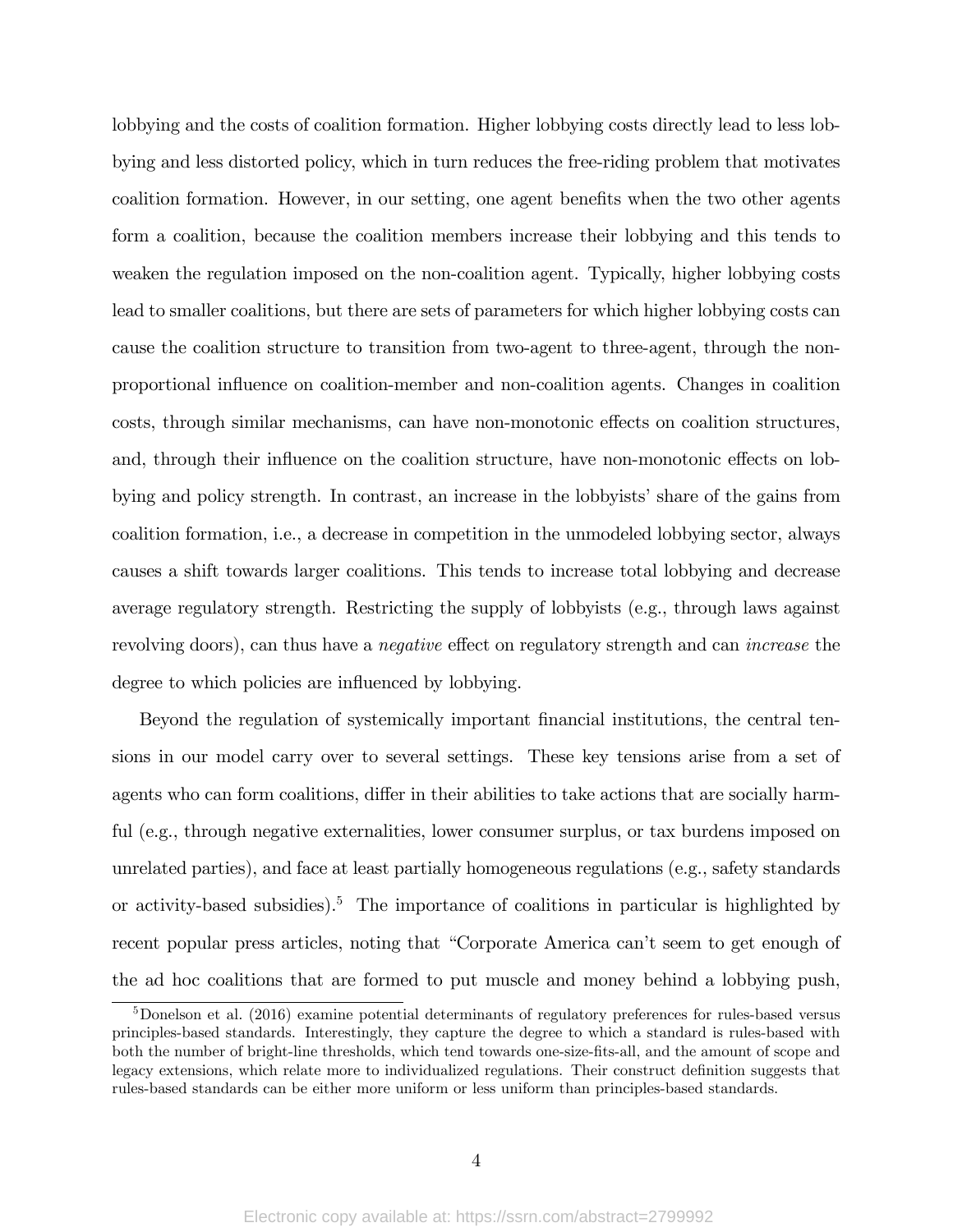and hardly a week passes in Washington without a new group appearing on the scene.<sup>"</sup>  $(Bogardus, 2013).<sup>6</sup>$ 

### 1.1 Related literature

The foundation for our study is the literature on lobbying and policy choice in economics, which shows how lobbying and regulatory capture can cause regulators to choose non-welfaremaximizing rules and transfers (e.g., Stigler, 1971; Grossman and Helpman, 1996). Our model is most closely related to Friedman and Heinle (2016), who present a two-agent model involving a regulator who can probabilistically prevent a privately costly but socially wasteful action through regulation but is subject to regulatory capture via lobbying pressure. Similarly, Rodrik (1986) analyzes trade-offs between industry-wide tariffs and firm-specific subsidies in a setting in which industry-wide tariffs promote free-riding on firms' tariffseeking. However, the models in Friedman and Heinle (2016) and Rodrik (1986) preclude the formation of lobbying coalitions, leaving agents no way to overcome the free-riding problem generated by uniform policies. Similarly, Bebchuk and Neeman (2010) investigate a model in which different groups lobby the regulator over the level of investor protection in a perfectly uniform regulatory regime. Although this is a regime in which coalitions would be most valuable (as we show in our model), lobbying coalitions are assumed impossible. In Bertomeu and Magee (2011, 2014, 2015), regulatory outcomes are chosen by a combination of a majoritarian vote by firms and the standard setter's bliss point. In their model, as in most that feature voting as the policy selection tool, voter collusion (e.g., via trading or selling votes) is excluded by assumption.

Several studies have examined the regulation of financial institutions, especially banks. Focal issues include deposit insurance to prevent inefficient bank runs (Diamond and Dybvig, 1983), Önancial contagion and systemic risk (Acharya, 2009), risk-taking incentives and

 $6B$ ogardus (2013) and Ho (2015) provide examples of: FedEx, Nike, and Verizon joining coalitions lobbying for tax reform; Intel, Microsoft, Qualcomm, and Texas Instruments lobbying through a coalition for immigration reform; and 3M, Caterpillar, and GE lobbying through the Coalition for 21st Century Patent Reform for revisions to laws covering patents.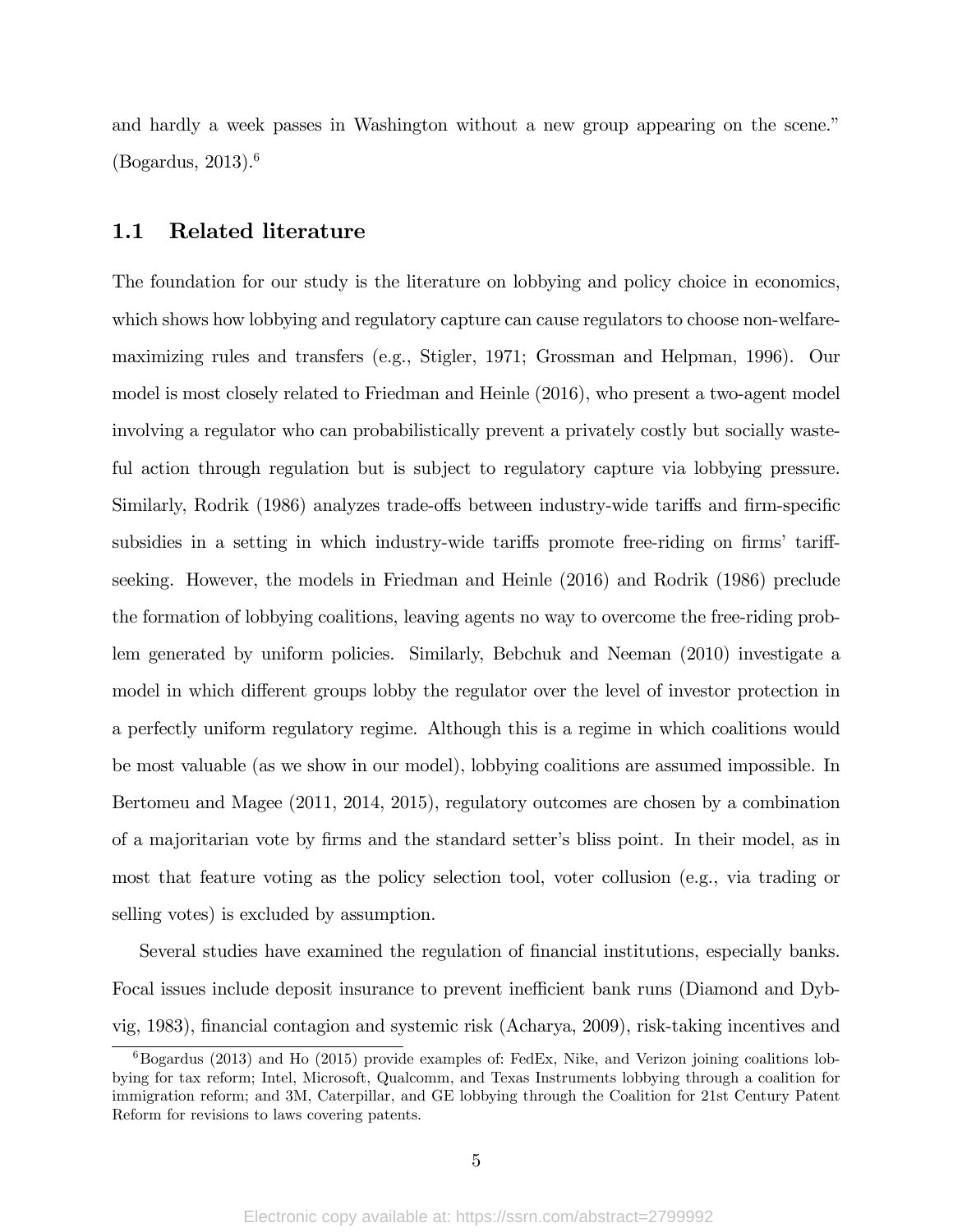capital regulation (Kim and Santomero, 1988), banking unions and supra-national banking regulation (Foarta, 2018), bank branching restrictions (Kroszner and Strahan, 1999), financial reporting (Acharya and Ryan, 2016), and disclosure of information such as inspection and stress test results (Goldstein et al., 2014). Studies of these issues typically examine whether particular regulatory interventions can address specific frictions arising in financial institutions.

Our study instead focuses on regulatory influence, which has received significant interest from empirical researchers. This recent interest has been facilitated by novel large-sample data capturing firms' and coalitions' lobbying activities and expenditures. Lambert (2018) find that banks that lobby are significantly less likely to face enforcement actions. Igan and Mishra  $(2014)$  and Igan et al.  $(2012)$  suggest that the financial industry's lobbying succeeded in preventing or softening regulation prior to the Önancial crisis. Johnson and Kwak (2011) provide an overview of the financial industry's lobbying and its plausible effects on financial regulation in the wake of and leading up to financial crises. Outside of banking, Blanes i Vidal et al. (2012), Bertrand et al. (2014), and Kang and You (2018) suggest that lobbyists use their connections to politicians and are able to extract monetary premiums for their connections. Cooper et al. (2010) examine cross-sectional associations between corporate campaign contributions and future stock returns. Despite the interest in the effects of lobbying and the ubiquity of lobbying coalitions, few studies have explicitly considered coalition formation.<sup>7</sup> Our study suggests that such consideration might yield novel insights.

Crucially, our study examines the interplay between regulatory uniformity, lobbying, and coalition formation. Recent studies of banking regulators in particular have highlighted how the structure of banking regulators can lead to more or less uniformity. Agarwal et al. (2014) show that treatment varies depending on whether bank examiners come from state or federal agencies. Similarly, Gopalan et al. (2017) documents that the presence of a more local OCC

 ${}^{7}$ A notable exception is Bombardini and Trebbi (2012), who relate the proportion of lobbying expenditures undertaken via cooperative channels (e.g., industry lobbies) to measures of competition and product differentiation at the industry level.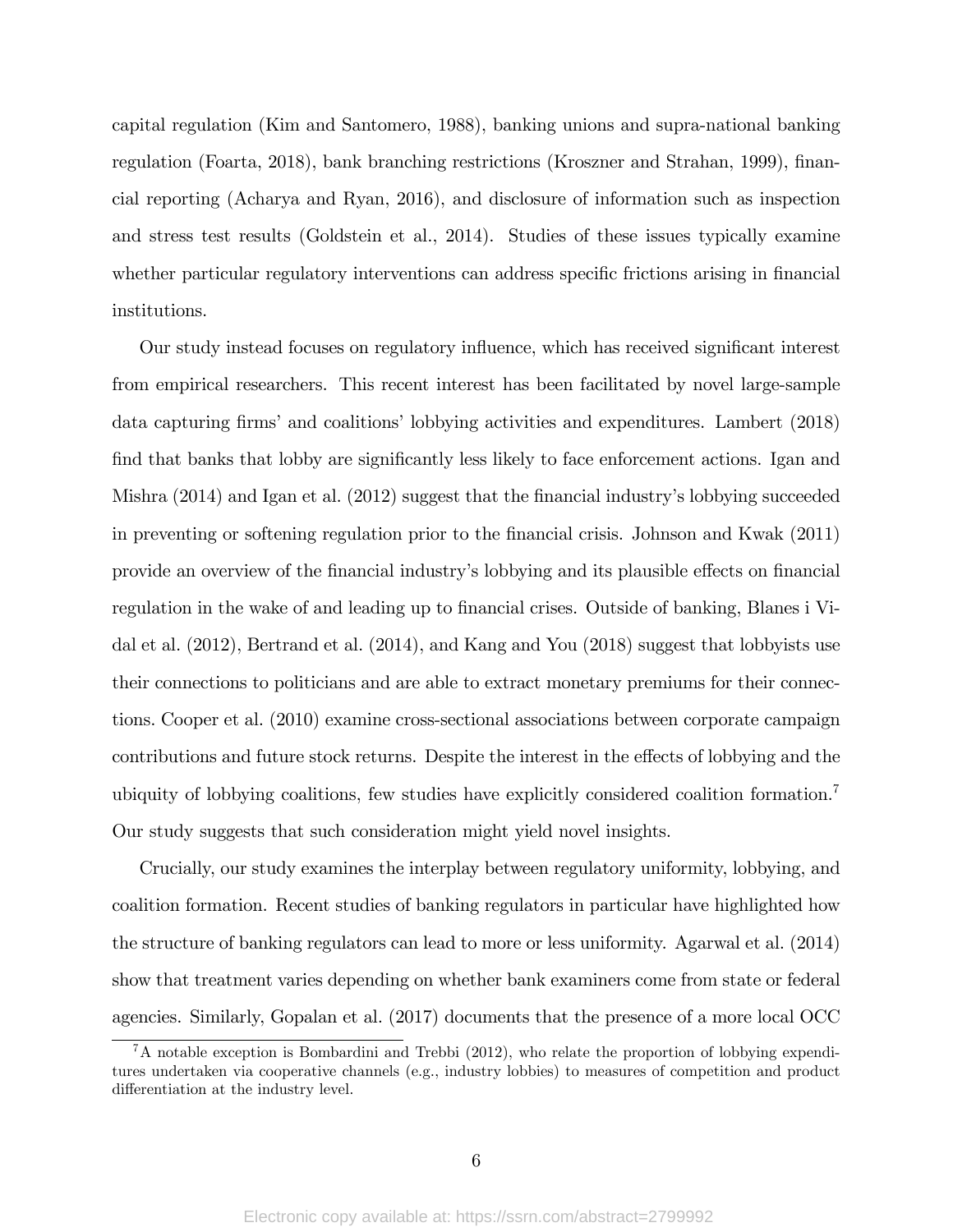field office is associated with less risky choices by OCC-chartered banks. If local offices apply more tailored bank supervision than less local offices, our model suggests that closing local field offices may lead to the formation of larger regional lobbying coalitions. Foarta (2018) models a banking union with cross-country transfers of capital for bailouts but a national distribution of these funds. While a banking union between countries improves welfare when the national governments are benevolent, their own rent-seeking behavior can make a union inefficient. Foarta (2018) suggests that a full union, which also decides about the allocation of funds, is more efficient. Our model suggests that a full union may lead to larger lobbying coalitions that may undo the benefits of the union.

Because we investigate coalition formation, our analysis is related to the literature on cooperative game theory, which we discuss in Appendix B. Coalition formation also appears in several applied settings. In studies of trade policy, lobbies can ináuence regulation involving socially inefficient tariffs and subsidies. $8$  Lobbies in different industries compete for trade subsidies, generating negative externalities, in contrast to the lobbies in our model, which have positive externalities on each other. Mitra (1999), for example, allows firms to form lobbies to coordinate their efforts on lobbying for trade protections or subsidies. Lobbies pay an exogenous cost of organizing, but only Örms within the same industry can organize with each other and the regulator has to treat all firms within an industry identically. The focus of Mitra (1999) is on which types of industries get organized, rather than which types of parties join together when not all Örms need to participate. Additionally, Mitra (1999) considers firms in "disorganized" industries as too small to lobby individually, in contrast to our paper in which individual agents can lobby successfully. Pecorino (1998) considers symmetric firms that repeatedly play a stage game in which they lobby and a tariff is chosen. The schedule that transforms aggregate lobbying into tariffs is exogenously given, and Pecorino (1998) explores trigger strategies (i.e., reversions to non-cooperative play) that can

<sup>&</sup>lt;sup>8</sup>Beyond lobbying, endogenous coalitions are important in theories explaining the formation and actions of clubs (e.g., Ellickson et al., 1999 or Nordhaus, 2015), cartels, customs unions, and research and public goods coalitions (e.g., Yi, 1997).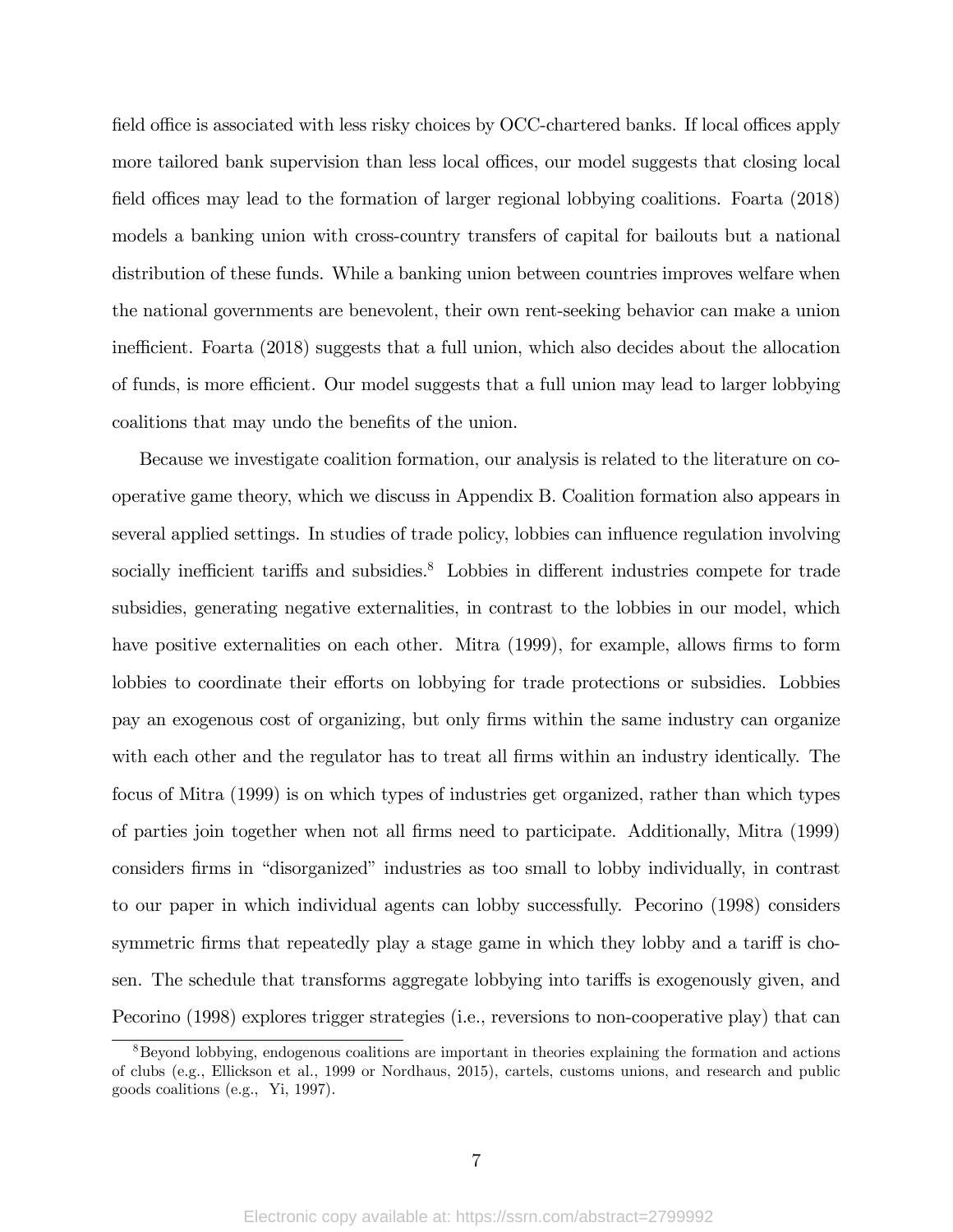sustain cooperation amongst lobbying firms. Pecorino (1998) shows that sustaining lobbying cooperation can be either more difficult or less difficult as the number of firms in the industry grows. Magee (2002) extends Pecorino (1998) by endogenizing the schedule that maps contributions to tariffs.

Beyond trade, Damania and Fredriksson (2000) explore coalition formation in a repeated game with two firms that jointly lobby the government for lower pollution taxes and also compete in a product market. Damania and Fredriksson (2000) focus on how collusion in the product market and the firms' discount rates influence the firms' incentives to form coalitions. Finally, Drazen et al. (2007) focus on the implications of contribution caps on bargaining between interest groups and politicians. The model builds on Grossman and Helpman (1994), exploring lump-sum taxes that cover a subsidy provided to capital owners who lobby in favor of the subsidy. As in Mitra (1999), all firms within a sector can pay a fixed cost to form a lobby. Drazen et al.  $(2007)$  exogenously assume a number of competing sectors that are organized. Introducing contribution caps can push some lobbies out, which makes the remaining lobbies better off.

Building on the prior literature, we focus on the interaction between regulatory uniformity and coalition formation. In contrast to prior work, we allow for degrees of uniformity and are interested in which agents form a like-minded coalition, while much of the prior literature assumes that either all-Örms or no-Örms in a given industry form a coalition. In contrast to much of the trade literature, we focus on a setting in which all agents lobby for a similar type of policy, so there is no competition between lobbying groups. Our agent heterogeneity can capture both within-industry and across-industry varieties, and we focus on which firms, if any, form coalitions.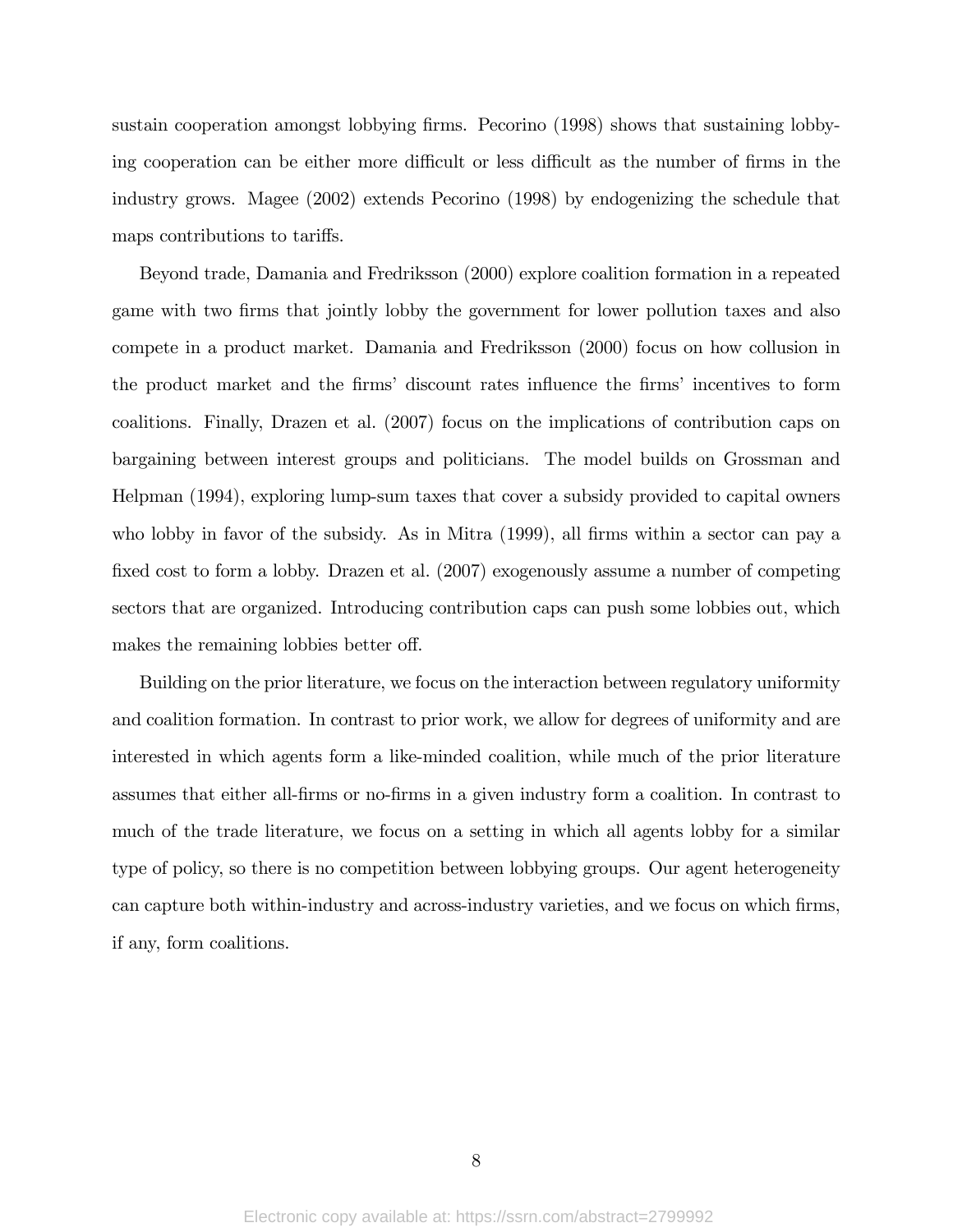# 2 Model

In the model, there are five risk neutral actors: three agents, a policy-setter/regulator, and a lobbyist. Agents are indexed by  $i \in \{s, m, \ell\}$  for small, medium, and large, respectively. Each agent can take a privately-beneficial action, for which she gains  $D_i$ , where  $0 < D_s$  $D_m < D_\ell$ . The action associated with  $D_i$  imposes a social cost of  $(1 + \lambda) D_i$ , where  $\lambda > 0$ . The privately-beneficial action is therefore socially inefficient and imposes a net welfare loss of  $D_i \lambda > 0$ . Our assumption of  $D_i > 0$  implies that each agent always prefers to take the privately-beneficial action. For ease of exposition, we refer to agents with higher  $D_i$  as larger and agents with lower  $D_i$  as smaller, where size relates to the impact of the privatelybeneficial action and can reflect, for instance, systemic importance or complexity.

Regulation limits each agent's opportunity to take the privately-beneficial action (e.g., through site inspections, audits, and restrictions on short-term debt or credit exposures). Specifically, we model the intensity of regulation governing each agent  $i$  as the probability,  $\pi_i$ , that the agent is unable to take the action. Finally, before the regulator specifies the regulatory intensities, each agent can exert effort  $B_i$  to lobby the regulator to relax the regulatory intensity she faces.

Agents benefit only from the privately-beneficial action. Each agent incurs a personal cost of lobbying the regulator,  $\frac{c}{2}B_i^2$ . The parameter  $c > 0$  captures the ability of agents to effectively lobby. A higher value of c reflects a less severe problem related to the lobbying that facilitates inefficient regulatory policies. Each agent's expected utility is given by

$$
U_i = (1 - \pi_i) D_i - \frac{c}{2} B_i^2.
$$
 (1)

With probability  $(1 - \pi_i)$ , the agent is able to take the privately-beneficial action and consume  $D_i$ . Agents always bear the cost of lobbying because they lobby the regulator before the action is taken. We assume that agents cannot commit to "share the spoils" with the

 $9A$ gents in our model are heterogeneous in the impact of their actions, although they are homogeneous in the proportional costs of their actions,  $1 + \lambda$ .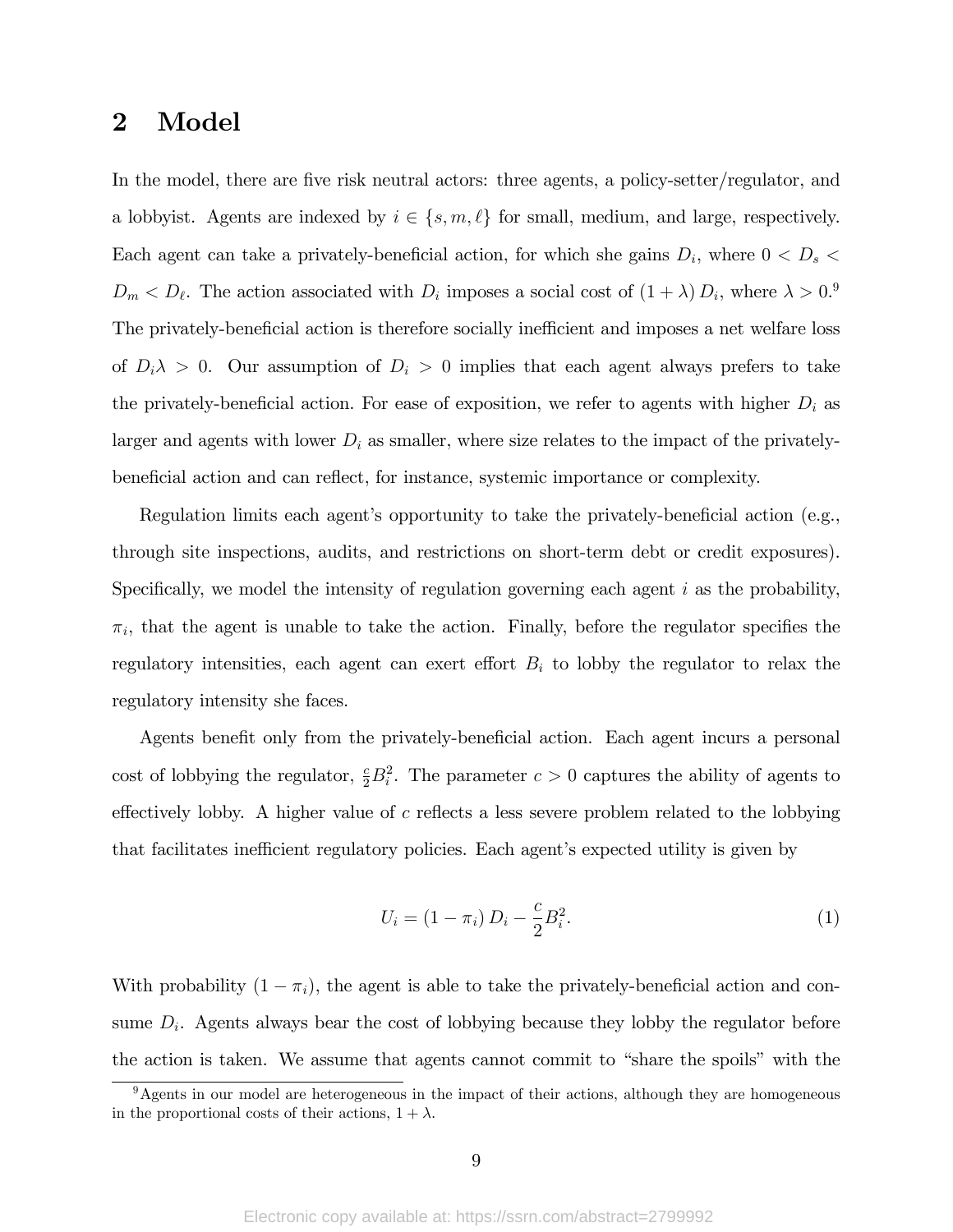regulator to extract regulatory concessions.

When the regulator chooses regulatory intensity, the costs of lobbying,  $\frac{c}{2}B_i^2$ , are sunk. Therefore, the aggregate utility that can be influenced by the regulator is given by the expected losses from the agents' actions:

$$
L(\pi, D, \lambda) = -\lambda \sum_{i \in \{s, m, \ell\}} D_i (1 - \pi_i).
$$
 (2)

The welfare-interested regulator is only concerned about the actions because of the welfare loss,  $\lambda \bar{D} = \lambda \sum_{i \in \{s,m,\ell\}} D_i$ , that the actions impose on society. This welfare loss occurs with probability  $(1 - \pi_i)$ , for each agent i. The regulator wants to minimize this welfare loss subject to the costs of regulation.<sup>10</sup>

Regulation is costly for three reasons. First, regulation is costly in and of itself, with a convex cost of regulation,  $\frac{1}{2}\pi_i^2$ , for regulation covering each agent. More stringent regulation and enforcement, e.g., more frequent bank inspections, naturally require larger staffs and potentially more costly training. Second, each agent can influence the regulator through lobbying activity  $B_i$ , which increases the cost of regulatory intensity by  $B_i \pi_i$ .<sup>11</sup> Third, defining a different regulatory intensity for different agents imposes additional costs, which we model as  $\frac{k}{2} \sum_i$  $\left(\pi_i - \frac{1}{2}\right)$  $\frac{1}{2}\sum_{i'\neq i}\pi_{i'}\right)^2$ . We interpret the parameter k as the degree of regulatory uniformity; when  $k = 0$ , the regulator is free to choose individualized regulation without incurring any penalty whereas the regulator sets the same regulatory intensity for all agents as  $k \to \infty$ , enacting a one-size-fits-all uniform regime. Crucial for our results is that the regulator is committed to apply somewhat similar regulatory policies to different agents.

 $10$ We assume that the regulator cares only about the welfare loss. Glaeser et al. (2001) model judges and regulators as alternative enforcement mechanisms and assume that regulators, while easier to motivate, can also be overzealous and prefer excessively-strict policies. In such a setting, lobbying can be beneficial as a counterweight to regulator's overzealousness. See Friedman and Heinle (2016) for further discussion of interpretations of c,  $\lambda$ , and  $\pi_i$ .

<sup>&</sup>lt;sup>11</sup> Much of the related literature (building on Grossman and Helpman (1996)) uses a menu-auction approach in which the agents contribute an amount in exchange for an amount of lobbying. Note that this is a technical difference, rather than one of substance, as the underlying economic forces are similar. See Gregor (2011) for a recent review of the literature on lobbying.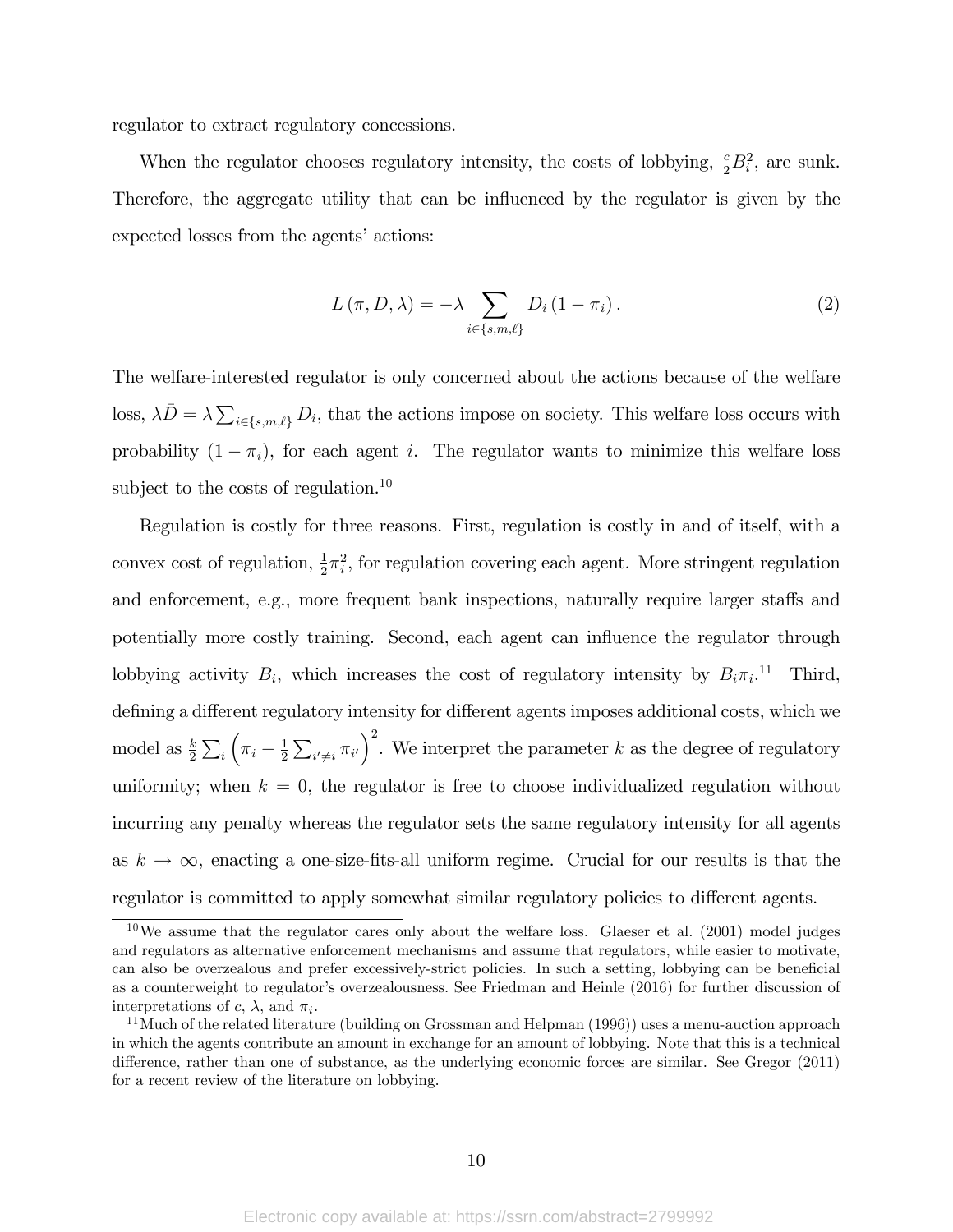The total cost of regulation is given by

$$
C(\pi, B, k) = \sum_{i \in \{s, m, \ell\}} \left( \frac{\pi_i^2}{2} + B_i \pi_i + \frac{k}{2} \left( \pi_i - \frac{1}{2} \sum_{i' \neq i} \pi_{i'} \right)^2 \right), \tag{3}
$$

and the regulator's objective function is

$$
U_R = L(\pi, D, \lambda) - C(\pi, B, k). \tag{4}
$$

Agents, in turn, can form coalitions to coordinate their lobbying efforts. A coalition is defined as a set of agents, denoted by  $l_j \equiv \{i : i \text{ is a member of coalition } j\}$ , where j indicates a particular coalition. Each coalition also includes a lobbyist (described below). We impose an increasing cost to forming larger lobbies, defined as  $\chi_{|l_j|}$ , where  $|l_j|$  is the number of agents in the lobby, with  $\chi_1 = 0 < \chi_2 < \chi_3$ . These costs prevent the payoff structure from generally being superadditive. Aumann and Dreze (1974) discuss how difficulties associated with collaboration, such as transaction costs of side payments or within-coalition monitoring, would give rise to such size-based coalition  $\cos\!^{-12}$  Additionally, these costs could be affected by institutional mechanisms that combat coalition formation.

| Structure name     | Notation.     | Coalition structure         |
|--------------------|---------------|-----------------------------|
| Independent agents | $\prime$      | $\{\{s\},\{m\},\{\ell\}\}\$ |
| Small-medium lobby | $_{sm}$       | $\{\{s,m\},\{\ell\}\}\$     |
| Small-large lobby  | $s\ell$       | $\{\{s,\ell\},\{m\}\}\$     |
| Medium-large lobby | $m\ell$       | $\{\{s\}, \{m,\ell\}\}\$    |
| Grand lobby        | $\mathcal{C}$ | $\{\{s,m,\ell\}\}\$         |

There are five possible coalition structures, as shown in Table 1.

Table 1 Coalition Structures

Let  $U_{i,l_j}$  be the expected utility before coalition costs,  $\chi_{|l_j|}$ , generated by agent i in

 $12$ Allowing the two-agent coalition costs to depend on which firms are in the coalition would potentially make the sm coalition feasible at the cost of added complexity. For the sake of parsimony, we assume that coalition costs only depend on the number of coalition partners.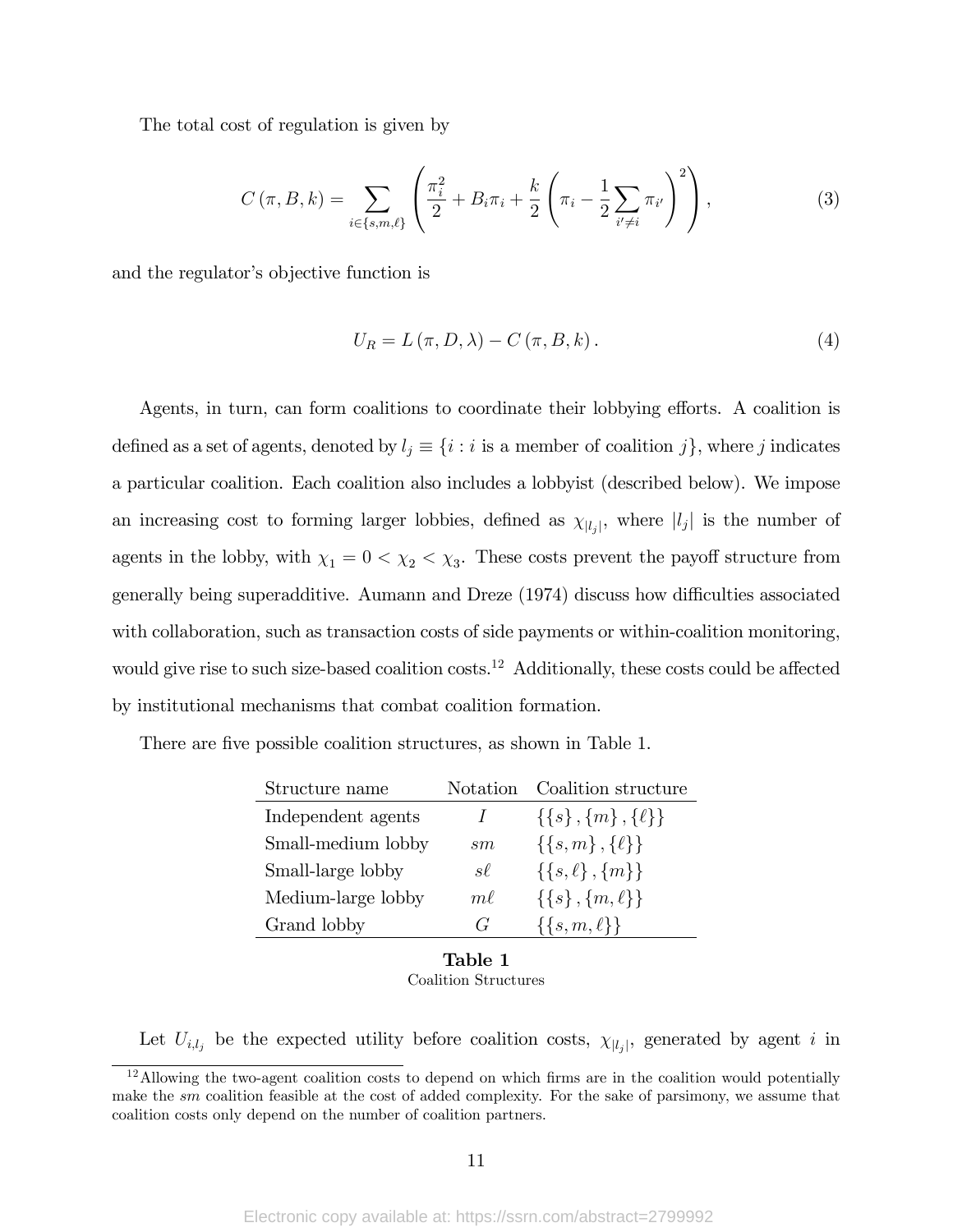coalition structure  $l_j \in \{I, sm, s\ell, m\ell, G\}$ . For example,  $U_{i,I}$  is the expected utility generated by agent i if all agents lobby independently,  $U_{s,m\ell}$  is the expected utility generated by agent s when agents m and  $\ell$  form a coalition together, and  $U_{m,G}$  is the expected utility generated by agent m in the grand coalition, G. Furthermore, let  $U_{l_j} = \sum_{i \in l_j} U_{i,l_j}$  be the cumulative utility generated by all members of a coalition, e.g.,  $U_G = \sum_i U_{i,G}$ . We define the (potentially negative) net gains from coalition formation as

$$
\Delta U_{l_j} = U_{l_j} - \chi_{|l_j|} - \sum_{i \in l_j} U_{i,I}.
$$

The gain from coalition formation reflects the additional expected utility for the agents in the coalition net of the coalition costs, prior to splitting any net gains with the lobbyist.

The lobbyist, who is necessary for coalition formation, can extract an exogenous fraction of  $\Delta U_{l_j}$ . We assume that the agents keep a fraction  $\alpha \in (0,1]$  of these gains and that the lobbyist keeps the remaining  $(1 - \alpha)$ .<sup>13</sup> The share that the lobbyist retains captures the competitiveness or specialization in the lobbying sector, as, in our model, only one coalition at most will form. The lobby is verified it is given by

$$
U_L(l_j) = (1 - \alpha) \Delta U_{l_j}.
$$
\n<sup>(5)</sup>

This assumption reflects the idea that the lobby is owns a technology necessary for coalition formation.<sup>14</sup> We interpret  $\chi_{|l_j|}$  as a monitoring cost of ensuring compliance with the coalitionís strategy, rather than a fee paid to the lobbyist. Essentially, the lobbyist is necessary for the coalition to exist (in a binary sense), and her fee is a fraction of the gains from coalition formation net of within-coalition monitoring costs. In some sense, the lobbyist

<sup>&</sup>lt;sup>13</sup>We cover the case of  $\alpha = 0$  in the Appendix following the solution for low  $\alpha$ , and obtain similar qualitative results for  $\alpha = 0$  as for low values of  $\alpha$ .

<sup>&</sup>lt;sup>14</sup>Essentially, only the lobbyist owns the technology to facilitate collusion on lobbying between insiders. Because there can be no more than one multi-agent coalition in our three-agent setting, we assume that there is only one lobbyist. This abstracts from explicit competition between lobby-forming specialists, but substantially simplifies the problem.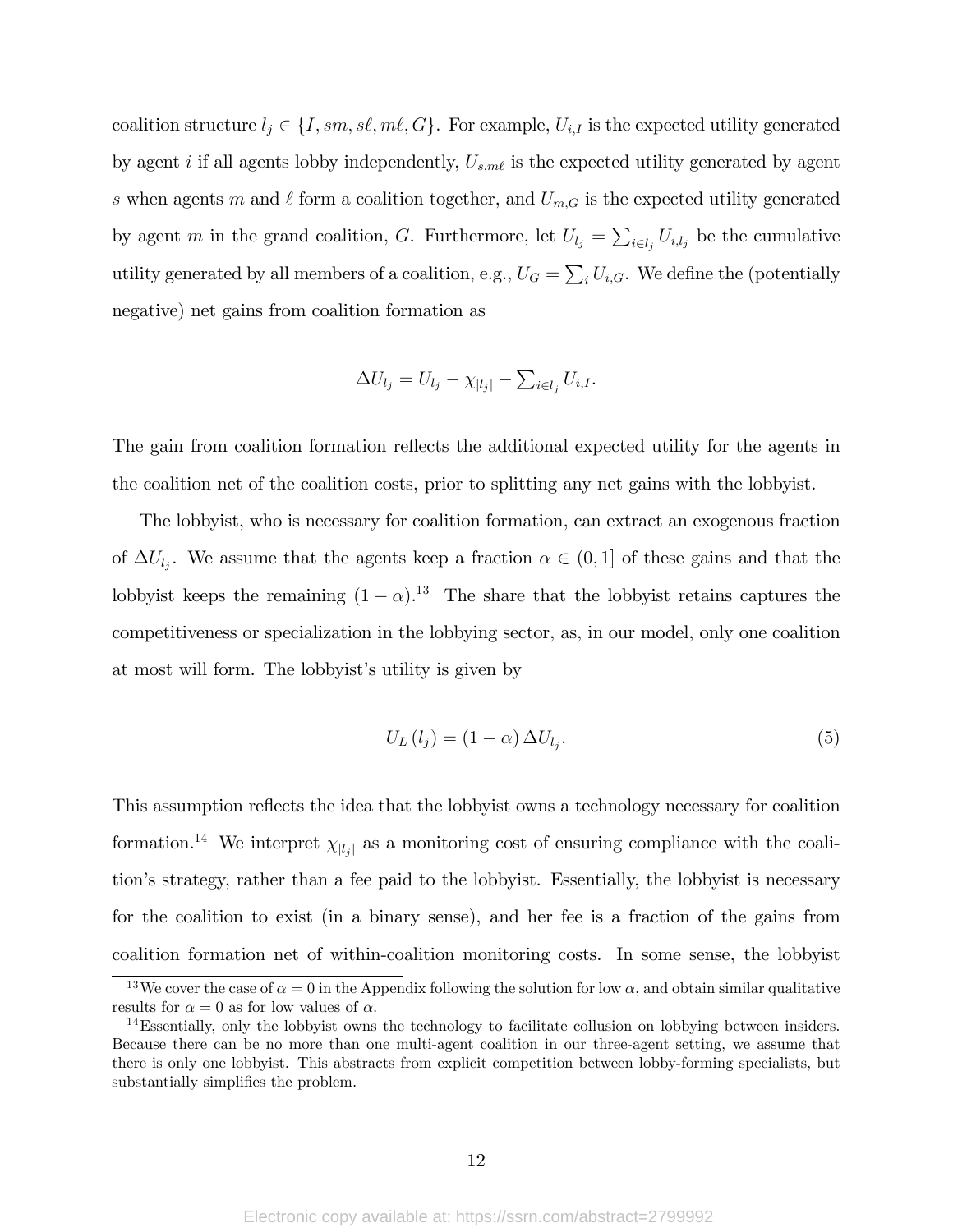is a monitoring device that helps ensure that the coalition members pursue strategies that maximize the coalition's net gain.

Within a lobby, utility is transferable. This is a convenience assumption, as our interest is in the effects of coalitions on lobbying activity and policy choice, rather than within-coalition allocations of utility. When agents choose their lobbying activities, whether individually or jointly, the coalition costs,  $\chi_{|l_j|}$ , are sunk. So, the agents who are joined in a particular lobby choose lobbying efforts to maximize  $\sum_{i\in l_j} U_{i,l_j}$ , which maximizes the total amount split between the agents and the lobbyist.

Table 2 shows the timeline.<sup>15</sup> We leave the issue of coalition formation open for now and return to it after Section 3, where we derive the regulatory policies and lobbying strategies conditional on coalition structures. Throughout the analysis, we use the terms lobby and coalition interchangeably. We solve for the Perfect Bayesian Nash Equilibrium using backward induction.

| $t=0$     | $t=1$                | $t=2$                  | $t=3$                |
|-----------|----------------------|------------------------|----------------------|
| Coalition | Agents choose        | Regulator chooses      | Privately-beneficial |
| formation | influence activities | regulatory intensities | actions may occur    |
| $l_i$     | $B_i$                | $\pi_i$                | Payoffs              |
|           |                      |                        |                      |

Table 2 Timeline

### 2.1 Discussion of main assumptions

The model features three agents who differ in the effects of their privately beneficial, socially costly actions. If the potential harm to society is proportional to assets, we could interpret

 $15$  In practice many lobbying efforts are coordinated through long-lived institutions (or firms). Simply repeating the one-shot game depicted in the timeline would allow for the coalition formation cost  $\chi$  to be founded on the probability of observing deviations from coalition strategies and associated punishments as in Damania and Fredriksson (2000). Additionally, agents may form coalitions prior to knowing exactly what the potential new regulation is going to be. In our model, we could allow  $\lambda$  to be drawn from a commonly known distribution at  $t = 2$ . In our linear-quadratic structure, lobbying strategies would be unaffected but the gains from coalition formation may depend on the uncertainty over  $\lambda$ , in part because of risk-sharing agreements within coalitions as in Wilson (1968).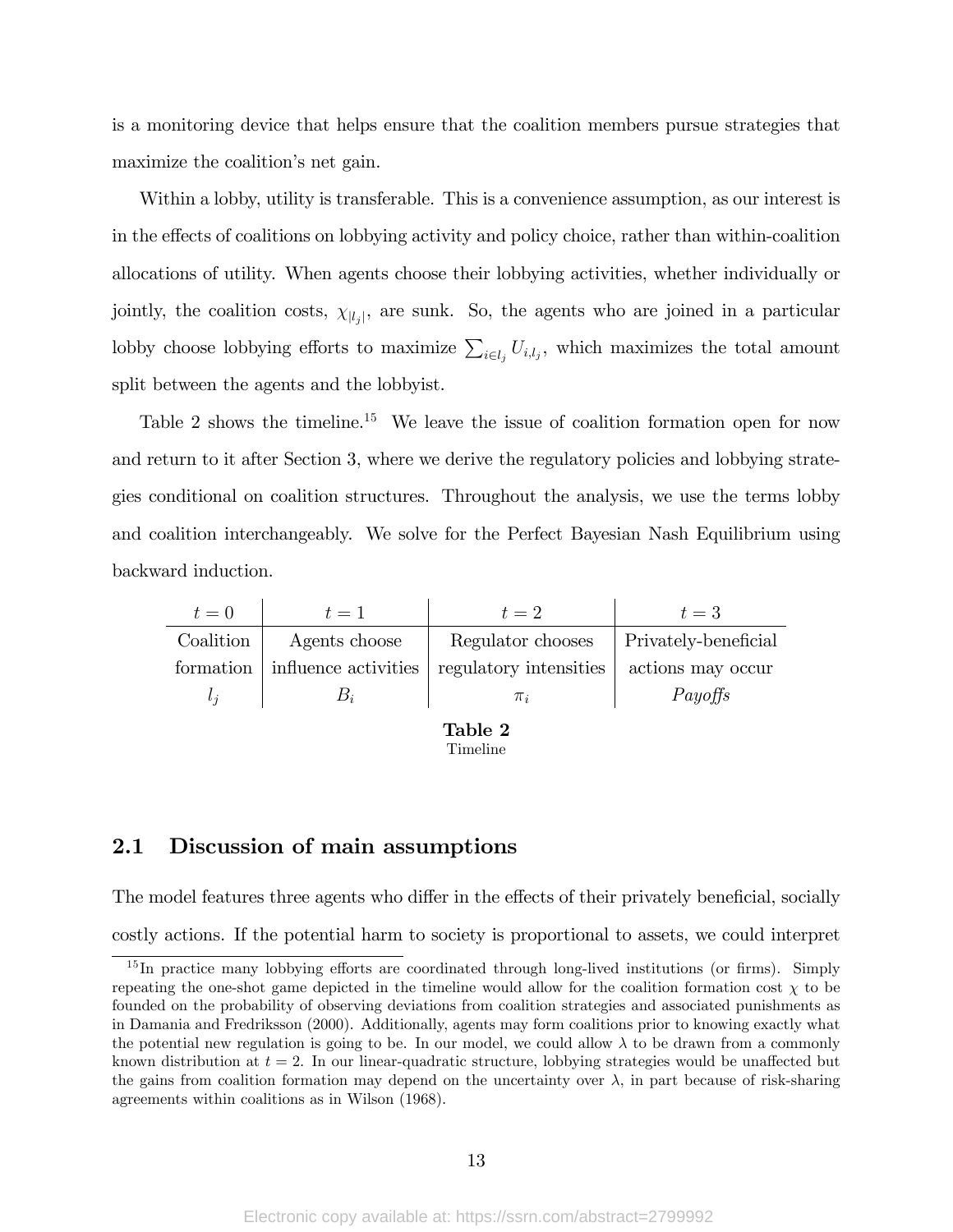agent  $\ell$  as JPMorgan Chase & Co. (~\$2.5 trillion in assets), agent m as US Bancorp (~\$450 in assets) and agent s as Suntrust (~\$200 billion in assets).<sup>16</sup> Alternatively, individual agents could represent types of financial institutions or the degree of interconnectedness; it may be the case that large banks or exchanges  $(\ell)$  are more systemically important than large insurers or brokers  $(m)$  and asset managers  $(s)$ .

While we capture the regulator's commitment with the  $k$ -based cost, alternative ways of modeling commitment generate similar forces. For instance, we could assume that the regulator receives a benefit from more similar regulation, which may reflect a regulator's preference for comparability (see (Ray, 2017)). Alternatively, we could assume that the regulator maximizes utility subject to some constraints that force regulatory similarity, such as  $\pi_g - \frac{1}{\kappa} \leq \pi_i \leq \pi_g + \frac{1}{\kappa}$  $\frac{1}{\kappa}$ , with the commitment to uniformity captured by  $\kappa > 0$ . One of the main economic consequences of uniformity is the free rider problem induced by agent i's lobbying affecting  $\pi_g$ . In a setting where the commitment comes from similarity bounds given by  $\kappa$  rather than a cost of dissimilarity given by  $k$ , agent is lobbying efforts will affect  $\pi_g$  as long as some  $\kappa$ -based constraints bind.<sup>17</sup>

Given that heterogeneous regulation plausibly requires greater care in drafting and increased expenditures in enforcement (e.g., staff costs),  $k$  can be interpreted as a technical constraint on the regulator. Alternatively,  $k$  could be an institutional commitment (for example, a legislative mandate) to regulate different firms in a similar fashion, such as the buckets for financial firms on either side of the \$50 billion threshold discussed above.<sup>18</sup> Notably, rules-based policies applying to multiple Örms is ubiquitous, potentially due to cost savings and the potential for rules (e.g., limited discretion) to mitigate agency issues within the regulator. In the setting of the regulation of financial institutions, higher  $k$  might reflect a single regulator covering a broader set of firms (e.g., the Federal Reserve supervising system-

<sup>16</sup>Amounts based on annual reports dated December 31, 2016.

<sup>&</sup>lt;sup>17</sup>The similarity-bounds and cost-constraint can be linked if the regulator can, at an earlier stage, pay a k-based cost to reduce  $\kappa$ .

 $18$ Discussing a recently-passed Senate bill, Ackerman (2018) notes that "Dodd-Frank limits the Fed's reach because it spells out that all banks above \$50 billion in assets must face stricter rules."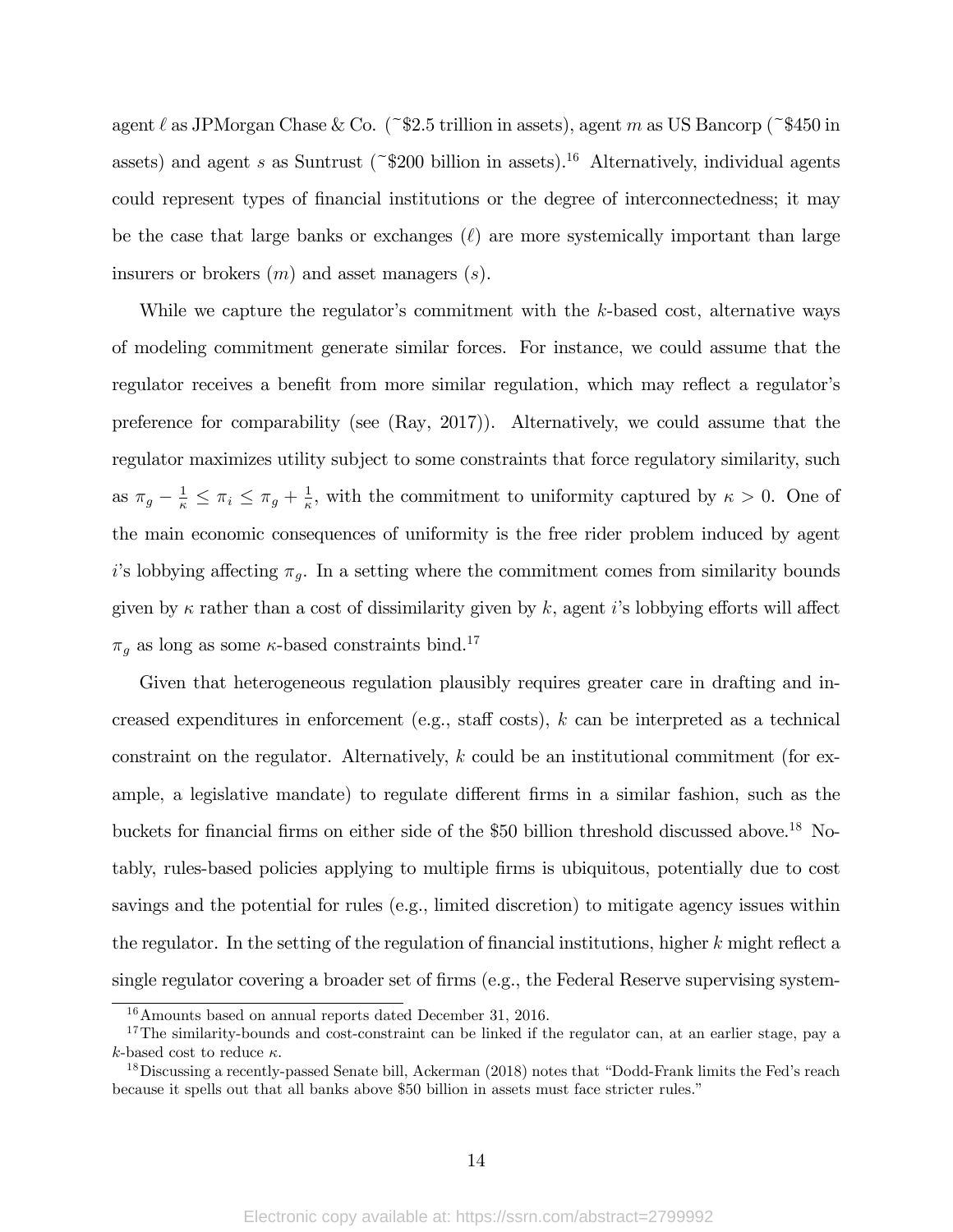ically important financial institutions whether they are banks, insurers, or asset managers), explicit moves towards uniformity, consistency across bank regulators, or centralization of tasks or offices. Lower values of  $k$  might reflect a regulatory environment in which there are several regulators, each with a different domain (e.g., the OCC, state regulators, and FDIC covering different types of banks). Agarwal et al.  $(2014)$  provide evidence that different regulators apply different standards, suggesting that having the same regulator leads to more uniform treatment than having different regulators (who might, essentially, face different regulatory cost functions). The closing of the Office of Thrift Supervision and the transfer of its oversight responsibilities to the Fed and OCC could be used as a shock to de facto regulatory uniformity (see Granja and Leuz, 2017). Similarly, recent proposed increases of the enhanced supervision threshold from \$50 billion would provide another potential shock to the buckets within which firms face more uniform regulation (Ackerman and Tracy, 2018; Ackerman, 2018).

Even within the Fed, different regional offices may have different policies.<sup>19</sup> The Fed can take actions to promote uniformity across offices or allow offices to decide on enforcement priorities more independently. A recent federal report  $(GAO, 2017)$  noted that "implementation of LISCC [Large Institution Supervisory Coordinating Committee] policies has been inconsistent across reserve banks. To some extent, this inconsistency may be related to the structure of the Federal Reserve; specifically, all 12 Reserve Banks operate semi-independently from one another," and that "as a result of inconsistencies, the OC [LISCC Operating Committee] endorsed the development of a LISCC Program Manual" to implement policies more consistently. Carletti et al. (2016) describe agency issues within bank supervisor hierarchies. Centralized bank supervision implies greater uniformity while local bank supervision allows for more regulatory heterogeneity.

There are other institutional settings that are similar in spirit. In the European Union, some bank oversight responsibilities fall under the European Central Bank (ECB) while other

 $19$ Additionally, the Fed may apply different standards in individual firms' stress tests.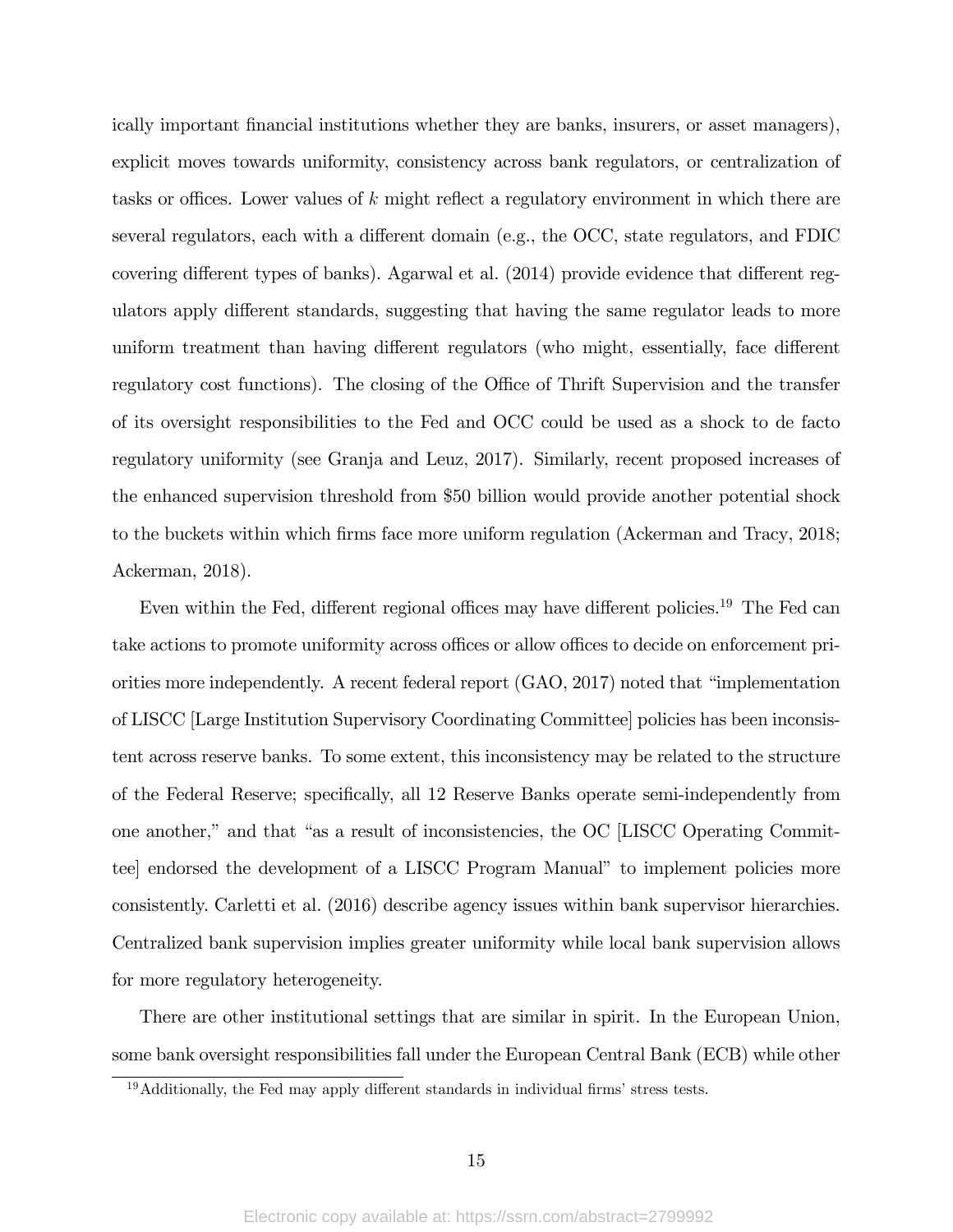parts are the responsibilities of country-specific central banks. ECB-designated oversight is likely to be more uniform than oversight activities undertaken separately by different countries' central banks. Goyal et al. (2013) discuss the potential move to a banking union in the Euro area, which would homogenize treatment of banks across member countries. In China, the government recently announced a plan to consolidate the separate bank and insurance regulators into one agency (Wong, 2018).

We use a continuous k rather than a binary indicator for complete uniformity to allow for smoother transitions across regimes and comparative statics analysis with finer regime gradations. While we take k as an exogenous parameter, Friedman and Heinle  $(2016)$  examine how a system designer, such as a legislature, would optimally set  $k$  in a setting with two agents who cannot form a coalition. For instance, the legislature could decide to mandate centralized decision-making or to let each OCC office or FRB have its own policies.

## 3 Regulation and influence activities

Given lobbying efforts, the regulator chooses regulatory intensities in period  $t = 2$  as arg min  $\pi_i$ , $i \in \{s,m,\ell\}$  $\sum_i$  $\sqrt{ }$  $\lambda (1 - \pi_i) D_i + \frac{\pi_i^2}{2} + B_i \pi_i + \frac{k}{2}$ 2  $\left(\pi_i - \frac{1}{2}\right)$  $\frac{1}{2} \sum_{i' \neq i} \pi_{i'} \bigg)^2$ . The Örst-order-conditions (FOC) are a set of three equations that imply,

$$
\hat{\pi}_i = \frac{4\left(\lambda D_i - B_i\right) + 9k\left(\lambda \frac{\bar{D}}{3} - \frac{\bar{B}}{3}\right)}{4 + 9k},\tag{6}
$$

where  $\bar{B} = \sum_{i \in \{s,m,\ell\}} B_i$ . In what follows, we derive the optimal lobbying efforts, conditional on the coalition structure. We assume throughout that the exogenous parameters are such that regulation is defined by (6) and  $\hat{\pi}_i \in (0, 1) \forall i$ .

In each setting, a coalition (including a one-agent coalition) chooses lobbying to maximize the expected utility of its members, which is  $\sum_{i\in l_j} U_i|_{\pi_i=\hat{\pi}_i}$ , where  $U_i$  is defined in (1) and  $\hat{\pi}_i$  is defined in (6). We do not specify transfers within lobbies, restricting them only to be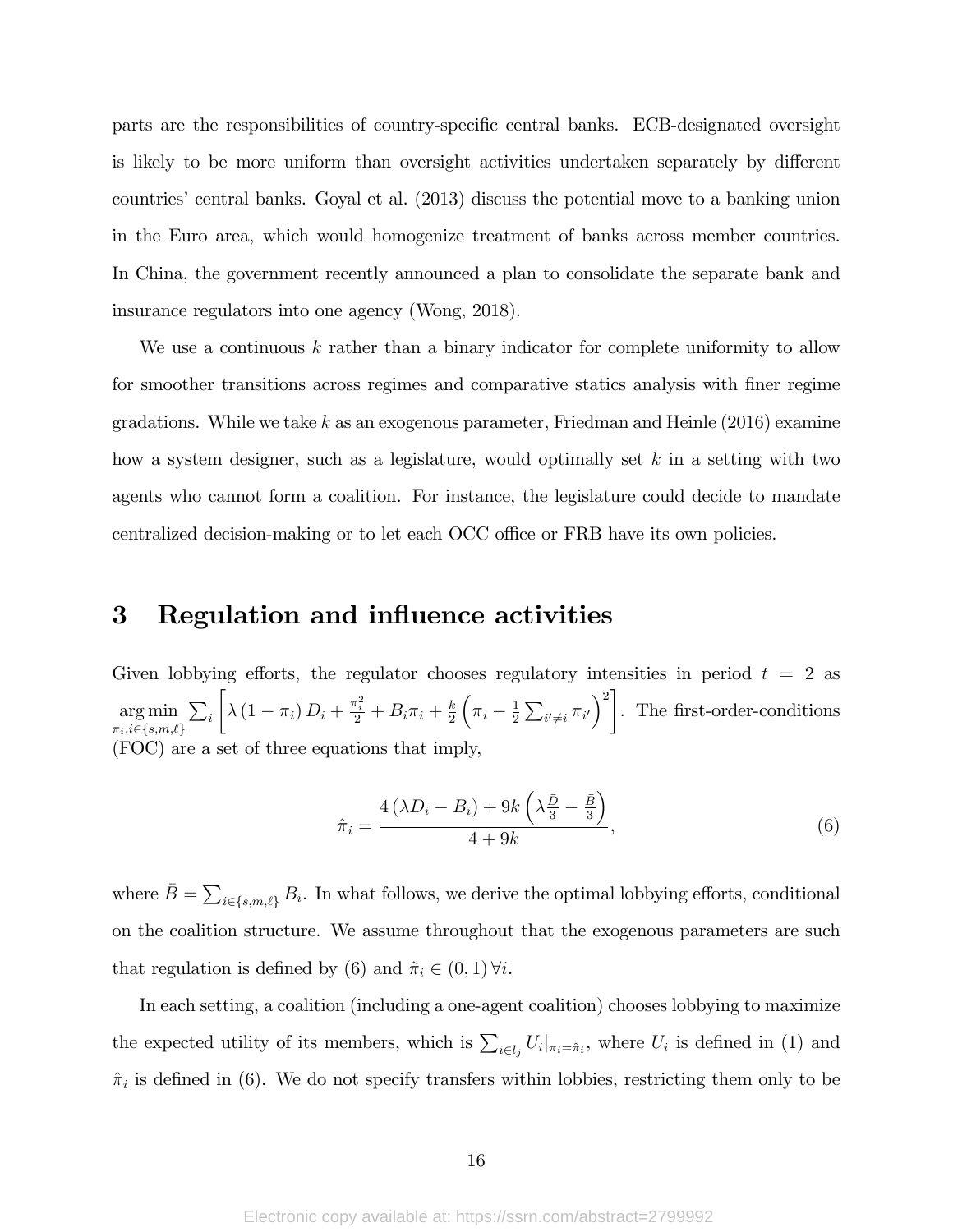feasible (i.e., the sum of the individual utilities of the lobby members equals the total utility of the members of the lobby).

To develop the optimal lobbying, regulatory strengths, and expected agent and lobbyist utilities for each of the coalition structures, we introduce additional notation. Specifically, to represent agents within coalition structures, we use the subscripts  $\{g, h, i\}$  to denote different agents, where  $g, h, i \in \{s, m, \ell\}$  and  $g \neq h \neq i$ . This allows us to introduce flexible terms, like  $\bar{D}_{gh} = D_g + D_h$  as a stand-in for each of  $\bar{D}_{sm}$ ,  $\bar{D}_{s\ell}$ , and  $\bar{D}_{m\ell}$ . Additionally, let  $\overline{D_{gh}^2} = D_g^2 + D_h^2$ , and  $\overline{D^2} = \sum_i D_i^2$ . The proof of the following Lemma exploits this notation.

**Lemma 1** There exists a unique equilibrium  $\{\hat{B}_{i,j}, \hat{\pi}_{i,j}\}\$  for each coalition structure j.

Whenever the regulator is at least somewhat constrained to enact uniform regulation, i.e., whenever  $k > 0$ , the free-riding problem between agents provides an opportunity for gains from forming coalitions. Whenever agents form coalitions, they lobby more because they internalize the effect of their lobbying on the other agents(s) in the coalition. This reduces regulatory strength for all agents (that is,  $\hat{B}_{i,I} \leq \hat{B}_{i,ig} \leq \hat{B}_{i,G}$  and  $\hat{\pi}_{i,I} \geq \hat{\pi}_{i,ig} \geq \hat{\pi}_{i,G}$ ). Furthermore, regulatory uniformity implies that the non-coalition member (e.g., agent  $i$  in the presence of the gh coalition) faces weaker regulation even though that agent lobbies as if all agents were independent  $(\hat{B}_{i,gh} = \hat{B}_{i,I}$  and  $\hat{\pi}_{i,I} \geq \hat{\pi}_{i,gh})$ .

Although lobbying efforts are greater, each agents' expected utility is also greater, and not just for the members of the coalition. Note that absent coalition costs, the combined expected utility of all coalitions is greatest for the three-agent coalition, and lowest when each agent lobbies independently, as

$$
\hat{U}_G > \hat{U}_{i,gh} + \hat{U}_{gh,gh} > \hat{U}_{s,I} + \hat{U}_{m,I} + \hat{U}_{\ell,I},\tag{7}
$$

where  $\hat{U}_{i,I} = (1 - \hat{\pi}_{i,I}) D_i - \frac{1}{2\epsilon}$  $\frac{1}{2c} \left( \frac{4+3k}{4+9k} \right)$  $\left(\frac{4+3k}{4+9k}\right)^2 D_i^2$ . Finally, the gains from forming coalitions are increasing in the degree of regulatory uniformity, k, as  $\frac{d}{dk} (\Delta U_{l_j}) > 0$ .

To facilitate the exposition, we introduce "effective coalition formation costs,"  $\chi_2^E$  =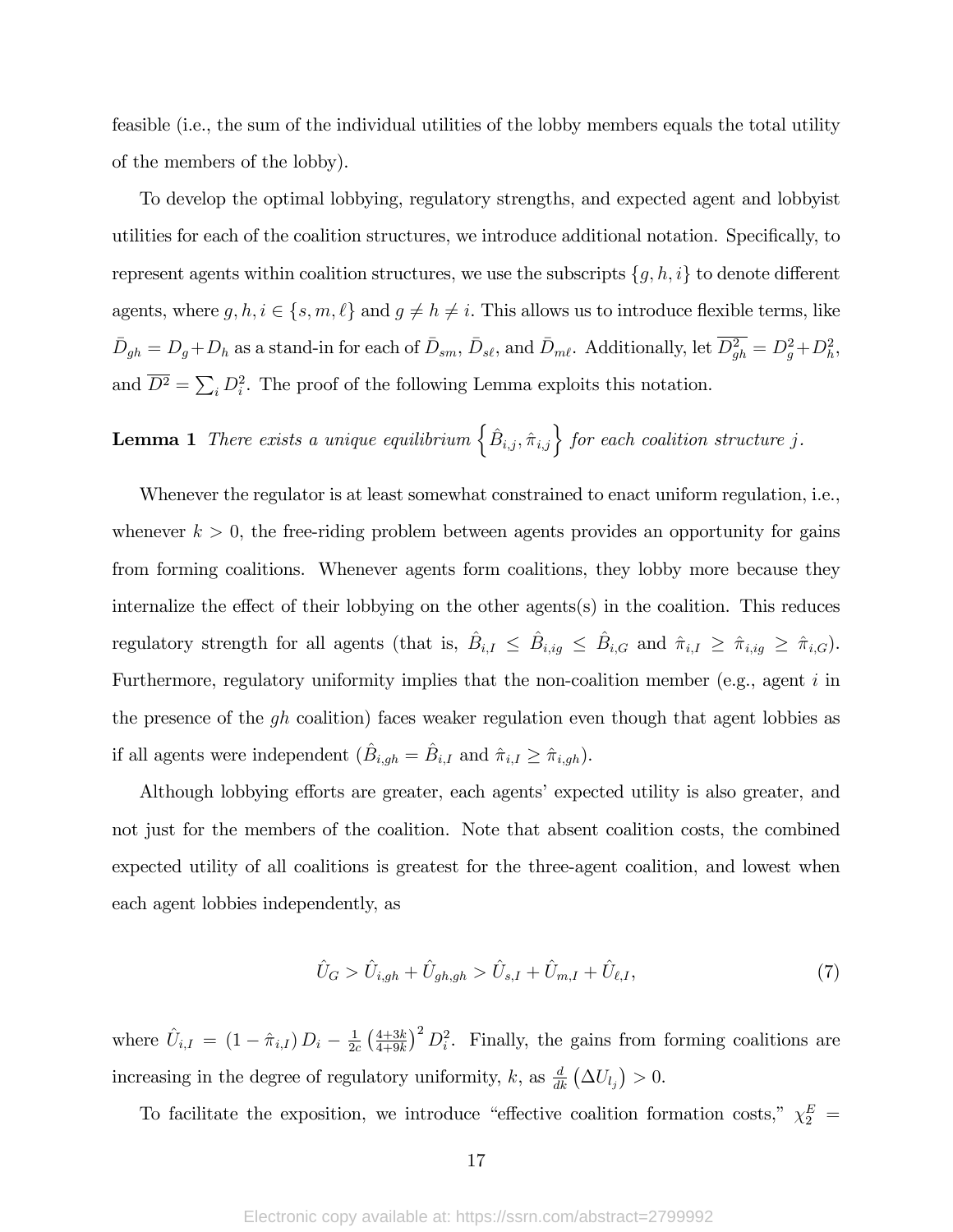$\chi_2 \frac{2c(4+9k)^2}{9k^2}$  $\frac{(4+9k)^2}{9k^2}$  and  $\chi_3^E = \chi_3 \frac{2c(4+9k)^2}{9k^2}$  $\frac{9k^2}{9k^2}$ . These effective coalition formation costs incorporate the parameters associated with the net costs and benefits of lobbying,  $c$  and  $k$ , that affect the net gains from coalition formation. That is, c and k only affect the equilibrium coalition structure through  $\chi_2^E$  and  $\chi_3^E$ . Additionally, we let  $\Delta_I^G = (\hat{U}_G - \sum_i \hat{U}_{i,I}) \chi_3^E/\chi_3 =$  $2\left(\overline{D^2} + D_s D_m + D_s D_\ell + D_m D_\ell\right)$ . There is a net benefit to the formation of the grand coalition if  $\Delta_I^G - \chi_3^E > 0$  and a net benefit to the formation of the  $m\ell$  coalition if  $D_m^2 - \chi_2^E > 0.20$ Similarly, let  $\Delta_{gh}^G = \frac{2c(4+9k)^2}{9k^2}$  $\frac{(4+9k)^2}{9k^2} \left( \hat{U}_G - \hat{U}_{i,gh} - \hat{U}_{gh,gh} \right)$ , which captures the difference between the expected utility from the grand coalition and the expected utility of all players given a two-agent coalition structure gh.

# 4 Coalition formation and equilibrium

### 4.1 Offer-stability

Necessarily, coalitions that emerge must be stable in that no set of agents (or individual agent) prefers to deviate and form a new coalition (or go off on her own). We formalize this requirement and introduce "offer-stability" as our coalition stability concept below. We begin by defining feasible allocations of utility across agents for a given structure,  $X$ , where the possible coalition structures are listed in Table 2.

**Definition 1 (Allocation)** An allocation A is a vector of utilities  $u_i$  for each agent  $i \in$  $\{s, m, \ell\}$ . An allocation is feasible if  $\sum_{i \in l_j} u_i = \sum_{i \in l_j} U_{i,I} + \alpha \Delta U_{l_j}$  for each i given the coalition structure, X.

A feasible allocation allows utility transfers within a coalition, but not across coalitions. Transfers across coalitions imply a measure of cooperation across coalitions, which is inconsistent with our assumption that there are costs to forming coalitions that are borne by the coalitions themselves.<sup>21</sup>

<sup>&</sup>lt;sup>20</sup>The grand coalition has a net benefit when  $\hat{U}_G - \sum_i \hat{U}_{i,I} > \chi_3$ , which we can rewrite as  $2c(4+9k)^2$  $9k^2$  $\left(\hat{U}_G - \sum_i \hat{U}_{i,I}\right) > \chi_3^E$  or  $\Delta_I^G > \chi_3^E$ .

 $^{21}$ Many lobbying organizations, such as the American Bankers Association (ABA), charge membership fees and limit their membership. The limited membership direct the activities of the organization, including the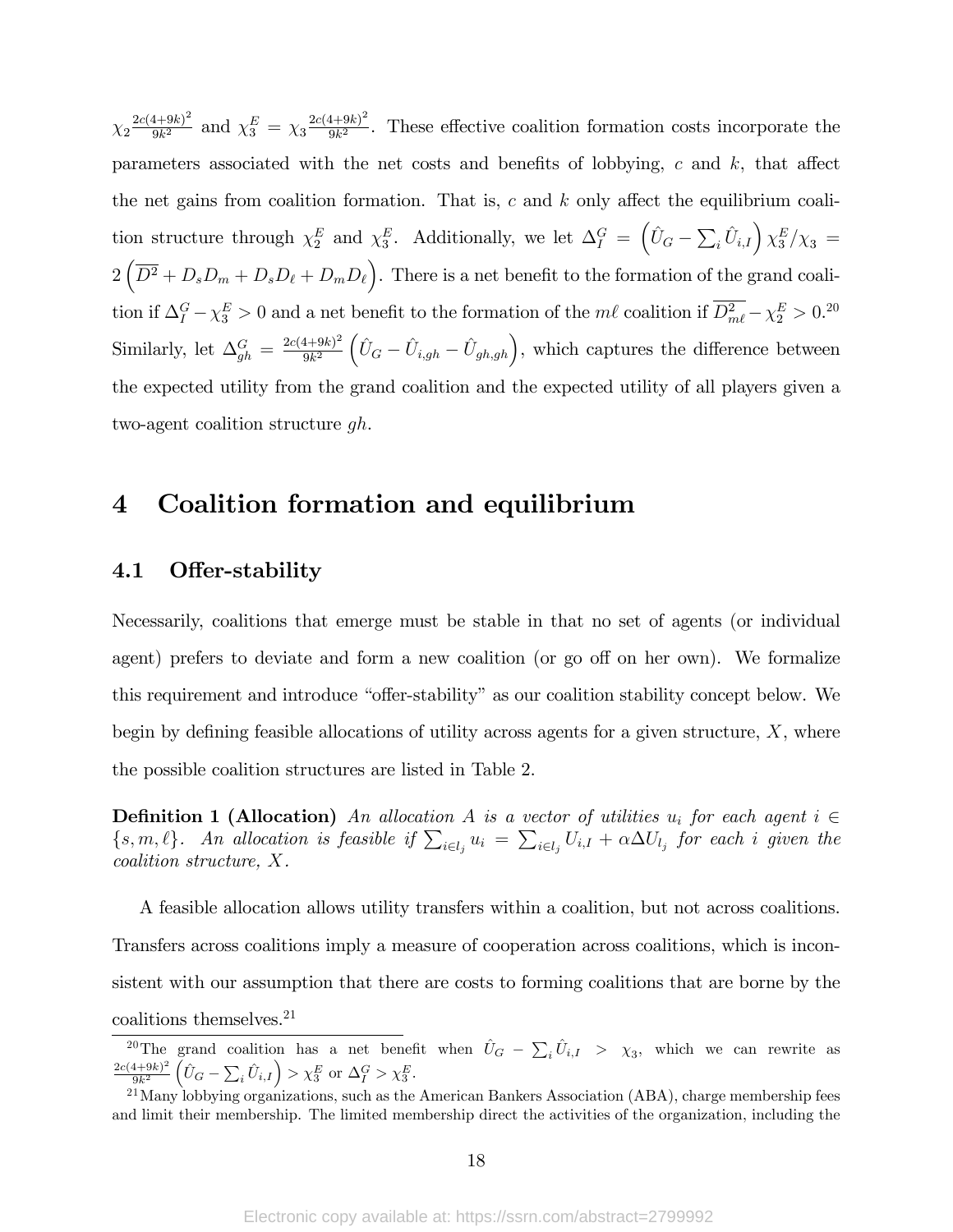**Definition 2 (Offer-stability)** A feasible allocation-structure pair  $(A, X)$  is blocked if there is a nonempty coalition in which each member is made weakly better off and one member is made strictly better off in an alternative feasible allocation-structure pair  $(A', X')$ . A structure is offer-stable if, for every alternative feasible allocation-structure pair,  $(A', X')$ , with  $X' \neq X$ , there is an allocation-structure pair  $(A'', X)$  that is not blocked by  $(A', X')$ .

Our notion of offer-stability is based on the idea that if agent i considers leaving a given coalition, then the remaining agents in the coalition could offer agent  $i$  any amount up to the amount that those agents gain from being members of the coalition including i. The logic extends naturally if we replace agent i with a set of agents. We use the term offer-stability because it is based on the idea that coalitions can use counteroffers to prevent being blocked. Specifically,  $A''$  is a counteroffer that prevents X from being blocked by an allocation-structure pair that includes an alternative structure,  $X'$ . Our concept of offer-stability is somewhat different from other coalition stability criteria as defined in Von Neumann and Morgenstern (1944) and Aumann and Maschler (1964) (see also Ray and Vohra, 2014). We contrast offer-stability with concepts of stability based on the core and bargaining sets in Appendix B, where we also define core-stability and provide a description of stability based on bargaining sets.

To illustrate the notion of offer-stable coalitions, consider the grand coalition. If  $\Delta_I^G$  >  $\chi_3^E$ , then the gain from forming the grand coalition, relative to not forming any coalition, outweighs the costs. The grand coalition is then preferred to each agent lobbying independently and the grand coalition is partially stable because agents  $i$  and  $k$  can offer up to 9 $k^2\left(\Delta_I^G - \chi_3^E\right)$  $\frac{(27-23)}{2c(4+9k)^2}$  to agent i to prevent her from leaving. However, when  $\chi_2$  is not too large, two members of the grand coalition might prefer to form a two-agent coalition over the grand coalition. That is, it may be that the extra costs of having a three-agent coalition (relative to a two-agent coalition) outweigh the benefit. For example, with  $\chi_2 = 0$  and  $\chi_3^E > \Delta_I^G$ , a two-agent coalition may be optimal. Clearly, there are gains to be had from a two-agent coalition, but we have not yet shown whether any two-agent coalition is offer-stable.

topics on which they lobby and the positions they endorse. The Chamber of Commerce also collects membership fees that pay for services that are meant to directly benefit its members. For both the ABA and the Chamber, there are potential lobbying spillovers (e.g., to other businesses or smaller financial institutions).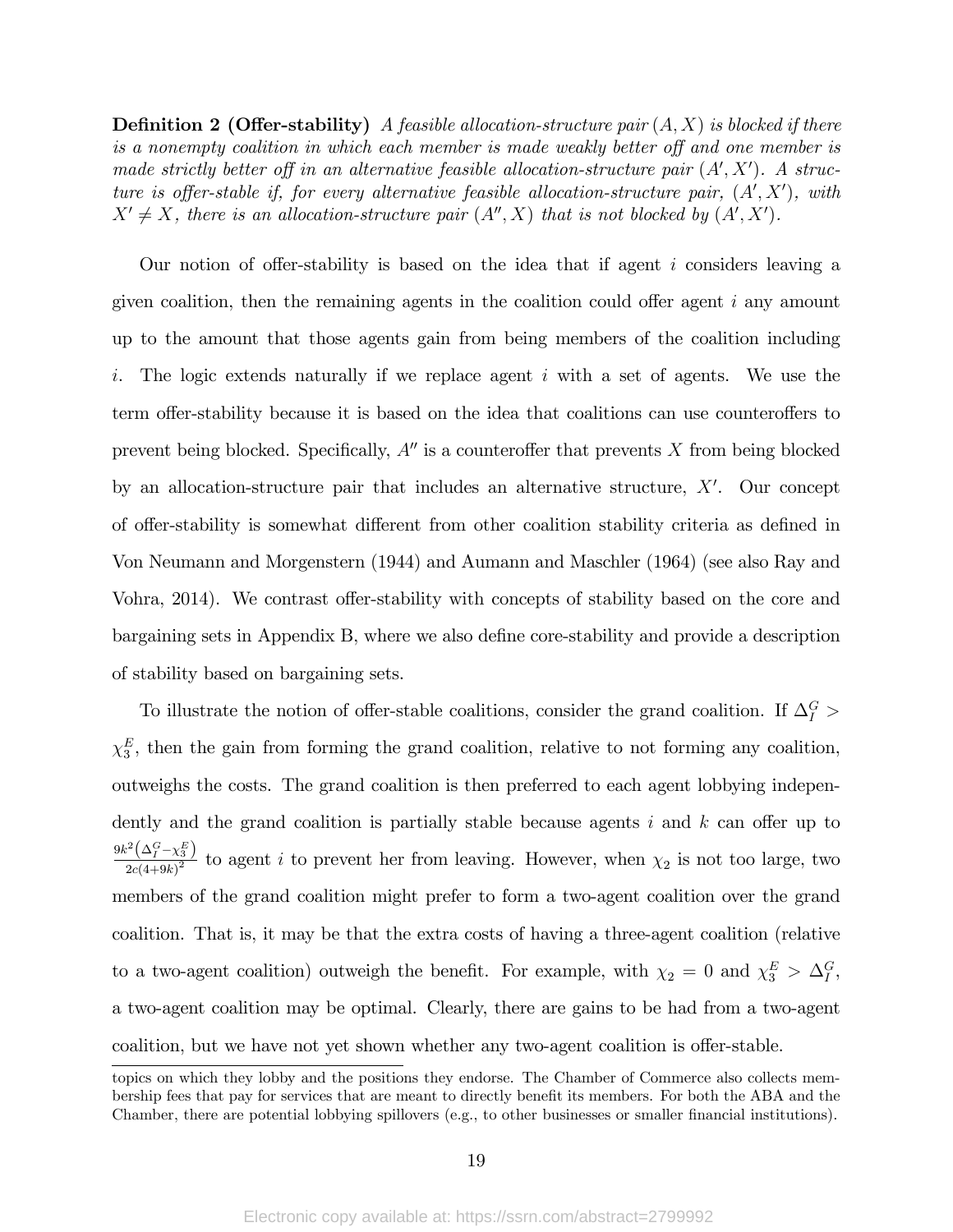### 4.2 Coalition formation protocol and equilibrium definition

In this subsection we define a protocol for coalition formation. In our setting, there is always at least one offer-stable coalition. When there is more than one, our protocol provides for a reasonable selection mechanism. Such protocols are common in cooperative games.<sup>22</sup>

Our protocol breaks the coalition-formation period  $(t = 0)$  into two subperiods, i and ii. In the first subperiod, the agents can come to the lobby ist and propose a coalition to be formed. If an offer-stable coalition is proposed, the game proceeds to  $t = 1$ . If no coalition is proposed in subperiod i, the lobbyist can make a take-it-or-leave-it offer to a set of agents to form an offer-stable coalition in subperiod  $ii$ . For each region of the parameter space we find at least one offer-stable coalition. In regions with multiple offer-stable coalitions, our protocol in which the lobbyist chooses allows for clean predictions. An equilibrium in our model is defined as follows:

**Definition 3 (Equilibrium)** An equilibrium is defined as a septuple consisting of the coalition structure, lobbying efforts, and regulatory policies,  $\left\{X, \hat{B}_{i,j}, \hat{\pi}_{i,j}\right\}$ , such that:

- 1. The regulator chooses optimal regulatory policies conditional on its objective function and agents' lobbying.
- 2. Agents choose optimal lobbying efforts conditional on the coalition structure and the regulator's anticipated strategy.
- 3. The coalition structure is determined following the protocol and consists of offer-stable  $coalitions$  conditional on anticipated lobbying strategies and the regulator's anticipated strategy.

### 4.3 Coalition formation

An offer-stable two-agent coalition, as defined, cannot be broken up by the agent who is not a member of the coalition. However, offer-stability implies that the outsider's utility in the presence of a two-agent coalition is relevant for determining the surviving coalition. For this

 $^{22}$ Ray and Vohra (1999), focusing on endogenous coalition formation, label some players as proposers, who by proposing coalition structures and within-coalition transfers play essentially the same role as the lobbyist here. Bloch (2002) similarly presents a sequential coalition formation game featuring proposers.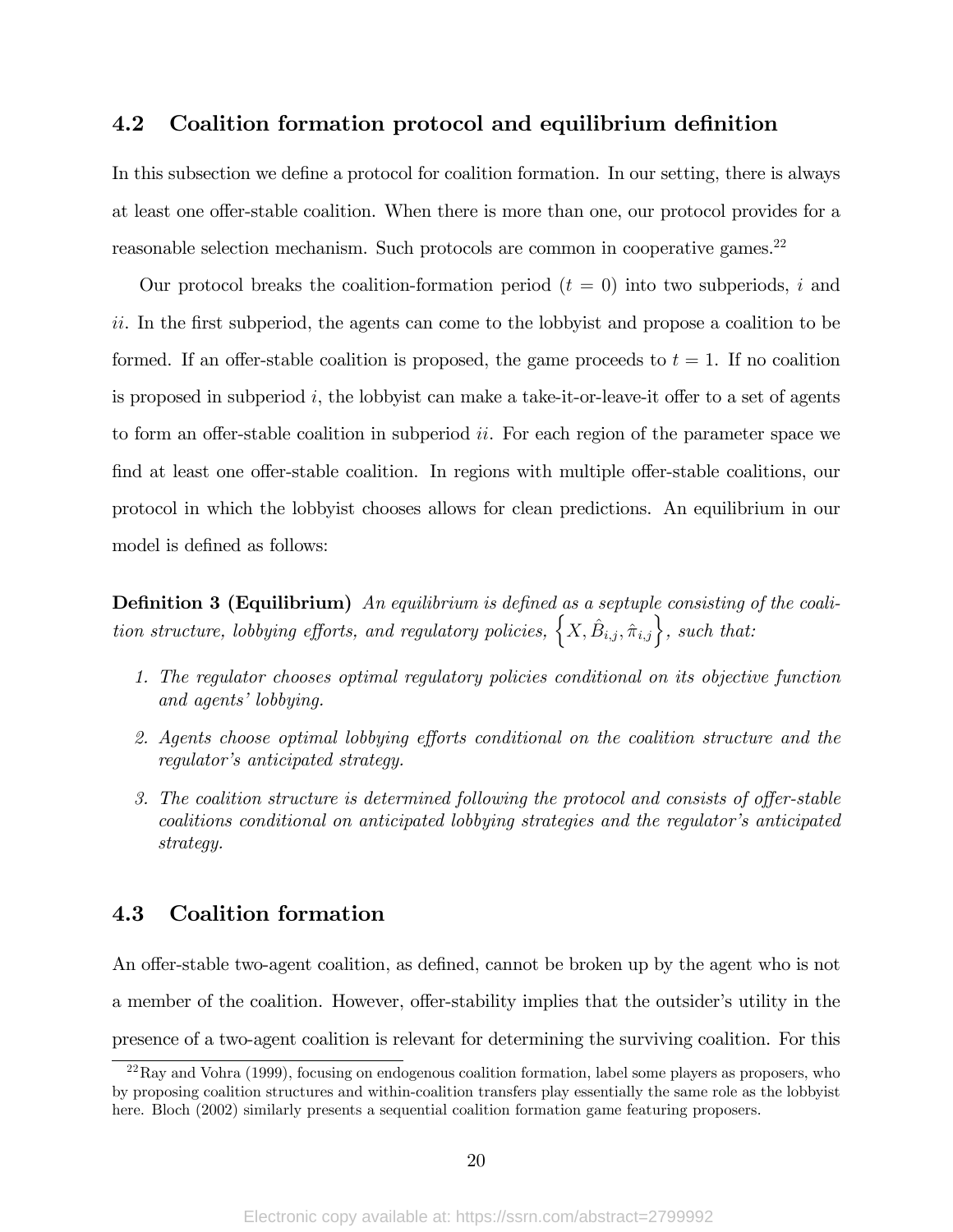reason, the agents' share of coalition gains,  $\alpha$ , plays a role in determining offer stability. In the following theorem, we develop the offer-stable coalition structures when agents keep a sufficiently high fraction of the coalition gains,  $\alpha > \frac{D_{\ell}(D_s + D_m)}{D_m^2 + D_{\ell}^2}$ . For notational convenience, let  $\Delta_{m\ell}^G = 2\overline{D^2} - (D_m - D_\ell)^2 - 2\left(\frac{1-\alpha}{\alpha}\right)D_s\bar{D}_{m\ell}$  and  $\Delta_{s\ell}^G = 2\overline{D^2} - (D_s - D_\ell)^2 - 2\left(\frac{1-\alpha}{\alpha}\right)D_m\bar{D}_{s\ell}$ . These  $\Delta_{m\ell}^G$  and  $\Delta_{s\ell}^G$  terms capture "effective" benefits to the agents of forming the grand coalition relative to being in the  $m\ell$  or  $s\ell$  coalition structure, respectively, much as the  $\chi^E$ terms capture effective coalition costs.

**Theorem 1** When  $\frac{D_{\ell}(D_s+D_m)}{D_m^2+D_{\ell}^2} < \alpha \leq 1$ ,

- 1.  $\chi_2^E \geq D_{m\ell}^2$ , and (a)  $\chi_3^E > \Delta_I^G$ , then no coalitions will form and all agents will lobby individually; (b)  $\chi_3^E \leq \Delta_I^G$ , then the offer-stable coalition structure consists of the grand lobby;
- 2.  $\chi_2^E$   $\in$  $\left(\overline{D_{s\ell}^2}, \overline{D_{m\ell}^2}\right)$ , and (a)  $\chi_3^E - \chi_2^E > \Delta_{m\ell}^G$ , then the offer-stable coalition structure consists of the m $\ell$  lobby; (b)  $\chi_3^E - \chi_2^E \leq \Delta_{m\ell}^G$ , then the offer-stable coalition structure consists of the grand lobby;
- 3.  $\chi_2^E \leq D_{s\ell}^2$ , and
	- (a)  $\chi_3^E \chi_2^E > \Delta_{s\ell}^G$ , then the offer-stable coalition structure consists of the sl lobby; (b)  $\chi_3^E - \chi_2^E \leq \Delta_{s\ell}^G$ , then the offer-stable coalition structure consists of the grand lobby.

Note that when the costs to forming a two-agent coalition are sufficiently low,  $\chi_2^E \leq D_{s\ell}^2$ , and the extra cost of forming the grand coalition is sufficiently large, then the only offerstable coalition is the s $\ell$  lobby (part 3.a). Under these conditions, the  $m\ell$  lobby is not stable because the m agent's gain from the  $s\ell$  lobby is relatively high. For that reason, the s agent's gain from joining the lobby exceeds the m agent's loss from leaving the lobby and the  $s\ell$ lobby persists. However, if  $\chi_2^E$   $\in$  $\left(\overline{D_{s\ell}^2}, \overline{D_{m\ell}^2}\right)$ , then it is no longer profitable for the s and  $\ell$ agents to form a coalition together, as their net coalition gains are negative. For  $\chi_2^E$  in this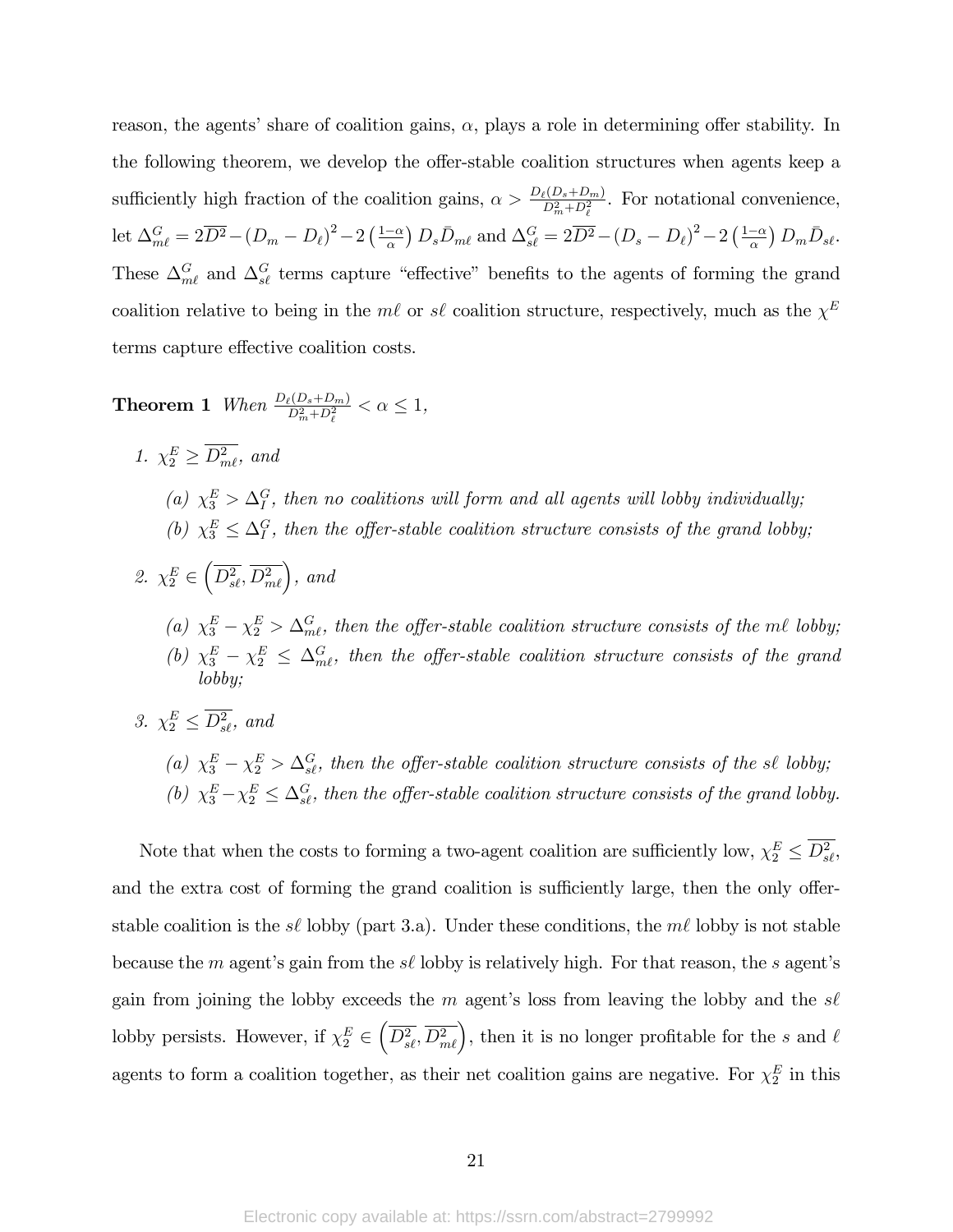region, the net coalition gains to the  $m\ell$  coalition are positive, implying that this coalition is offer-stable when the negative coalition gains to  $s\ell$  make that coalition infeasible.

When  $\alpha$  is not sufficiently high, i.e.,  $\alpha \leq \frac{D_{\ell}(D_s+D_m)}{D_m^2+D_{\ell}^2}$  $\frac{\partial P_c(D_s+D_m)}{\partial_m^2+D_\ell^2}$ , agents do not capture sufficient gains from coalition formation to make them prefer to be inside the coalition rather than outside. Recall that coalition members' net gain is increasing in  $\alpha$ , while the benefit to the non-coalition participant, i.e., agent s in the presence of  $m\ell$ , is independent of  $\alpha$ . Similarly, the gain to the grand coalition is increasing in  $\alpha$ , meaning that a lower  $\alpha$  makes it less desirable for the 2-agent coalition outsider to join the three-agent coalition.

Among two-agent coalitions, when  $\alpha$  is too low, each agent prefers for the other two agents to form a coalition. This arises due to the positive externalities that coalition formation have on the non-coalition member, as shown by  $\hat{U}_{i,gh} = \hat{U}_{i,I} + \frac{9k^2 D_i \bar{D}_{gh}}{c(4+9k)^2}$  $\frac{\partial \kappa D_i D_g h}{\partial (4+9k)^2}$ . When each agent prefers to be the outsider, the agents are in a sort of 3-way prisoners' dilemma, in that each player prefers to be the outsider in the presence of a two-agent coalition, but is worse off if no coalitions are formed at all. In such a standstill, any 2-agent coalition structure can form. Once a two-agent coalition forms, it will be stable, as the outsider will not wish to make a deviation-offer. However, prior to a two-agent coalition forming, no agent will willingly join a coalition as long as the option to wait for a coalition that does not include them to form remains.<sup>23</sup> Given our protocol, the lobbyist emerges as an equilibrium selection mechanism: if  $\alpha \leq \frac{D_{\ell}(D_s+D_m)}{D_m^2+D_{\ell}^2}$  $\frac{\rho(D_s+D_m)}{D_m^2+D_\ell^2}$ , then the lobbyist chooses the coalition that is in her best interests in sub-period b. As the coalition gain from the  $m\ell$  coalition is the largest, the lobbyist will choose this coalition. Additionally, it may be that this is the only cost-effective coalition. Theorem 2 follows.

**Theorem 2** When  $0 < \alpha \leq \frac{D_{\ell}(D_s + D_m)}{D_m^2 + D_{\ell}^2}$  $\frac{p(D_s+D_m)}{D_m^2+D_{\ell}^2},$ 

1.  $\chi_2^E > D_{m\ell}^2$ , and

(a)  $\chi_3^E > \Delta_I^G$ , then no coalitions will form and all agents will lobby individually;

 $^{23}$ This is essentially a 3-way Mexican standoff, wherein each player wants someone else to act (shoot) first. Laver and Shepsle (1990) discuss the issue of the Mexican standoff in the context of coalition governments.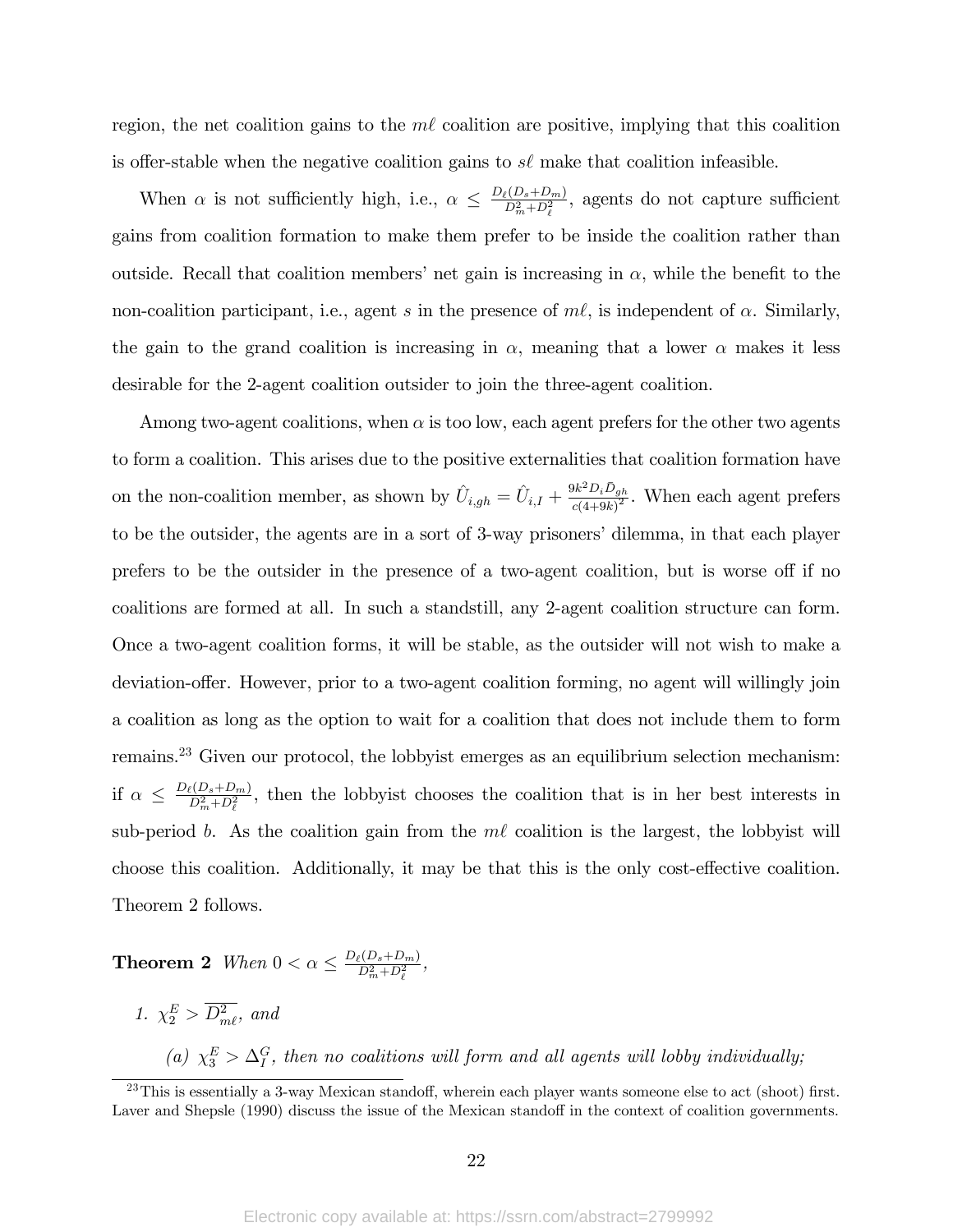(b) 
$$
\chi_3^E \leq \Delta_I^G
$$
, then the offer-stable coalition structure consists of the grand loby;

\n- 2. 
$$
\chi_2^E \leq D_{m\ell}^2
$$
, and
\n- (a)  $\chi_3^E - \chi_2^E > \Delta_{m\ell}^G$ , then the offer-stable coalition structure consists of the *m\ell* lobby;
\n- (b)  $\chi_3^E - \chi_2^E \leq \Delta_{m\ell}^G$ , then the offer-stable coalition structure consists of the grand lobby.
\n

Essentially, inaction among agents with respect to forming two-agent coalitions eliminates the possibility for the  $s\ell$  coalition to form.

We present the solution to the knife-edge case of  $\alpha = 0$  in Appendix A, directly following the proofs to Theorems 1 and 2. The possible coalition structures with  $\alpha = 0$  are identical to those with low  $\alpha$  in Theorem 2. However, even though the lobbyist chooses the coalition structure, the parameter values that lead to a particular coalition formation are slightly different between the low  $\alpha$  and  $\alpha = 0$  cases. The difference is driven by the fact that the s agent potentially benefits from joining m and  $\ell$  to form the grand coalition when  $\alpha > 0$ , but gains nothing when  $\alpha = 0$ .

Figures 1(a) and 1(b) summarize Theorems 1 and 2 by mapping regions of coalitions as functions of effective coalition formation costs,  $\chi_2^E$  and  $\chi_3^E$ . The area in the bottom-right is not feasible, as it is defined by  $\chi_2^E > \chi_3^E \Leftrightarrow \chi_2 > \chi_3$ . The remaining area, in the upper-left of the figure, is divided into regions in which different coalition structures exist in equilibrium. These regions correspond to the regions described in Theorems 1 and 2. Note that the areas of the regions can change, but the shapes that define the regions hold generally.

In addition to these regions, each figure features two rays that each start at a gray dot and proceed up and to the right. These rays are useful for thinking about how the coalition structure changes when k, c, or  $\chi$  change. Specifically, each ray traces out the nexus of points defined by  $\chi_3^E = \chi_2^E \frac{\chi_3}{\chi_2}$  $\frac{\chi_3}{\chi_2}$  for  $\chi_2^E \geq 18c\chi_2$ . Overall, the  $\chi$ 's determine the slope of the ray, while c determines the point closest to the origin, and c and  $k$  jointly determine the relevant point on the ray that defines the equilibrium coalition structure, i.e., where we fall on the line segment. For a given  $c$ , the lowest and left-most point on the ray, at the gray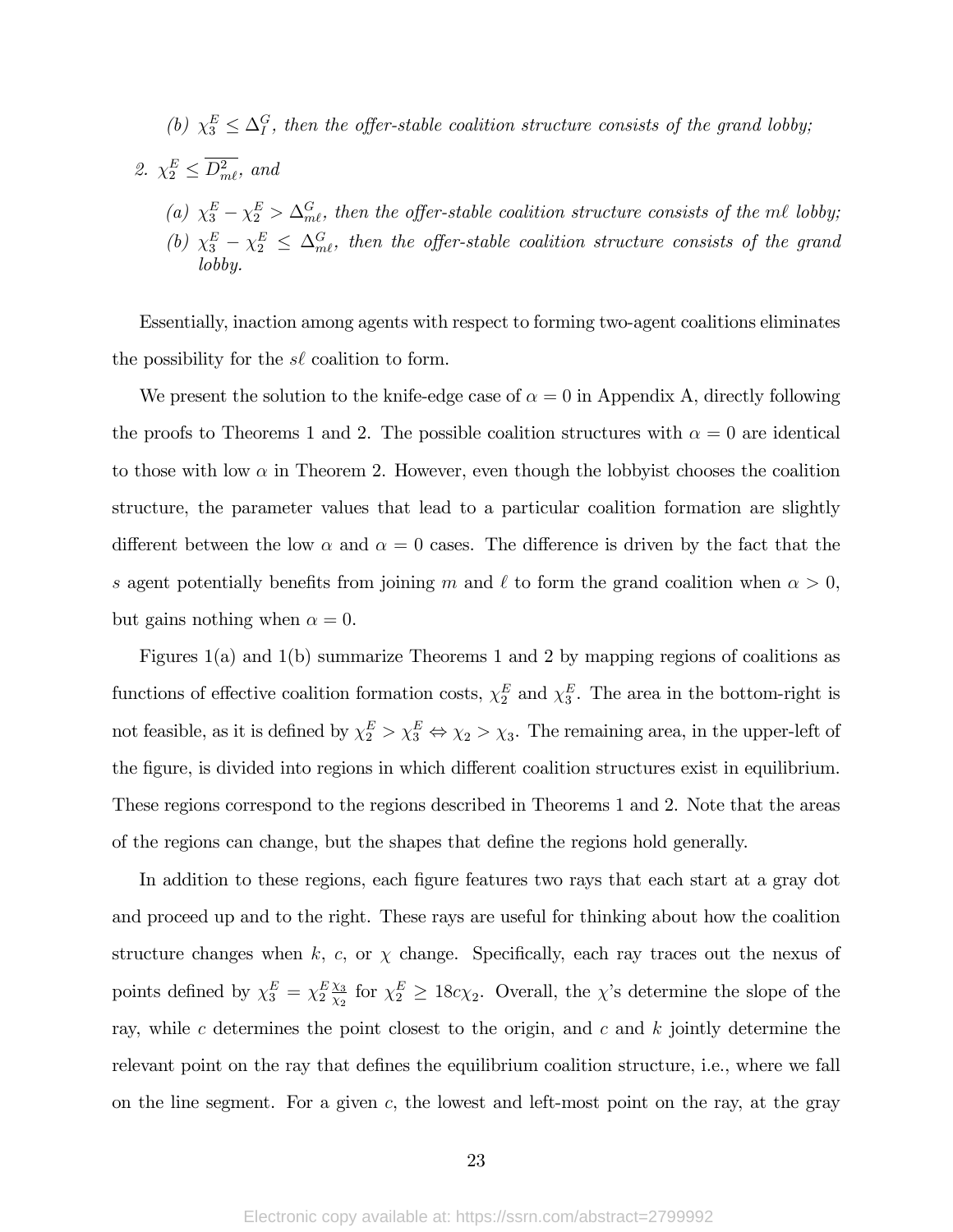

Figure 1

Coalition structures as functions of effective coalition-formation costs,  $\chi_2^E$  and  $\chi_3^E$ . The grey line segment in each subfigure indicates a nexus of points such that  $\chi_3^E = \chi_2^E \frac{\chi_3}{\chi_2}$  $\frac{\chi_3}{\chi_2}$ . The grey dot at the lowerleft end of each line segment is at  $(\chi_2^E, \chi_3^E) = (18c\chi_2, 18c\chi_3)$ .  $\chi_{|l_j|}^E = \chi_{|l_j|} \frac{2c(4+9k)^2}{9k^2}$ . On the vertical axes,  $\Delta_I^G = 2\left(\overline{D^2} + D_s D_m + D_s D_\ell + D_m D_\ell\right)$ ,  $\Delta_{m\ell}^G = 2\overline{D^2} - (D_m + D_\ell)^2 - 2\left(\frac{1-\alpha}{\alpha}\right)D_s\overline{D}_{m\ell}$ , and  $\Delta_{m\ell}^G = 2\overline{D^2} - \left(D_s + D_\ell\right)^2 - 2\left(\frac{1-\alpha}{\alpha}\right)D_m\overline{D}_s{}_l.$ 

dot, is defined by the point  $(\chi_2^E, \chi_3^E) = (18c\chi_2, 18c\chi_3)$ , because  $\lim_{k\to\infty} \frac{2c(4+9k)^2}{9k^2}$  $\frac{4+9k}{9k^2} = 18c$ . If c is very small, the gray dot is close to the origin, but if  $c$  is large, the gray dot is far. Large values for the cost of lobbying,  $c$ , imply that effective coalition costs are large because agents do not lobby much. As  $c \to 0$ , the gray dot approaches the origin for any  $(\chi_2, \chi_3)$  pair, because low  $c$  implies extensive lobbying and high benefits to forming the grand coalition. Via the  $\frac{2c(4+9k)^2}{9k^2}$  $\frac{4+9k^2}{9k^2}$  term in the  $\chi^{E}$ 's, c and k can be thought of as determining the location on the ray. Increasing k or decreasing c causes a shift down and to the left. Decreasing k or increasing c, in contrast, cause shifts in the other direction.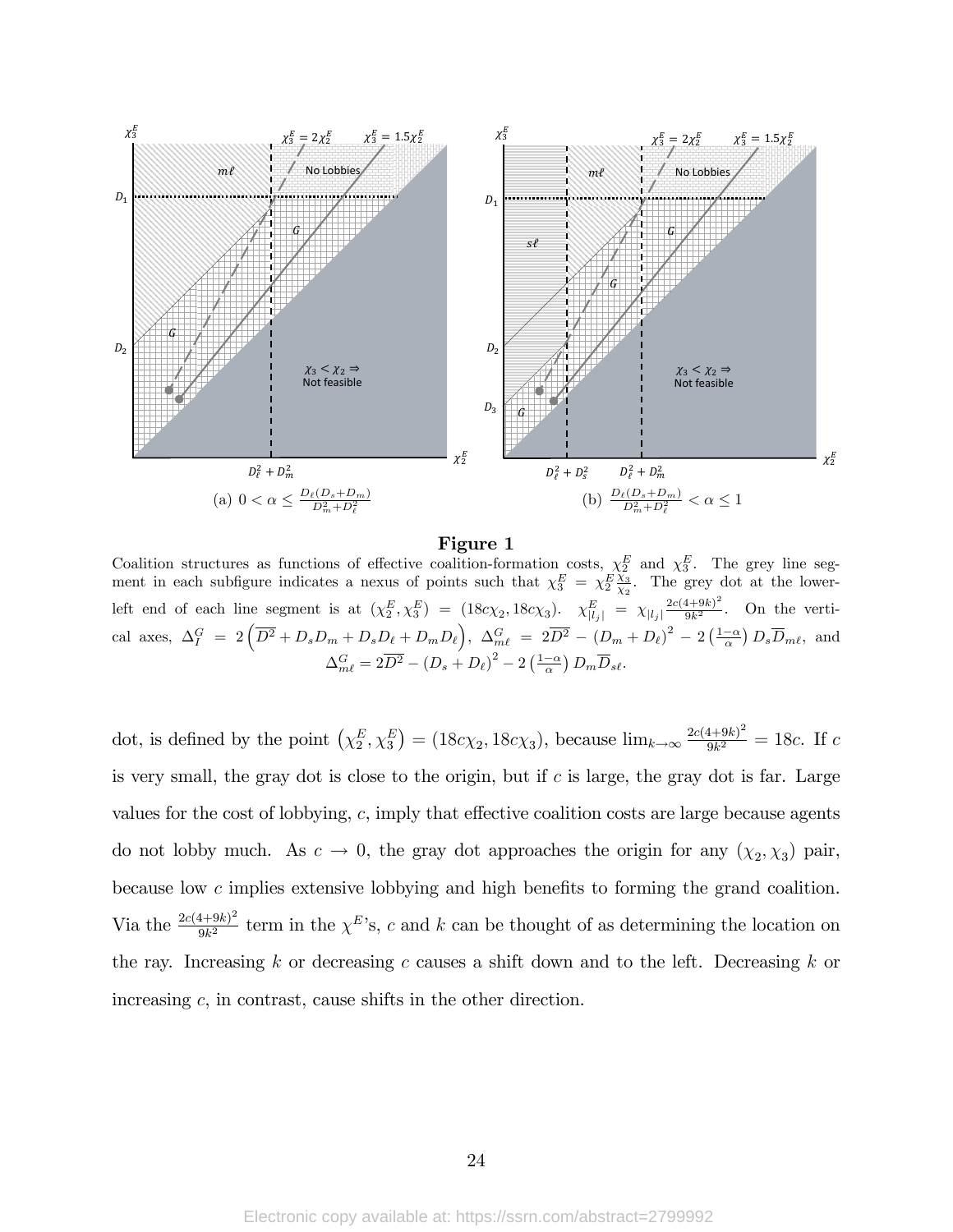# 5 Analysis

### 5.1 Coalitions

When the lobby ist captures a sufficient amount of the net gains from coalition formation, i.e., for  $\alpha \leq \frac{D_{\ell}(D_s+D_m)}{D_m^2+D_{\ell}^2}$  $\frac{\partial P(x+h-m)}{\partial^2 m}$ , the two possible equilibrium coalitions are m $\ell$  and G. In either coalition, agents group by similarity. That is, either no agents, the higher types, or all agents form a coalition. This result is similar to much of the prior literature on endogenous lobbying (e.g., Mitra, 1999), in which only the most similar agents organize into coalitions. In contrast, when the agents capture a sufficient amount of the net gains from coalition formation, i.e., with  $\alpha > \frac{D_{\ell}(D_s + D_m)}{D_m^2 + D_{\ell}^2}$ , the s $\ell$  coalition is also possible. This resulting coalition structure contrasts with much of the prior literature on endogenous lobbying, in which only the most similar agents organize into coalitions, but is similar in spirit to the results of Baccara and Yariv (2016), who find potential for polarization or similarity of membership in peer-selected groups organized to produce public goods. Our result is summarized in the following proposition.

#### Proposition 1 Lobbyist power

If agents capture more of the net gains from coalition formation, i.e., as  $\alpha$  increases, coalitions are weakly smaller and are more likely to be polarized, featuring dissimilar agents.

An increase in  $\alpha$  indicates that the agents' share of the net gains increases. As a comparison between Figures 1(a) and 1(b) shows, two transitions can occur when  $\alpha$  crosses the threshold  $\frac{D_{\ell}(D_s+D_m)}{D_m^2+D_{\ell}^2}$ . Specifically, for  $\chi_2 < \overline{D_{s\ell}^2}$  and  $\chi_3^E - \chi_2^E > \Delta_{m\ell}^G$ , low values of  $\alpha$  lead to the ml coalition. However, when  $\alpha$  increases from below  $\frac{D_{\ell}(D_s+D_m)}{D_m^2+D_{\ell}^2}$  to above  $\frac{D_{\ell}(D_s+D_m)}{D_m^2+D_{\ell}^2}$ , the only offer-stable coalition structure is s $\ell$ . Similarly, when  $\chi_2 < \overline{D_{s\ell}^2}$  and  $\Delta_{s\ell}^G < \chi_3^E - \chi_2^E < \Delta_{m\ell}^G$ , low values of  $\alpha$  lead to the grand coalition whereas high values of  $\alpha$  lead to the s' coalition. For all other parameter values, changes in  $\alpha$  do not have an effect on the equilibrium coalition structure.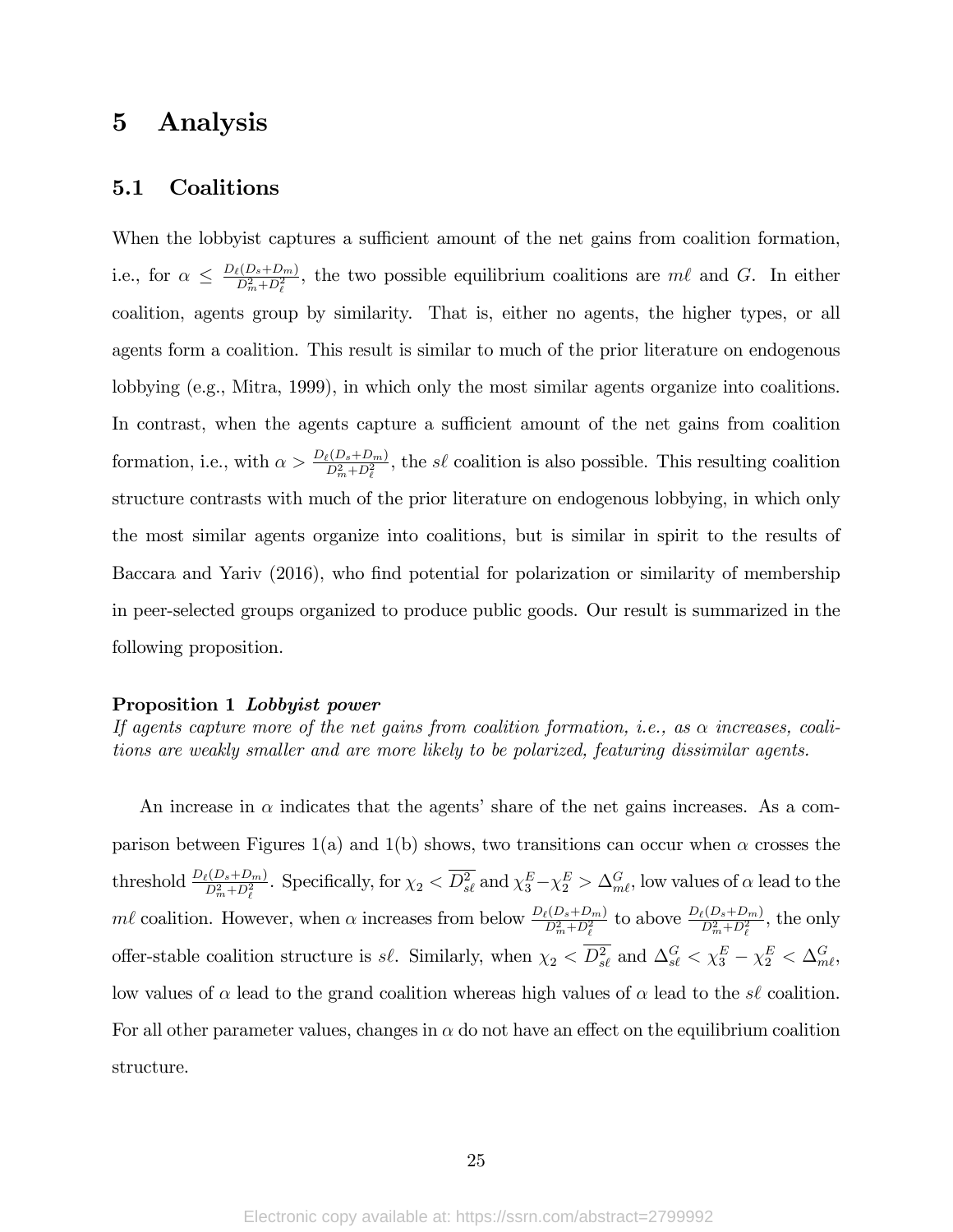Next, we turn to the influence of coalition costs,  $\chi$ , the cost to agents of lobbying efforts, c, and the degree of regulatory uniformity,  $k$ , on coalition formation, lobbying,  $B$ , and regulatory strength,  $\pi$ . Several of the comparative statics below rely on transitions driven by changes in parameters. These transitions can be understood graphically from Figure 1. Additionally, we provide Figure 2. The edges indicate boundaries between coalition structures. In the caption, we algebraically characterize the conditions under which parameter changes lead to transitions across coalition structures and link these conditions to the labeled edges.

#### Proposition 2 Coalition costs

- 1. An increase in  $\chi_3$  causes weakly smaller lobbies.
- 2. An increase in  $\chi_2$  can cause lobbies to grow or to disband.
- 3. Concurrent proportional increases in  $\chi_2$  and  $\chi_3$  can lead to larger or smaller lobbies.

In Figures 1 and 2 an increase in  $\chi_3$  corresponds to an upward shift or a steepening of the gray rays, which can cause a transition from the grand coalition to either the  $s\ell$  lobby (edge 7), the  $m\ell$  lobby (edge 4), or to no lobby (edge 2). Not surprisingly, higher costs can lead to smaller lobbies, as is always the case with the cost of the three-agent coalition,  $\chi_3$ . An increase in  $\chi_2$  corresponds to a rightward shift or a flattening of the gray rays in Figures 1 and 2 (e.g., a transition from the dashed gray ray to the solid gray ray). Holding c and k constant, this can cause the coalition shifts described in part 2 of Proposition 2 along edges 1, 3, 4, 5, 6, or 7. The  $m\ell$  coalition can become unstable with an increase in  $\chi_2$ , causing a transition either to the grand coalition or to no coalitions as  $\chi_2^E$  moves from below to above  $D_{\ell}^2 + D_m^2$ .

Graphically, a proportional increase in both  $\chi_2$  and  $\chi_3$  can be interpreted as a shift up and to the right along any of the four gray rays in Figures 1. For example, in Figure 1(b) (Figure 2), a shift up and to the right along the gray dashed line can cause transitions from G to s $\ell$  (edge 7), from s $\ell$  to G (edge 6), from G to m $\ell$  (edge 4), from m $\ell$  to G (edge 3), or from  $G$  to I (edge 2). Much of this non-monotonicity occurs because the non-coalition member's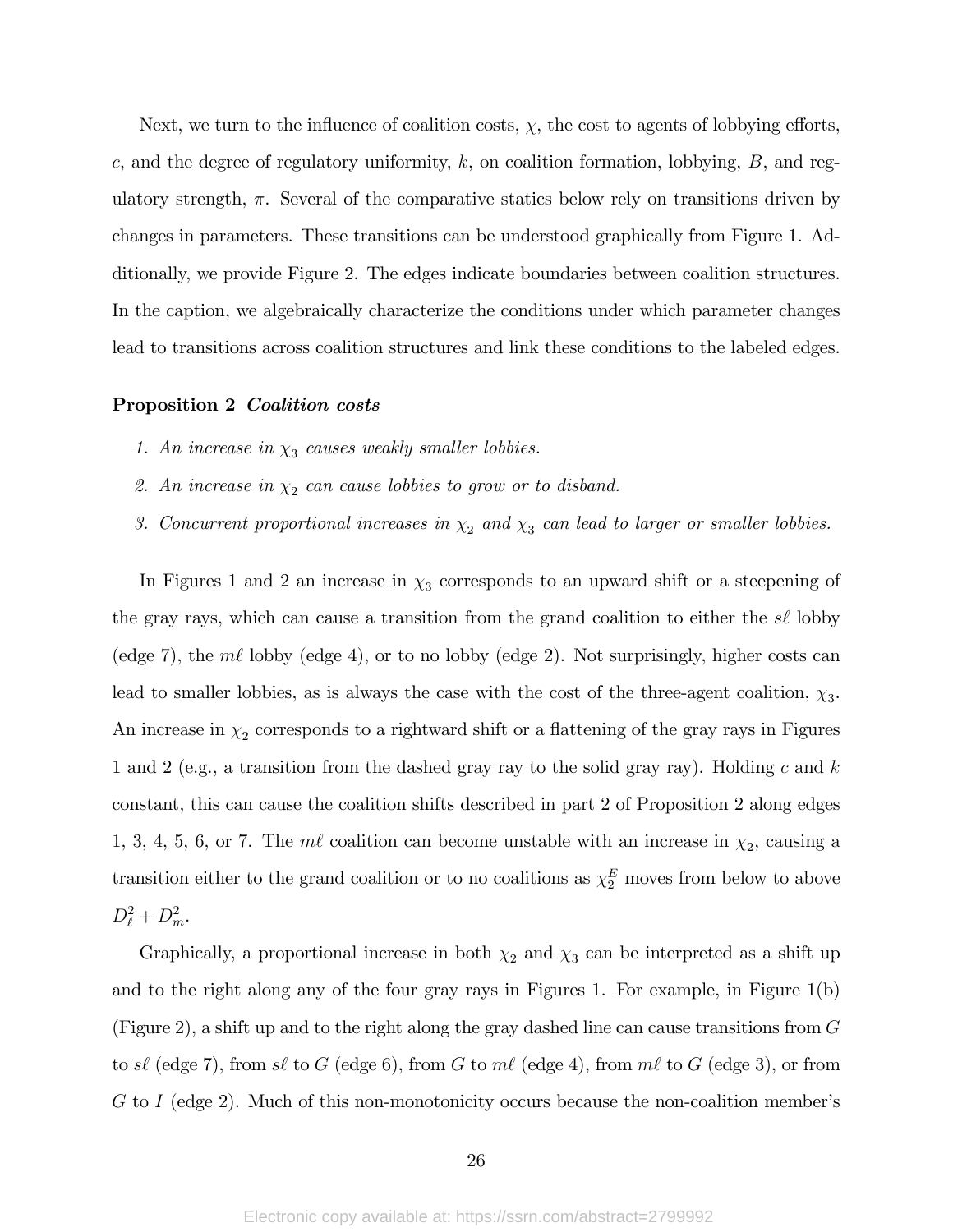

#### Figure 2

Numerically labeled boundaries between coalition structures. On the vertical axes,  $\Delta_I^G$  =  $2\left(\overline{D^2}+D_sD_m+D_sD_\ell+D_mD_\ell\right), \ \ \Delta_{m\ell}^G \ = \ 2\overline{D^2} \ - \ \left(D_m+D_\ell\right)^2 \ - \ 2\left(\frac{1-\alpha}{\alpha}\right)D_s\overline{D}_{m\ell}, \ \ {\rm and} \ \ \Delta_{s\ell}^G \ = \ 2\overline{D^2} \ - \ 2\overline{D^2} \ - \ 2\overline{D^2} \ - \ 2\overline{D^2} \ - \ 2\overline{D^2} \ - \ 2\overline{D^2} \ - \ 2\overline{D^2} \ - \ 2\overline{D^$  $(D_s + D_\ell)^2 - 2\left(\frac{1-\alpha}{\alpha}\right)D_m\overline{D}_{s\ell}$ .  $\chi_{|l_j|}^E = \chi_{|l_j|} \frac{2c(4+9k)^2}{9k^2}$ . Transitions between coalitions correspond to the following: for  $\chi_3^E$  >  $\Delta_I^G$ , decreasing  $\chi_2^E$  from above to below  $\overline{D_{ml}^2}$  yields a shift from I to  $m\ell$  (edge 1). For  $\chi_2^E > D_{m\ell}^2$ , decreasing  $\chi_3^E$  from above to below  $\Delta_I^G$  yields a shift from I to G (edge  $(2)$ ). For  $\Delta_I^G > \chi_3^E > \Delta_{m\ell}^G + D_{\ell}^2 + D_m^2$ , decreasing  $\chi_2^E$  from above  $D_{m\ell}^2$  to below  $D_{m\ell}^2$  yields a shift from G to m $\ell$ (edge  $\boxed{3}$ ). For  $\chi_2^E$   $\in$  $\left(\overline{D_{s\ell}^2}, \overline{D_{m\ell}^2}\right)$ , increasing  $\chi_3^E$  from below to above  $\Delta_{m\ell}^G + \chi_2^E$  or or decreasing  $\chi_2^E$  from above to below  $\chi_3^E - \Delta_{m\ell}^G$  yields a shift from G to  $m\ell$  (edge  $\boxed{4}$ ). The same transition occurs additionally, for  $\chi_2^E < \overline{D_{s\ell}^2}$  and  $\alpha \leq \frac{D_{\ell}(D_s + D_m)}{D_m^2 + D_{\ell}^2}$ , when  $\chi_3^E$  increases from below to above  $\Delta_{m\ell}^G + \chi_2^E$  or when  $\chi_2^E$  decreases from above to below  $\chi_3^E - \Delta_{m\ell}^G$  (edge 4). For  $\chi_3^E > \Delta_{m\ell}^G + \chi_2^E$  and  $\alpha > \frac{D_{\ell}(D_s + D_m)}{D_m^2 + D_{\ell}^2}$ ,  $\chi_2^E$  decreasing from above  $D_{s\ell}^2$  to below  $D_{s\ell}^2$  yields a transition from  $m\ell$  to  $s\ell$  (edge  $[5]$ ). For  $\Delta_{s\ell}^G + \chi_2^E < \chi_3^E < \Delta_{m\ell}^G + \chi_2^E$ , and  $\alpha > \frac{D_{\ell}(D_s+D_m)}{D_m^2+D_{\ell}^2}$ , decreasing  $\chi_2^E$  from above  $\overline{D_{s\ell}^2}$  to below  $\overline{D_{s\ell}^2}$  yields a transition from G to s $\ell$  (edge  $\boxed{6}$ ). For  $\alpha > \frac{D_{\ell}(D_s + D_m)}{D_m^2 + D_{\ell}^2}$  and  $\chi_2^E$  below  $\overline{D_{s\ell}^2}$ , increasing  $\chi_3^E$  from below to above  $\Delta_{s\ell}^G + \chi_2^E$  or decreasing  $\chi_2^E$  from above to below  $\chi_3^E - \Delta_{s\ell}^G$  yields a transition from G to  $s\ell$  (edge  $\boxed{7}$ ).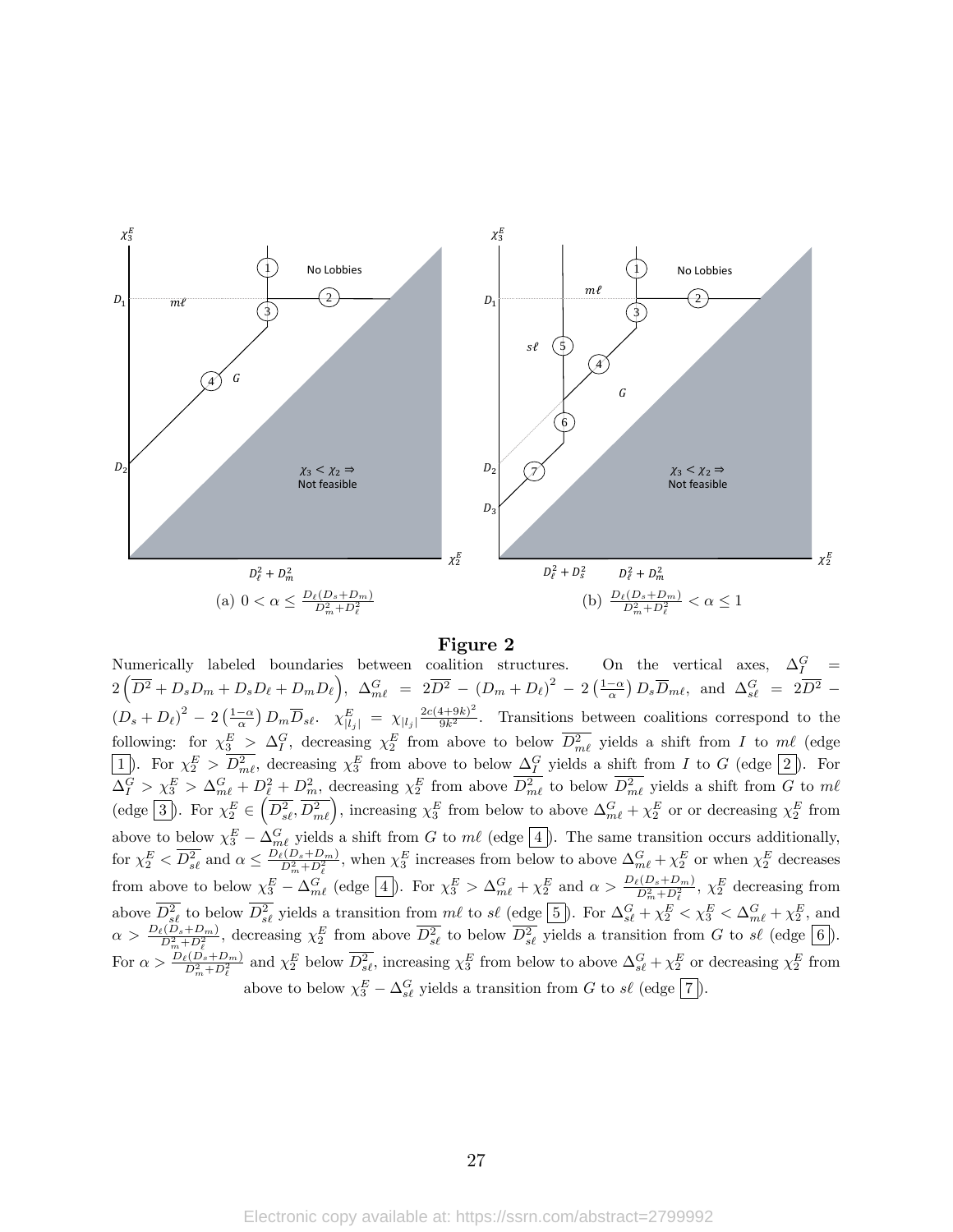utility is important for determining the offer-stable coalition. Specifically, the non-coalition member gains from the other agents forming a coalition (relative to the non-coalition case) because the coalition members are able to overcome the free-rider problem and each agentís lobbying decreases all agents' regulatory strength. This externality of the two-agent lobby can make it profitable for one of the agents to leave the grand coalition.

#### Proposition 3 Lobbying costs and uniformity

Increases in lobbying costs, c, and decreases in regulatory uniformity,  $k$ , have similar effects as proportional increases in both coalition costs,  $\chi_2$  and  $\chi_3$ , and can lead to larger or smaller lobbies.

Note that  $\frac{\chi_3^E}{\chi_3} = \frac{\chi_2^E}{\chi_2} = \frac{2c(4+9k)^2}{9k^2}$  $\frac{q+9k}{9k^2}$ , and that lobbying costs, c, and regulatory uniformity, k, only influence coalition structures through their influence on  $\chi_2^E$  and  $\chi_3^E$ . As such, any change in c or k causes a proportional change in both  $\chi_2^E$  and  $\chi_3^E$ , just as a proportional change in both  $\chi_2$  and  $\chi_3$  would.

Graphically, lobbying costs, c, and regulatory uniformity, k, determine the relevant location on a given  $\chi_3^E = \chi_2^E \frac{\chi_3}{\chi_2}$  $\frac{\chi_3}{\chi_2}$  ray; the particular gray lines in in Figure 1 are examples. First, higher lobbying costs decrease the benefit of lobbying, and thereby decrease the benefits from forming a coalition that helps overcome the free-rider problem on lobbying effort. At one extreme, as  $c \to \infty$ , agents have no reason to form lobbies. At the other extreme, as  $c \rightarrow 0$ , agents exert significant lobbying effort, making the grand coalition highly desirable. At intermediate levels of c, increasing c causes a shift up and to the right along a given gray ray, which can cause various transitions between coalition structures.

Increases in regulatory uniformity,  $k$ , exacerbate the free-rider problem on lobbying and, thus, tend to promote the formation of lobbies. When  $k$  is very low, the lobbying externalities are insignificant, giving agents little incentive to bear the costs of forming coalitions. Note that  $\lim_{k\to 0} \chi_j^E \to \infty$  which corresponds to locations on the gray rays in Figure 1 that are in the "No Lobbies" region. Increasing  $k$  causes a shift down and to the left along a given ray. When  $k$  is sufficiently high, agents can benefit from coordinating their lobbying efforts, which tends to favor larger lobbies, but can locally cause transitions to smaller lobbies as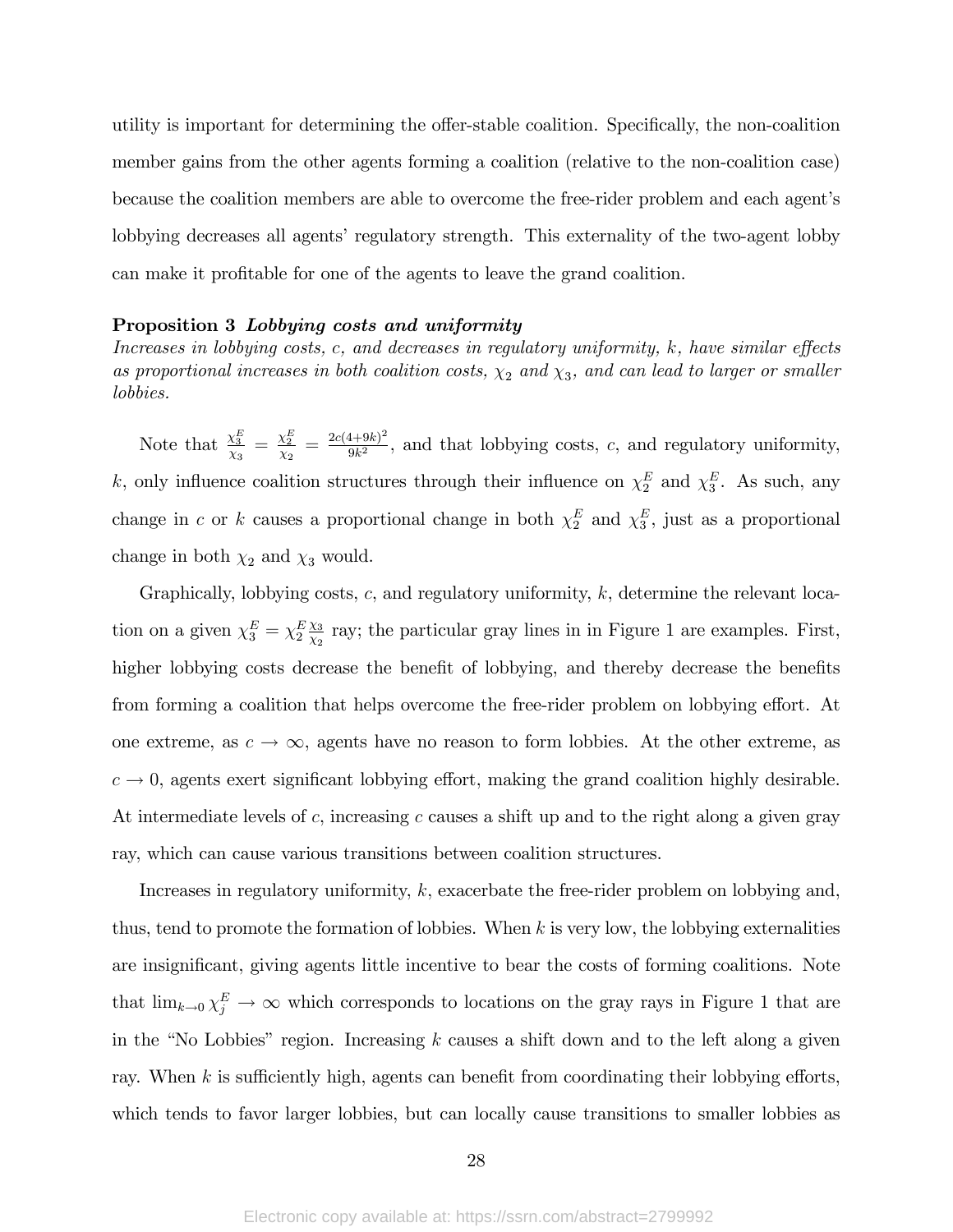well. Even with high k, though, lobbying can be too costly for coalition formation to be beneficial.

### 5.2 Lobbying activity and regulatory strength

We turn to the effects of parameter changes on lobbying efforts and regulatory strength.

#### Corollary 1 Lobbyist power

An increase in the fraction of the net gains from coalition formation that are retained by the agents, i.e., higher  $\alpha$ , causes weakly lower lobbying, B, higher regulatory strength,  $\pi$ , and lower expected welfare losses from agents' privately beneficial activities.

As described in Proposition 1, and illustrated in comparisons between Figures 1(a) and 1(b), higher  $\alpha$  makes the s<sup> $\ell$ </sup> coalition feasible in regions of parameter-space that would otherwise be characterized by either the m $\ell$  coalition or the grand coalition. Higher  $\alpha$  in these regions thus leads to smaller coalitions that pursue less total lobbying, which lessens the agents' influence on equilibrium regulatory strength, allowing the regulator to set stronger policies, i.e., higher  $\pi$ . This in turn deters the privately beneficial action more frequently, lowering the expected welfare losses.

Similar to  $\alpha$ , changes in  $\chi_2$  and  $\chi_3$  only affect lobbying efforts and regulatory strengths through their effects on the equilibrium coalition structure. These are discussed next. Changes in c and  $k$ , discussed below, affect lobbying and regulatory strength both directly (through agents' choice of lobbying and the regulator's choice of regulatory strength conditional on coalition structure) and indirectly (through their effects on the endogenous coalition structures).

#### Corollary 2 Coalition costs

- 1. An increase in  $\chi_3$ , all else equal, causes weakly lower lobbying, B, higher regulatory strength,  $\pi$ , and lower expected welfare losses from agents' privately beneficial activities.
- 2. An increase in  $\chi_2$ , all else equal, can cause either weakly lower lobbying, B, higher regulatory strength,  $\pi$ , and lower expected losses from diversion; or greater lobbying, B, lower regulatory strength,  $\pi$ , and greater expected welfare losses from agents' privately beneficial activities.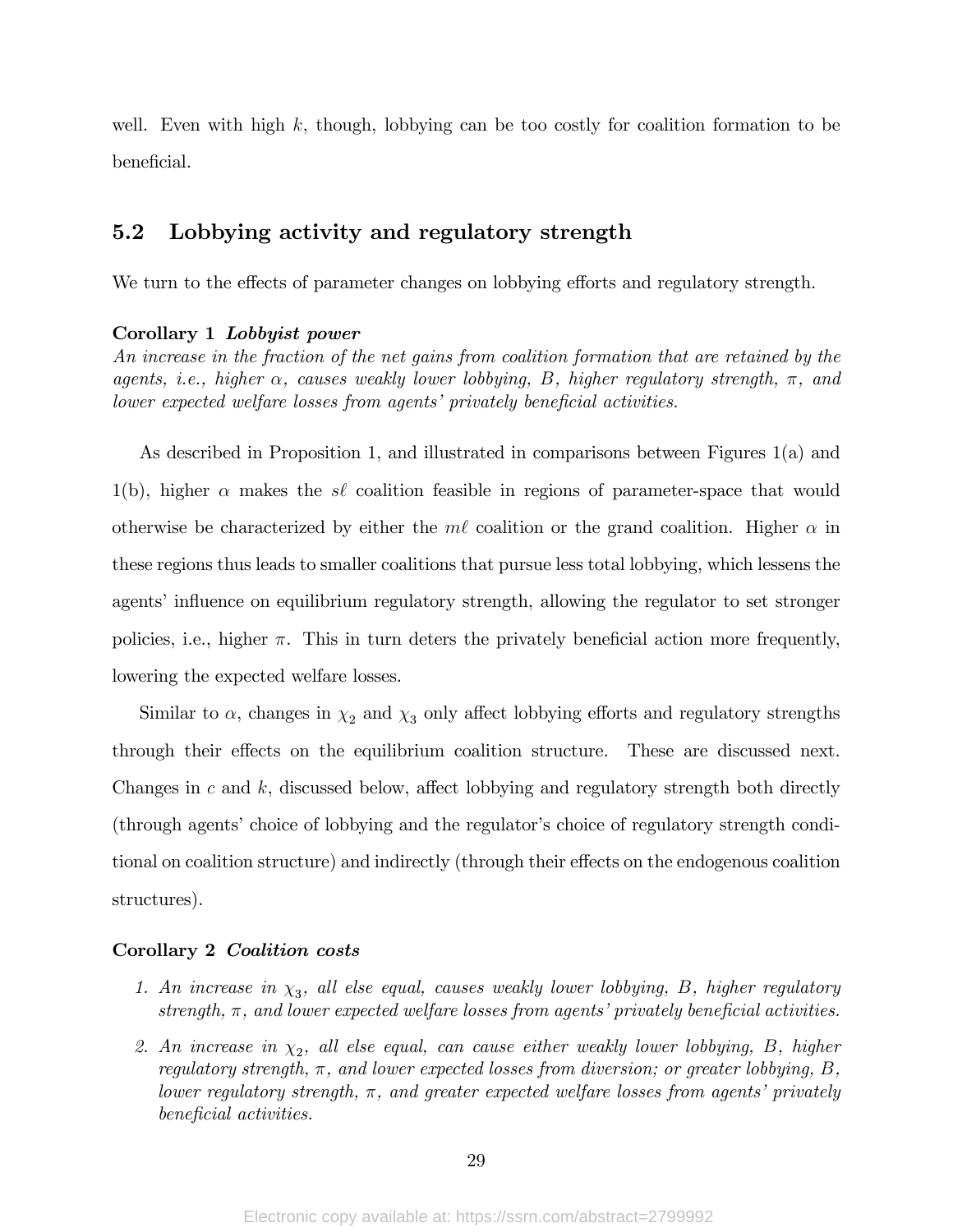Corollary 2 arises from the results in Proposition 2 and because larger coalitions lobby more. More lobbying in turn weakens regulation and increases agents' chances to inefficiently take the privately beneficial actions. Coalition formation costs influence lobbying and regulatory strength indirectly, that is, only through their influence on the coalition structure. In a regression of total lobbying on formation costs and observed coalition structures, for instance, formation costs should have no explanatory power because their explanatory power is completely subsumed by the coalition structures that emerge.

As noted above, unlike coalition formation costs, both lobbying costs and regulatory uniformity have direct effects on equilibrium lobbying behavior and regulatory strengths. In fact, as shown in Friedman and Heinle  $(2016)$ , absent lobbying coalitions, k and c have monotonic effects on lobbying and regulatory strength. Absent coalitions, more regulatory uniformity and higher lobbying costs both lead to less lobbying and stronger regulatory policies, all else equal. In the presence of endogenously-formed coalitions, both regulatory uniformity and lobbying costs influence whether and which agents organize into lobbying coalitions, causing the effects of  $c$  and  $k$  to be non-monotonic.

#### Corollary 3 Lobbying costs and uniformity

An increase in lobbying costs, c, or regulatory uniformity, k, all else equal, can cause either weakly lower lobbying, B, and higher regulatory strength,  $\pi$ ; or greater lobbying, B, and lower regulatory strength,  $\pi$ .

Corollary 3 combines the results of Proposition 3 with the monotonic effects of lobbying costs and regulatory uniformity shown in Friedman and Heinle (2016). The results described in Corollary 3 are illustrated in Figure 3, which plots total lobbying, B, and average regulatory strength,  $\pi^{ave} = \frac{1}{3}$  $\frac{1}{3}\sum \pi_i$ , as functions of regulatory uniformity, k, for two sets of parameters that differ only in  $\chi_2$ . The solid gray curves have  $\chi_2 = 1$ , while the dashed black curves have  $\chi_2 = 2$ . In both cases,  $\chi_3 = 2.65.^{24}$ 

When  $\chi_2 = 2$ , coalition formation costs are concave, corresponding to a relatively flat  $\chi_3^E = \chi_2^E \frac{\chi_3}{\chi_2}$  $\frac{\chi_3}{\chi_2}$  solid ray in Figure 1(b) and the solid plots in Figure 3. Starting from  $k = 0$ ,

<sup>&</sup>lt;sup>24</sup>Other parameters are set as  $\alpha = 1, D_s = 1, D_m = 15, D_\ell = 30, c = 1, \text{ and } \lambda = 1.2.$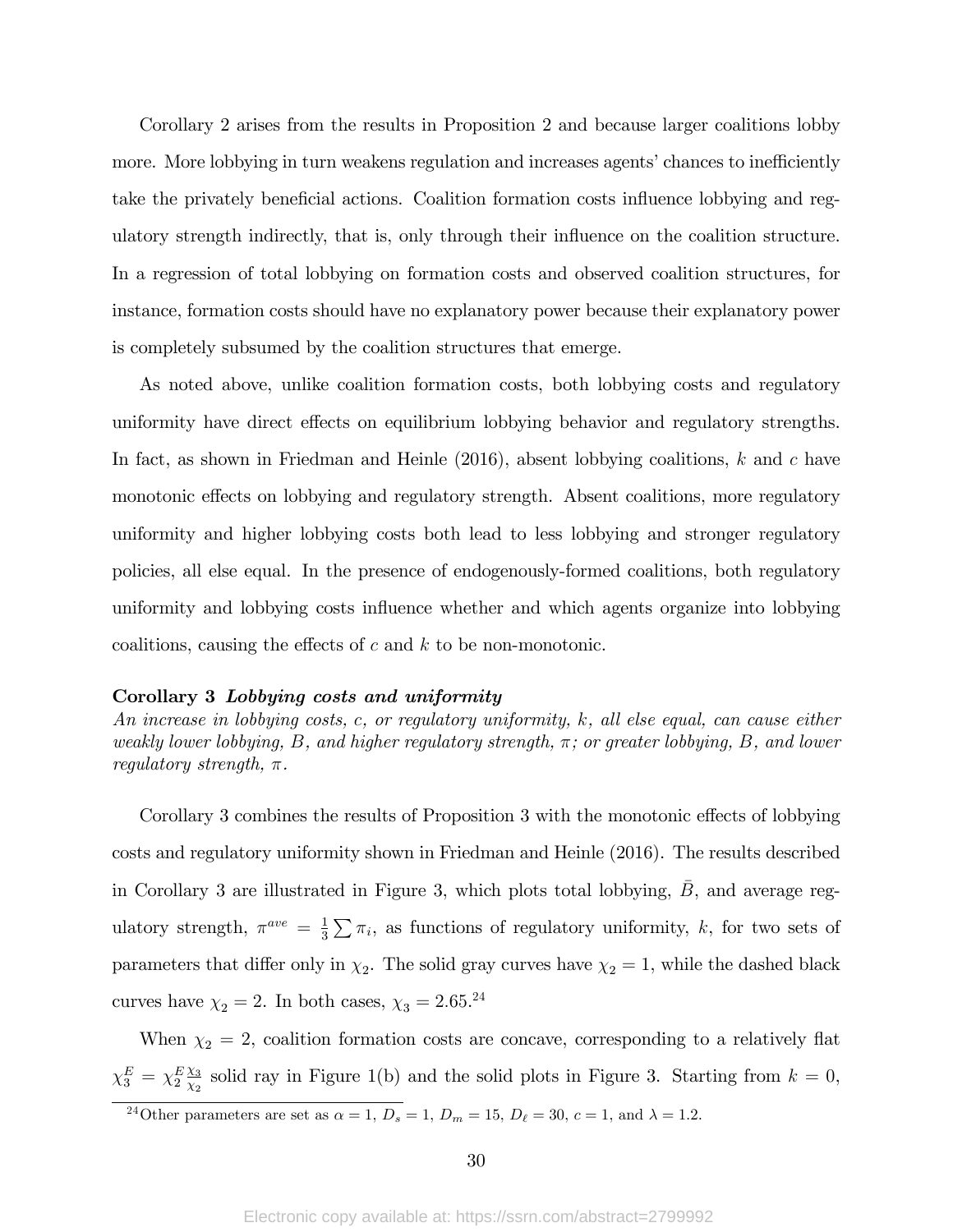



Total lobbying and average regulatory strength as functions of regulatory uniformity, k, when  $\alpha$  $\frac{D_{\ell}(D_s+D_m)}{D_m^2+D_{\ell}^2}$ . Parameters are set as  $\alpha = 1, D_s = 1, D_m = 15, D_{\ell} = 30, \chi_3 = 2.65, c = 1, \text{ and } \lambda = 1.2$ . For the solid gray line,  $\chi_2 = 1$ . For the dotted black line,  $\chi_2 = 2$ .

increasing  $k$  tends to reduce lobbying and increase regulatory strength. These continue monotonically in k until we reach a threshold level of k that makes the benefit of forming a three-agent coalition sufficiently large (edge 2 in Figure 2). At this point, as the coalition is formed, we see a discrete jump in total lobbying and a drop in average regulatory strength. Further increases in regulatory uniformity have no more effects, as  $k$  is moot in the presence of the grand coalition and increases in  $k$  maintain the dominance of the grand coalition.

When  $\chi_2 = 1$ , coalition costs are convex, corresponding to a steeper  $\chi_3^E = \chi_2^E \frac{\chi_3}{\chi_2}$  $\frac{\chi_3}{\chi_2}$  dashed ray in Figure 1(b) and the dashed plots in Figure 3. Total lobbying and average regulatory strength mostly behave as they do when coalition costs are concave. There is, however, a key difference in the intermediate range of  $k \in (0.06, 0.08)$ . In this region, as we increase k from 0.06, we first see a transition from the grand coalition to the  $m\ell$  coalition around  $k = 0.061$ . This first transition occurs when the  $m\ell$  coalition becomes feasible, as  $\chi_2^E$  drops below  $D_\ell^2 + D_m^2$  (edge 3 in Figure 2(b)). As k continues to increase, the  $m\ell$  coalition remains optimal, but total lobbying decreases and average regulatory strength increase, as the freerider problem between the  $m\ell$  coalition and agent s worsen. As k increases past about 0.07,  $\chi_3^E$  becomes less than  $\chi_2^E + 2\overline{D^2} - D_m^2 + D_m D_\ell$ , and, as the gain from the grand coalition starts to dominate the gain from the  $m\ell$  coalition, we see a shift back to the high lobbying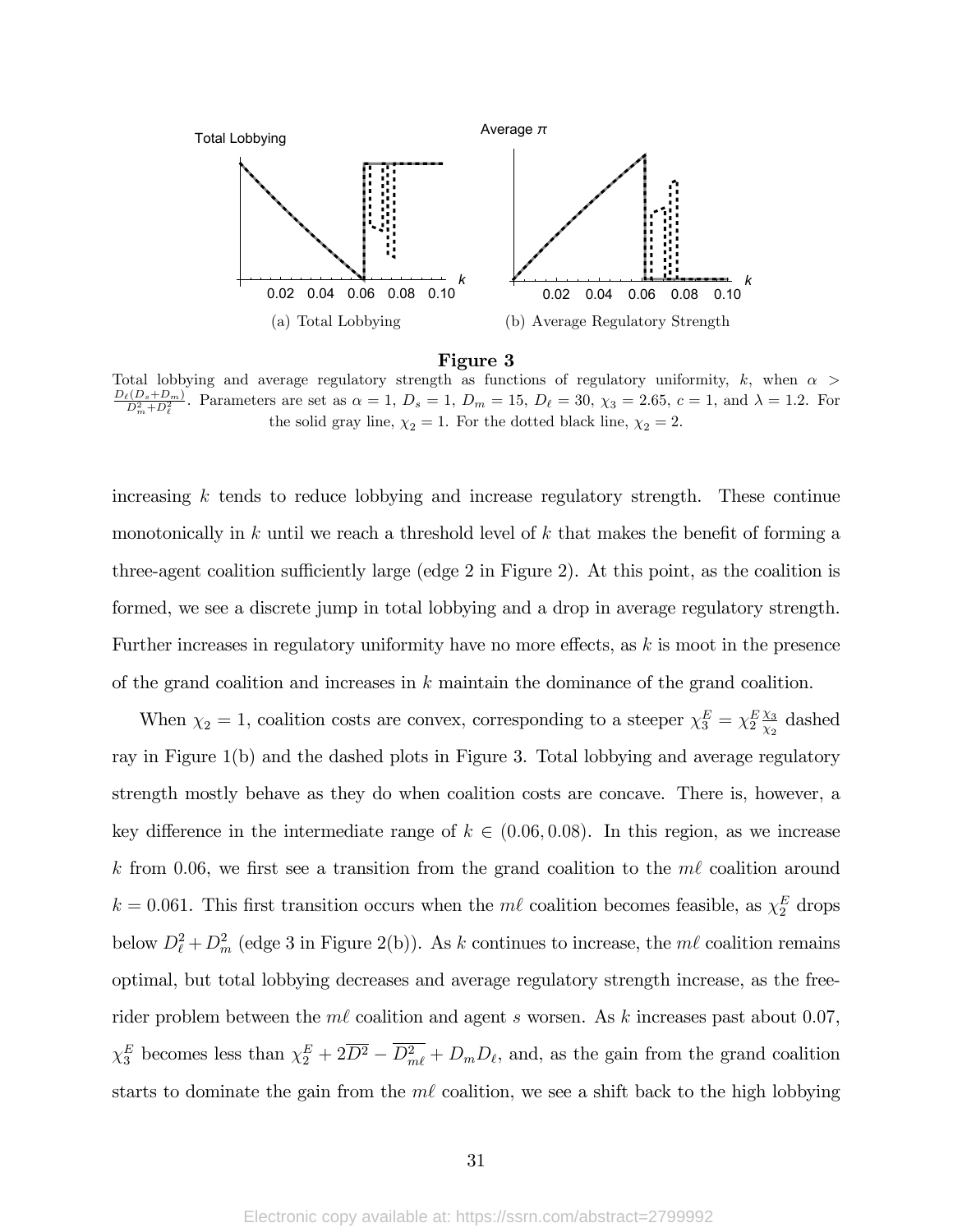and low regulatory strength associated with the grand coalition (edge 4). (Recall that when costs are convex,  $\chi_3^E$  will decrease faster in k than  $\chi_2^E$  will.) Next, as k increases further, the s $\ell$  coalition becomes feasible with  $\chi_2^E$  dipping below  $D_\ell^2 + D_s^2$ . At  $k \approx 0.074$ , the s $\ell$  coalition is preferable to the grand coalition (edge 6), but at  $k \approx 0.076$ , the grand coalition again becomes preferable, as  $\chi_3^E$  drops below  $\chi_2^E + 2\overline{D^2} - D_{s\ell}^2 + D_s D_\ell$  (edge 7). With k between 0:074 and 0:076, increases in regulatory uniformity again cause decreases in lobbying and increases in regulatory strength, as the free-rider problem between the  $s\ell$  coalition and agent m gets worse. As k increases beyond  $0.076$ , the grand coalition is again optimal, and further increases in regulatory uniformity cease to play a significant role.

Results, though not plotted, are similar for changes in lobbying costs, c, as increases in c have similar effects as decreases in k as described in Proposition 3 and Corollary 3 and illustrated graphically with shifts along the gray rays in Figures  $1(a)$  and  $1(b)$ . Figure 3 shows that increases in k have non-monotonic effects on lobbying and regulatory strength when agents can organize into lobbies to overcome free-rider problems on lobbying. Almost everywhere, the effects of k on lobbying (regulatory strength) are locally negative (positive), but these effects can be significantly outweighed by discrete jumps or drops as changes in  $k$ cause agents to change how they organize into coalitions.

# 6 Discussion and implications

In this section we relate our results to our motivating example of the regulation of financial institutions. Our main results relate to the interactions between regulatory uniformity, coalition formation, and lobbying. Existing evidence on coalition formation is sparse, so our empirical implications come mainly as suggestions for potential studies rather than interpretations of existing evidence.<sup>25</sup>

Overall, empirical studies related to the results of our model require proxies for the central constructs. For lobbying costs and changes in lobbying costs, we recommend: judicial

 $25$ An exception is Bombardini and Trebbi (2012), discussed in footnote 7.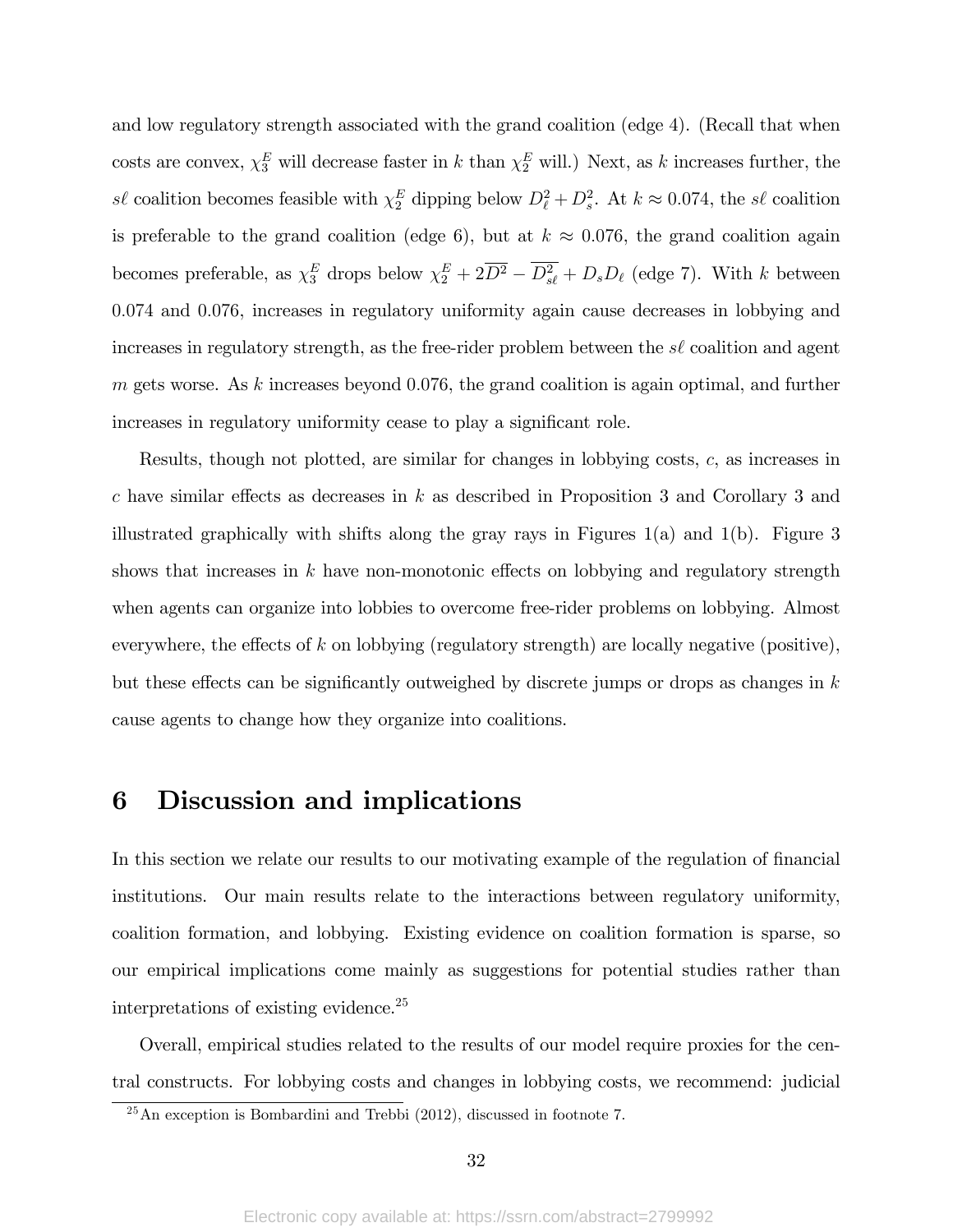decisions that changes how easily money can be raised and channeled to politicians (e.g., the Citizens United case that paved the way for corporate Political Action Committees); policies affecting how quickly a regulator can take a job in a related industry (i.e., revolving doorstops); the extensiveness of requirements for lobbying expenditure disclosures; campaign finance rules and reforms (e.g., the 2002 McCain-Feingold Bipartisan Campaign Reform Act); and anti-corruption rules that can limit de facto influence activities (e.g., the Foreign Corrupt Practices Act and its 1998 and 1998 amendments). To capture lobby membership, researchers can hand-collect membership rolls of active lobbying groups and trade associations, such as the Financial Services Roundtable (FSR) and American Bankers Association (ABA), or exploit overlapping lobbyists. Specifically, firms that hire or employ the same lobbyist might be considered members of a lobbyist-facilitated coalition. Data on which lobbying firms work for which firms is available in federal forms collected and disseminated by the Center for Responsive Politics (CRP). Lobbying activities can include both expenditures captured in the CRP data as well as non-pecuniary influence activities, such as meetings with regulators, which are often logged by the regulators.<sup>26</sup> Finally, proxies for regulatory uniformity could depend on the degree of regulatory responsibilities at higher levels in a regulatory hierarchy (e.g., at the ECB versus country-level central banks), whether a set of firms are overseen by the same regulator or office, and whether firms fall into the same characteristic-based buckets (e.g., which side of the \$50 billion Dodd-Frank cutoff). Office closures (Gopalan et al., 2017), regulatory consolidation (Granja and Leuz, 2017; Wong, 2018), alternating supervisory responsibilities (Agarwal et al., 2014), and legislative changes to prudential thresholds (Ackerman, 2018) each provide specific examples of shocks to regulatory uniformity that we expect would affect incentives to form coalitions and influence regulators.

Within a given set of policies, there may also be considerable variation in the degree of uniformity. Minimum capital requirements may be applied to Örms uniformly, while

 $^{26}$ Logs of Fed meetings, including attendees, dates, and summaries of the topics discussed are available from the Fedís website at https://www.federalreserve.gov/regreform/communications-with-public.htm.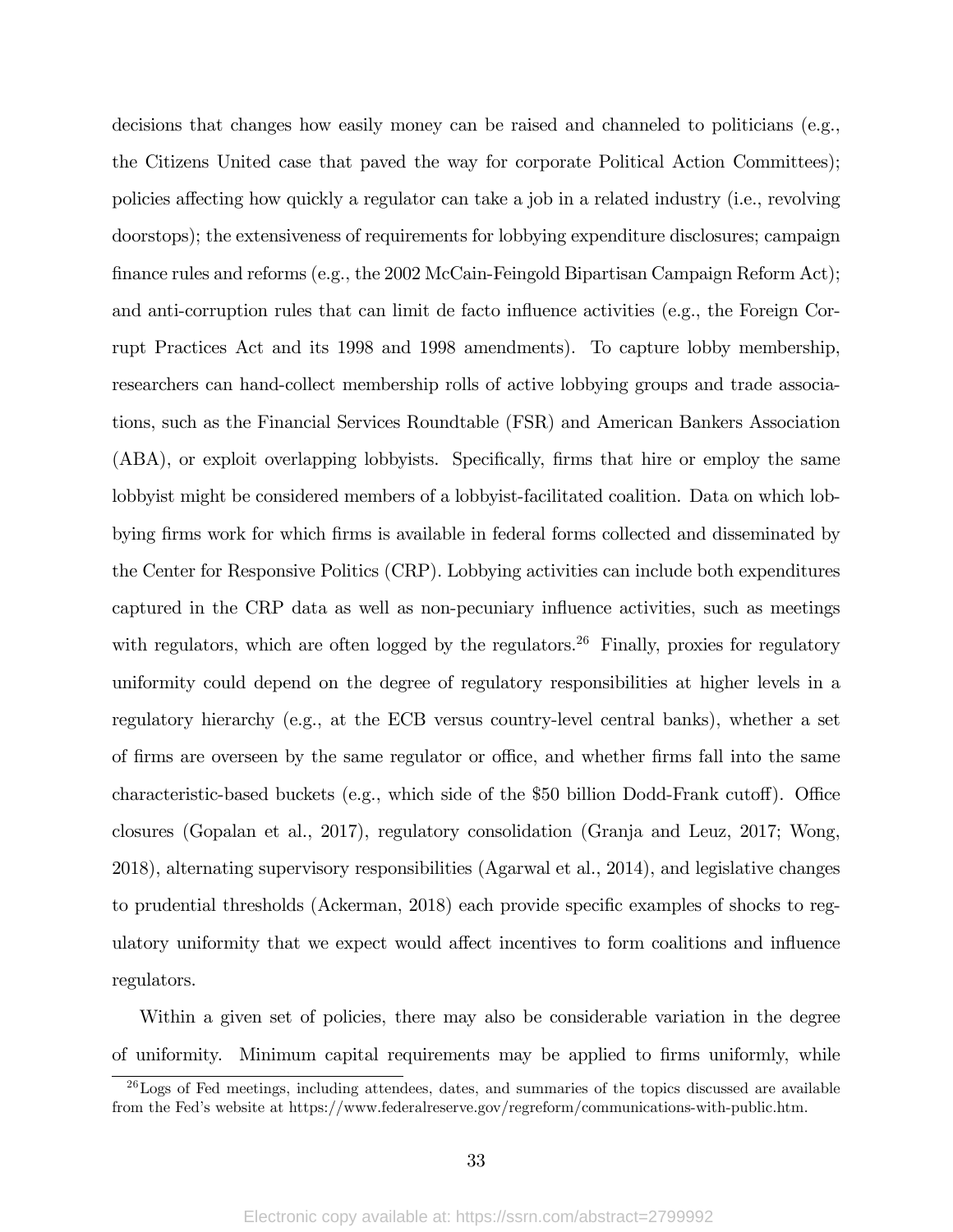firm-specific stress tests could be applied with significant heterogeneity. We might therefore expect large bank lobbies, like the ABA, to focus more on capital requirements, while firms individualized lobbying might focus more on individualized stress testing.

As an example, in 2006, the Lobbying Disclosure Act of 1995 was amended to require that lobbyists register with congressional officials. Arguably, this registration requirement imposes a cost on becoming a lobbyist and, thus, creates a barrier to entry that restricts the supply of lobbyists. We expect that the 2006 amendment of the Lobbying Disclosure Act has increased the bargaining power of the remaining lobbyists. In our model, this translates into a reduction in  $\alpha$ . Our model (Proposition 1 and Corollary 1) predicts that following the 2006 amendment, lobbying coalitions are more likely to be formed by larger financial institutions and that total lobbying should increases as a result. Consistent with this prediction, in the 1998 to 2016 period, the number of unique registered lobbyists who have actively lobbied on behalf of the Finance, Insurance & Real Estate sector peaked in 2007 and has steadily decreased every year since, with the exception of a slight uptick in 2013. During the same period, the total lobbying spending by Örms in the Finance, Insurance & Real Estate sector increased each year from 2008 to 2016, with the exception of a slight reduction in 2015. While our prediction is consistent with the secular trend, empirical studies could examine whether explicit and implicit coalition structures changed around the 2006 amendment and other shocks to lobbyists' bargaining power (e.g., Bertrand et al., 2014).

The 2008 to 2016 period has also seen an increase in the prevalence of lobbying coalitions, as highlighted in the popular press (e.g., Bogardus, 2013; Ho, 2015), and the dollar amount of political contributions, particularly soft money contributions, made by the financial sector. These trends are consistent with the potential effects of changes in lobbying costs and regulatory uniformity brought about by recent changes in the institutional environment introduced by the Supreme Court and Congress. Ho (2015) provides examples of coalitions featuring both similar and dissimilar members.

Turning to regulatory uniformity, Title 1 of Dodd-Frank established the Financial Sta-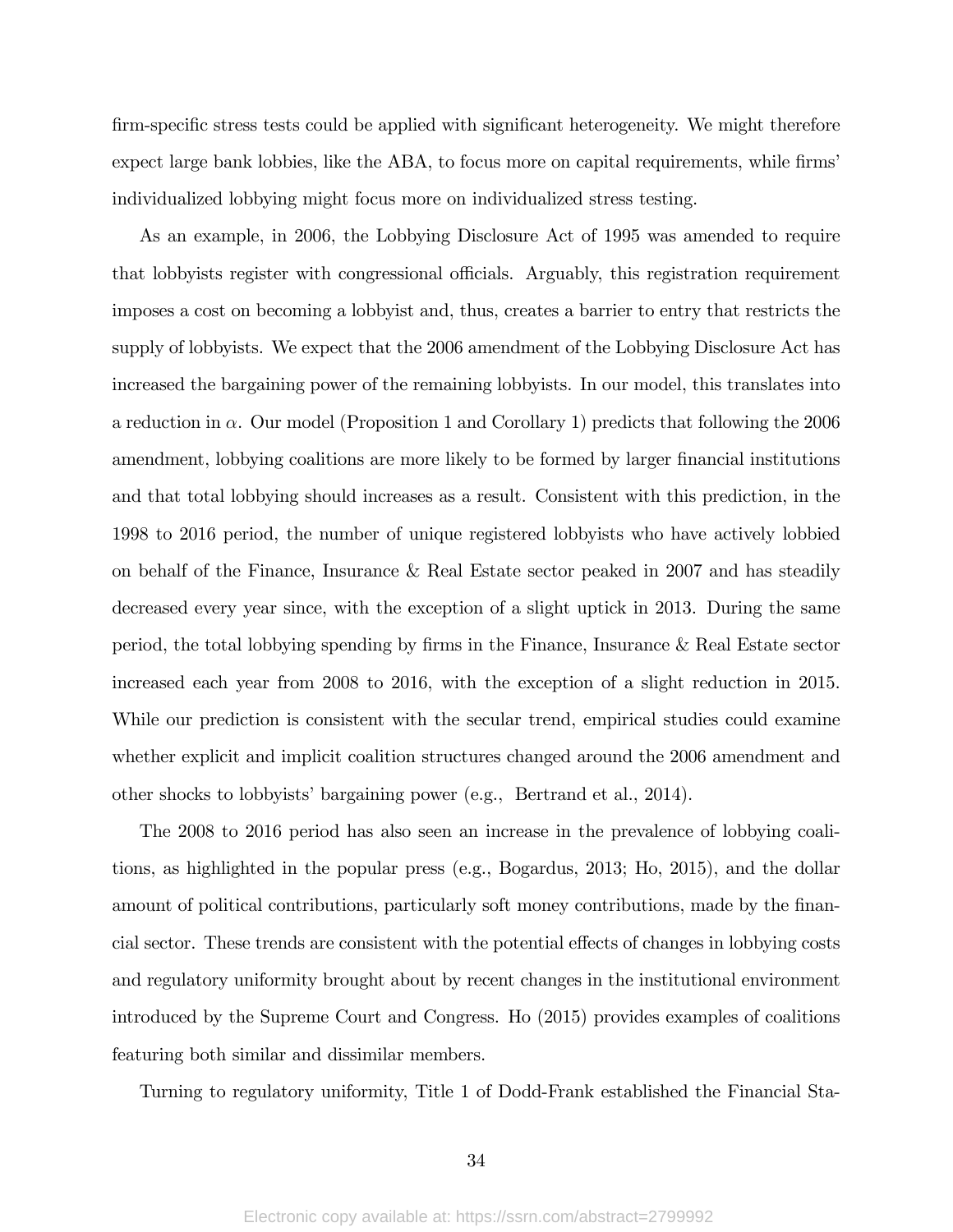bility Oversight Council as a coordinator of the oversight and regulation of systemically important financial institutions. Additionally, Section 312 of the Dodd-Frank Act specified that the Office of Thrift Supervision be closed down and its oversight responsibilities reallocated to the Federal Reserve, FDIC, and OCC. Both changes tend towards regulatory policies that treat Önancial large Önancial institutions with a great degree of homogeneity and differences in treatment between large and small banks. Potentially in response to this change in regulatory uniformity, the FSR recently announced a reduction in its membership to focus more on issues affecting the largest banks.<sup>27</sup> This is consistent with our model's prediction (Proposition 3) that decreased uniformity across types of banks can lead to the splintering of coalitions.

Overall, one of the main messages of our paper is that changes in the underlying parameters that affect the coalition structure can go in the opposite direction of changes that do not a§ect the coalition structure. Empirical analyses of lobbying and regulatory outcomes might find no effects for uniformity or muted effects for changes in lobbying costs if coalition effects are ignored. Observing coalition effects in the data requires measuring coalition structures and examining whether these change around shocks to underlying parameters of interest. For instance, a small increase in uniformity might lead to a reduction in lobbying, while a further increase in uniformity might lead to an increase in lobbying because a new coalition formed.

# 7 Conclusion

In this study we investigate the propensity of agents to form coalitions that lobby against stricter policies. For example, financial firms can take privately-beneficial actions that impose systemic risks on the financial system and lobby against policies that reduce their ability to

 $27$ Specifically, the FSR board recently voted to limit its membership to banks with more than \$25B in assets and very large payments companies (e.g., MasterCard and Visa). This restructuring led to a more homogeneous set of members via the exclusion of smaller financial institutions, insurers, and asset managers (Guida, 2018). The FSR also recently merged with the policy arm of The Clearing House, another large bank coalition (Clozel, 2018).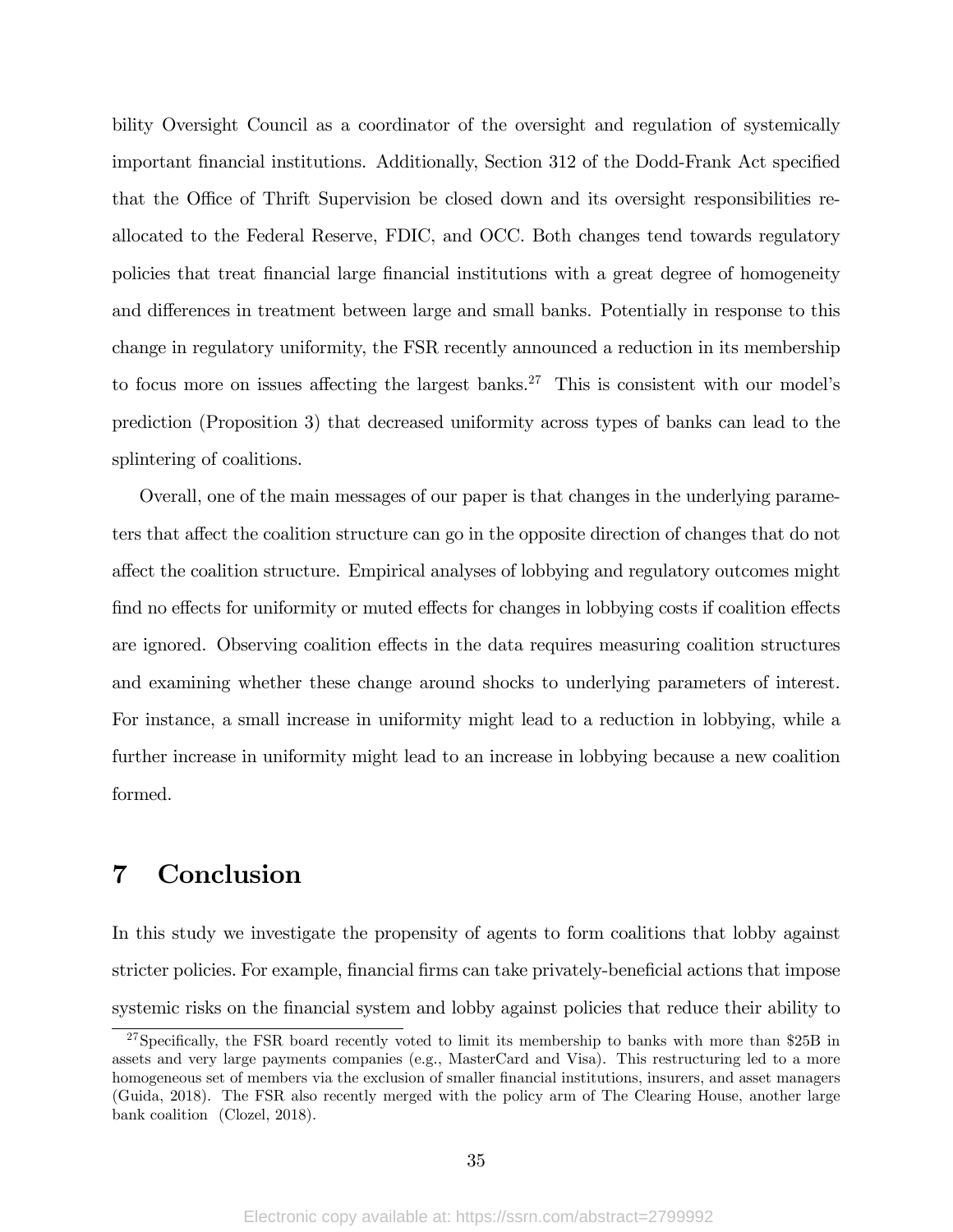take such actions. In our model, agents form coalitions because regulation is, at least partly, uniform across agents. This uniformity, in turn, implies that one agent's lobbying has effects on all other agents' regulation, such that a free-rider problem on lobbying arises among agents. The benefit to forming coalitions emerges because we assume that agents within a coalition are to overcome the free-rider problem, which increases the lobbying efforts of all agents in the coalition. As the free-rider problem is caused by uniformity, a more uniform regulatory policy increases the benefits to forming a lobbying coalition.

We assume that a lobbyist is necessary to form a coalition, and allow the lobbyist's bargaining power, i.e., the fraction of the net coalition benefit she extracts, to vary. In this setting, the degree of lobbyist power influences the potential lobbies that can arise in equilibrium, with dissimilar agents potentially joining together only when agents retain a high fraction of the net coalition gains. We further find that endogenous coalition formation causes the effects of regulatory uniformity and lobbying costs on total lobbying and average policy strength to be non-monotonic. Increasing the degree of uniformity both: (i) increases the free-rider problem, which decreases lobbying and increases average policy strength; and (ii), increases the benefit of forming coalitions, which increases lobbying and decreases average policy strength. In an environment with a fixed coalition structure, only the first effect is present. However, since the coalition structure reacts to changes in policy uniformity, we find non-monotonic effects of increasing the extent of uniformity. Similarly, increasing the cost agents bear personally for lobbying has a direct effect that decreases lobbying but has an indirect effect on the benefit of forming a lobby. Surprisingly, we find that lobbying decreases (and regulatory quality increases) when competition in the lobbyist market increases. The reason is that when agents retain a higher share of the benefits to forming coalitions, they tend to form smaller coalitions which results in less lobbying. As a result, increasing barriers to entry in the lobbyist market, e.g., through anti-revolving-door policies, can lead to more lobbying for policies that benefit private interests.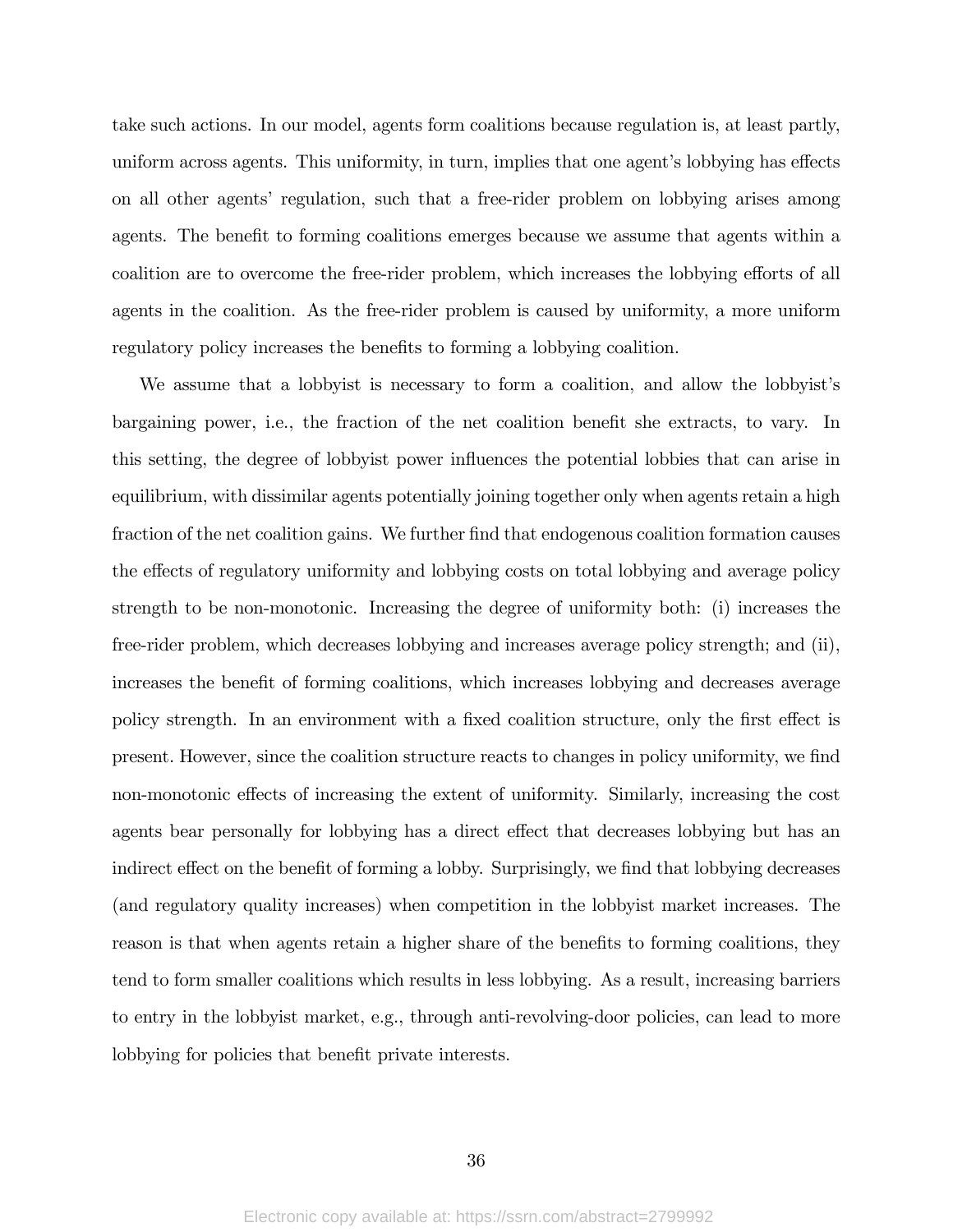# References

- Acharya, V. V. 2009. A theory of systemic risk and design of prudential bank regulation. Journal of Financial Stability  $5(3)$ : 224–255.
- Acharya, V. V., and S. G. Ryan. 2016. Banks $\Delta \tilde{Z}$  financial reporting and financial system stability. Journal of Accounting Research  $54(2)$ : 277–340.
- Ackerman, A. 2018. Senate passes bill easing banking rules. The Wall Street Journal. Accessed at https://www.wsj.com/articles/rollback-of-crisis-era-banking-rules-clears-senate-1521067499 on July 10, 2018.
- Ackerman, A., and R. Tracy. 2018. Lawmakers expand scope of senate bank-deregulation bill. The Wall Street Journal. Accessed at https://www.wsj.com/articles/lawmakers-expandscope-of-senate-bank-deregulation-bill-1520471340 on July 10, 2018.
- Agarwal, S., D. Lucca., A. Seru., and F. Trebbi. 2014. Inconsistent regulators: Evidence from banking. *Quarterly Journal of Economics*  $129(2)$ :  $889-938$ .
- Aumann, R. J., and J. H. Dreze. 1974. Cooperative games with coalition structures. International Journal of Game Theory  $3(4)$ :  $217-237$ .
- Aumann, R. J., and M. Maschler. 1964. The bargaining set for cooperative games. In M. Dresher, L. Shapley, and A. Tucker (Eds.), Advances in Game Theory, pp. 443–476. Princeton, N.J.: Princeton University Press.
- Baccara, M., and L. Yariv. 2016. Choosing peers: Homophily and polarization in groups. Journal of Economic Theory 165:  $152-178$ .
- Bebchuk, L., and Z. Neeman. 2010. Investor protection and interest group politics. Review of Financial Studies  $23(3)$ : 1089-1119.
- Bertomeu, J., and R. Magee. 2011. From low-quality reporting to financial crises: Politics of disclosure regulation along the economic cycle. Journal of Accounting and Economics  $52(2)$ :  $209-227$ .
- Bertomeu, J., and R. P. Magee. 2014. Political pressures and the evolution of disclosure regulation. Review of Accounting Studies  $20(2)$ : 775–802.
- Bertomeu, J., and R. P. Magee. 2015. Mandatory disclosure and asymmetry in financial reporting. Journal of Accounting and Economics  $59(2)$ : 284–299.
- Bertrand, M., M. Bombardini., and F. Trebbi. 2014. Is it whom you know or what you know? an empirical assessment of the lobbying process. American Economic Review 104(12): 3885-3920.
- Blanes i Vidal, J., M. Draca., and C. Fons-Rosen. 2012. Revolving door lobbyists. American Economic Review  $102(7)$ : 3731–48.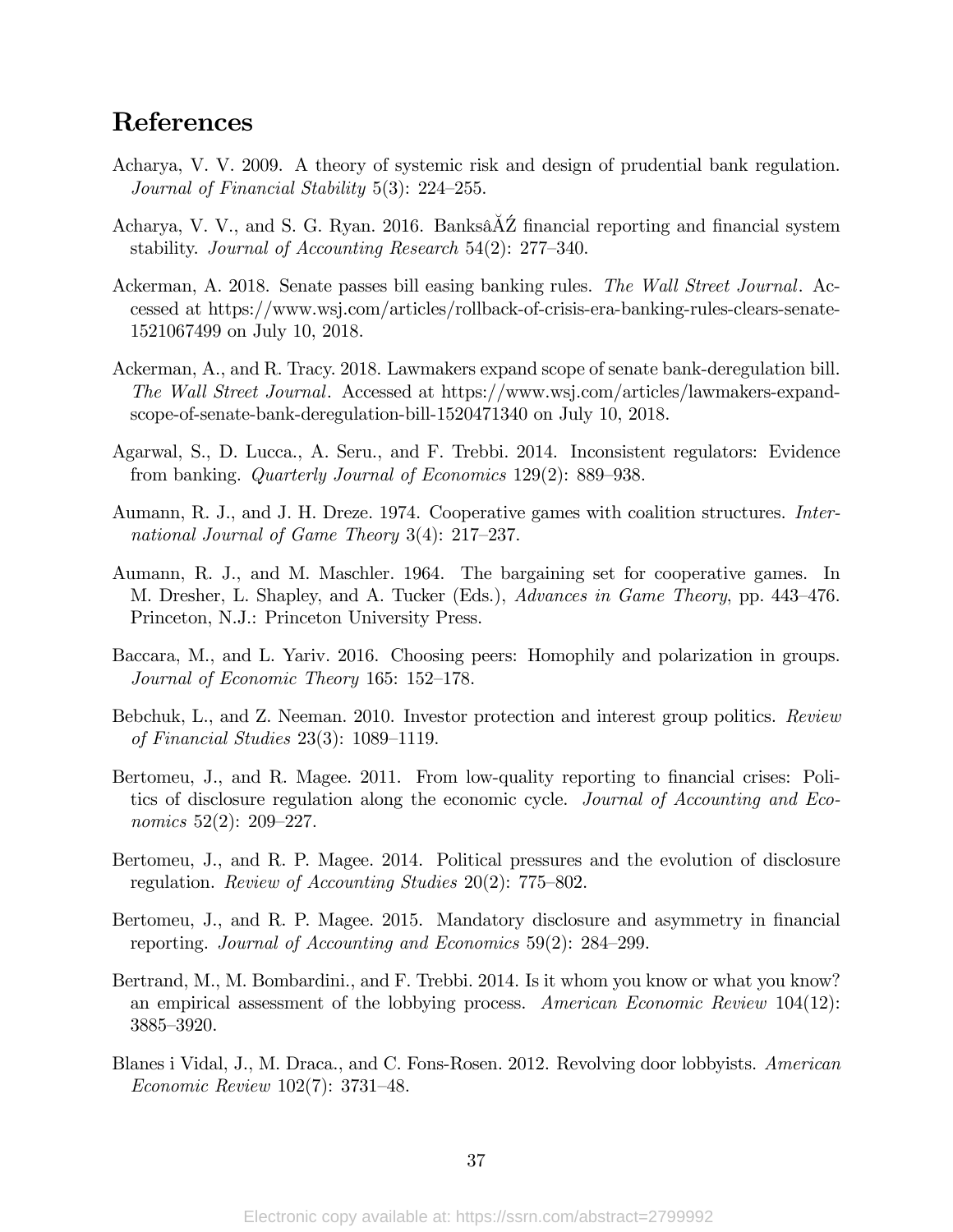- Bloch, F. 2002. Coalitions and networks in industrial organization. The Manchester School 70(1):  $36-55$ .
- Bogardus, K. 2013. Corporate lobbying fuels coalition craze. The Hill. Accessed at http://thehill.com/business-a-lobbying/306091-corporate-lobbying-fuels-coalition-crazeon-k-street on February 2, 2017.
- Bombardini, M., and F. Trebbi. 2012. Competition and political organization: Together or alone in lobbying for trade policy? Journal of International Economics  $87(1)$ : 18–26.
- Carletti, E., M. G. Dell'Ariccia., and M. R. Marquez. 2016. Supervisory incentives in a banking union. IMF Working Paper.
- Clozel, L. 2018. Big banks reshape lobbying game. The Wall Street Journal. Accessed at https://www.wsj.com/articles/big-banks-reshape-lobbying-game-1531733401 on July 18, 2018.
- Cooper, M. J., H. Gulen., and A. V. Ovtchinnikov. 2010. Corporate political contributions and stock returns. Journal of Finance  $65(2)$ : 687–724.
- Damania, R., and P. G. Fredriksson. 2000. On the formation of industry lobby groups. Journal of Economic Behavior  $\mathcal C$  Organization 41(4): 315–335.
- Diamond, D. W., and P. H. Dybvig. 1983. Bank runs, deposit insurance, and liquidity. Journal of Political Economy  $91(3)$ :  $401-419$ .
- Donelson, D. C., J. McInnis., and R. D. Mergenthaler. 2016. Explaining rules-based characteristics in US GAAP: Theories and evidence. Journal of Accounting Research 54(3): 827-861.
- Drazen, A., N. Limão., and T. Stratmann. 2007. Political contribution caps and lobby formation: Theory and evidence. *Journal of Public Economics*  $91(3)$ :  $723-754$ .
- Ellickson, B., B. Grodal., S. Scotchmer., and W. R. Zame. 1999. Clubs and the market. Econometrica  $67(5)$ : 1185–1217.
- Foarta, D. 2018. The limits to partial banking unions: A political economy approach. American Economic Review  $108(4-5)$ : 1187–1213.
- Friedman, H. L., and M. S. Heinle. 2016. Lobbying and uniform disclosure regulation. *Journal* of Accounting Research 54(3): 863-893.
- GAO 2017. Improved implementation of federal reserve policies could help mitigate threats to independence. Technical report, U.S. Government Accountability Office.
- Glaeser, E., S. Johnson., and A. Shleifer. 2001. Coase versus the coasians. The Quarterly Journal of Economics  $116(3)$ : 853–899.
- Goldstein, I., H. Sapra., and others. 2014. Should banks' stress test results be disclosed? an analysis of the costs and benefits. Foundations and Trends in Finance 8(1): 1–54.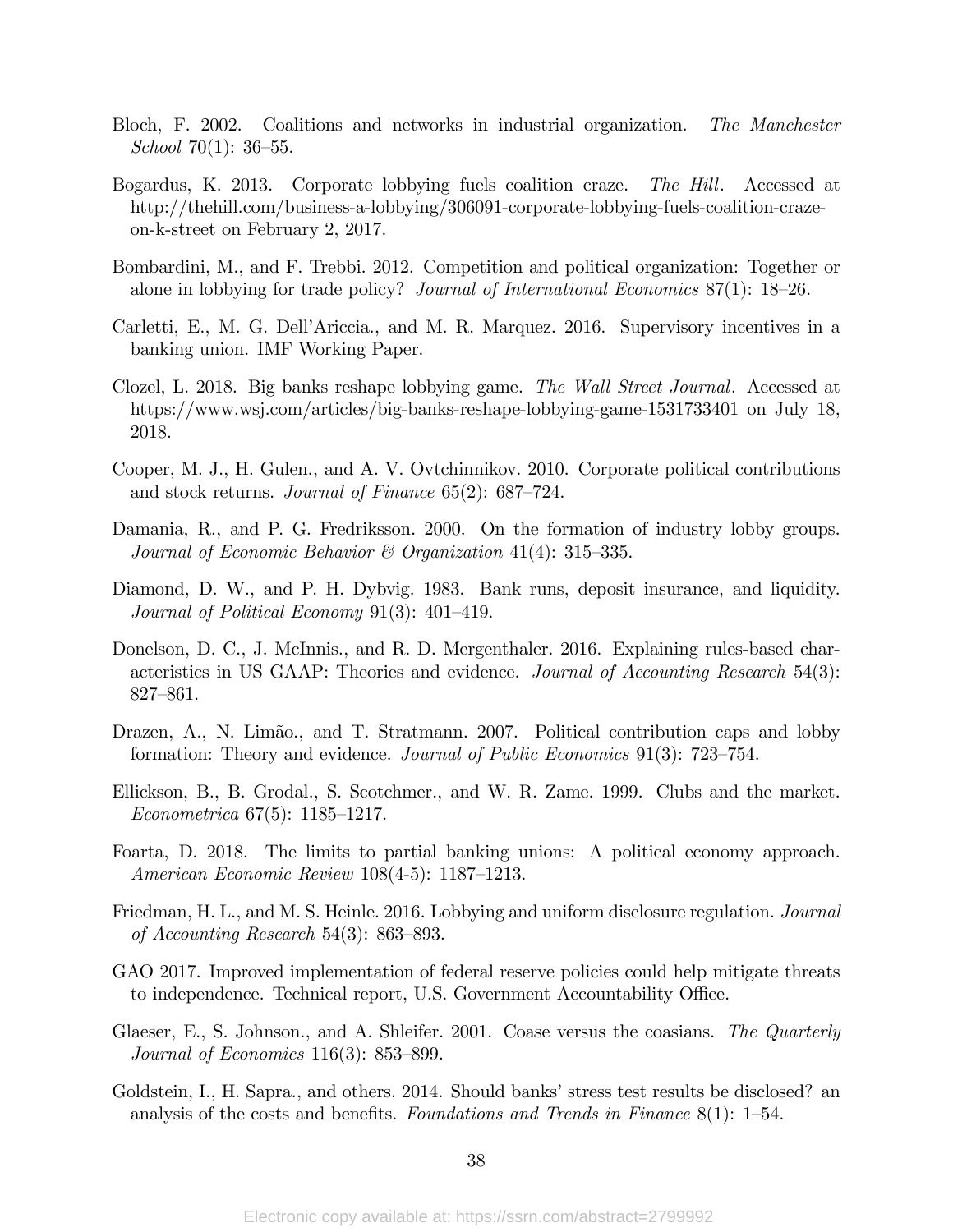- Gopalan, Y., A. Kalda., and A. Manela. 2017. Hub-and-spoke regulation and bank leverage. Working Paper.
- Goyal, R., P. K. Brooks., M. Pradhan., M. T. Tressel., M. G. DellíAriccia., and C. Pazarbasioglu. 2013. A banking union for the euro area. IMF Working Paper.
- Granja, J., and C. Leuz. 2017. The death of a regulator: Strict supervision, bank lending and business activity. Working paper, University of Chicago.
- Gregor, M. 2011. Corporate lobbying: A review of the recent literature. Working paper.
- Grossman, G., and E. Helpman. 1994. Protection for sale. American Economic Review 84(4): 833-850.
- Grossman, G., and E. Helpman. 1996. Electoral competition and special interest politics. The Review of Economic Studies  $63(2)$ :  $265-286$ .
- Guida, V. 2018. Large banks raise their lobbying game with trade group shakeup. Politico. Accessed at https://www.politico.com/story/2018/01/08/large-banks-raisetheir-lobbying-game-with-trade-group-shakeup-269393 on July 19, 2018.
- Ho, C. 2015. Coalitions of the willing are latest lobbying trend. The Washington Post. Accessed at https://www.washingtonpost.com/news/powerpost/wp/2015/06/16/coalitionsof-the-willing-are-latest-lobbying-trend/ on February 2, 2017.
- Igan, D., and P. Mishra. 2014. Wall street, capitol hill, and k street: Political influence and financial regulation. *Journal of Law and Economics* 57(4): 1063–1084.
- Igan, D., P. Mishra., and T. Tressel. 2012. A fistful of dollars: lobbying and the financial crisis. *NBER Macroeconomics Annual*  $26(1)$ : 195–230.
- Johnson, S., and J. Kwak. 2011. 13 bankers: The Wall Street takeover and the next financial meltdown. Vintage.
- Kang, K., and H. Y. You. 2018. Lobbyists as matchmakers in the market for access. Working Paper.
- Kim, D., and A. M. Santomero. 1988. Risk in banking and capital regulation. *Journal of* Finance  $43(5)$ : 1219–1233.
- Kôczy, L. A. 2007. A recursive core for partition function form games. Theory and Decision 63(1):  $41-51$ .
- Kroszner, R. S., and P. E. Strahan. 1999. What drives deregulation? economics and politics of the relaxation of bank branching restrictions. Quarterly Journal of Economics 114(4): 1437–1467.
- Lambert, T. 2018. Lobbying on regulatory enforcement actions: evidence from us commercial and savings banks. Management Science.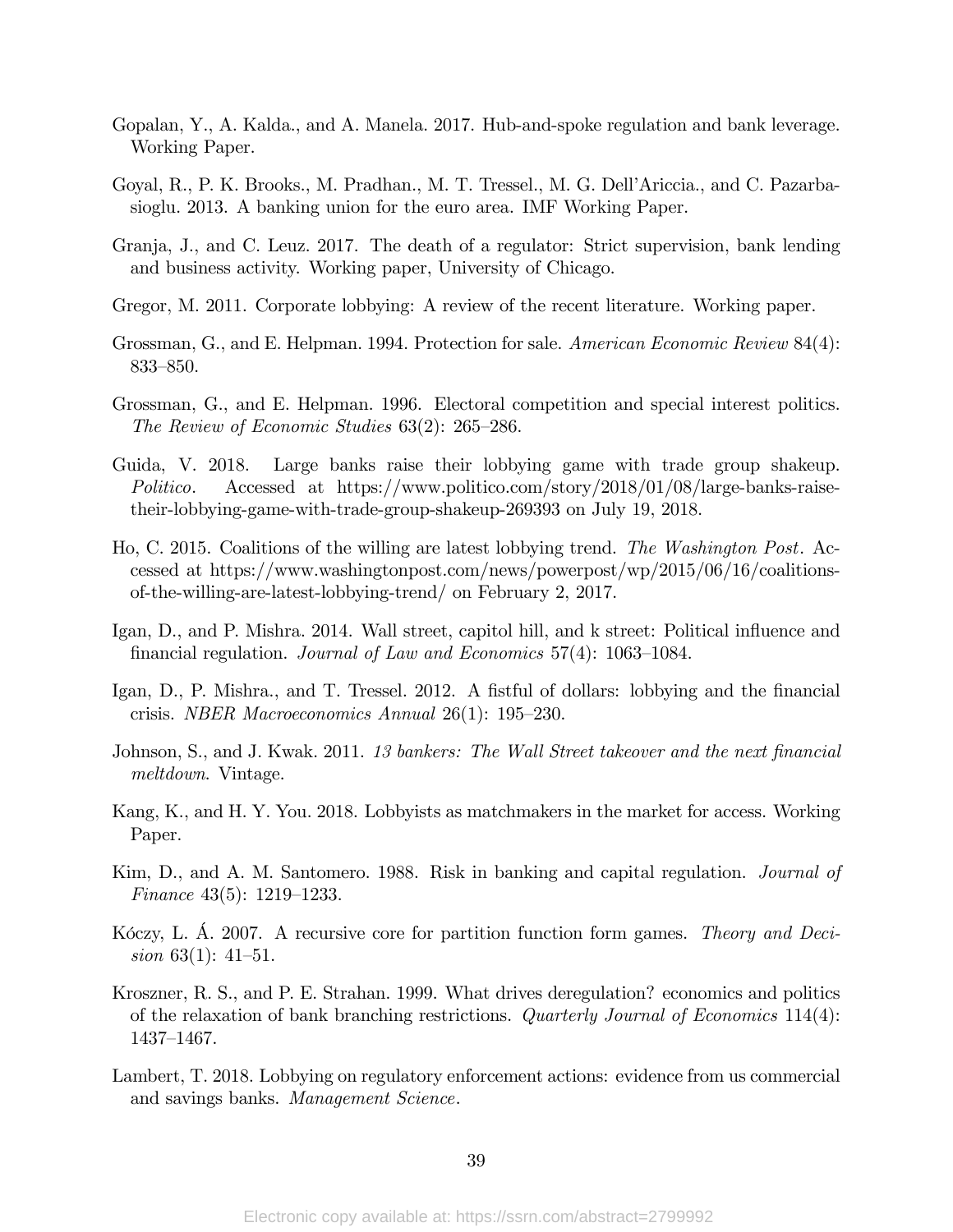- Laver, M., and K. A. Shepsle. 1990. Coalitions and cabinet government. American Political  $Science$  Review 84(03): 873–890.
- Magee, C. 2002. Endogenous trade policy and lobby formation: an application to the freerider problem. Journal of International Economics  $57(2)$ : 449-471.
- Mitra, D. 1999. Endogenous lobby formation and endogenous protection: a long-run model of trade policy determination. American Economic Review 89(5): 1116–1134.
- Myerson, R. B. 1978. Threat equilibria and fair settlements in cooperative games. Mathematics of Operations Research 3(4):  $265-274$ .
- Myerson, R. B. 2013. Game Theory. Harvard University Press.
- Nordhaus, W. 2015. Climate clubs: overcoming free-riding in international climate policy. The American Economic Review  $105(4)$ : 1339–1370.
- Pecorino, P. 1998. Is there a free-rider problem in lobbying? endogenous tariffs, trigger strategies, and the number of firms. American Economic Review  $88(3)$ : 652–660.
- Ray, D., and R. Vohra. 1997. Equilibrium binding agreements. Journal of Economic Theory 73(1):  $30-78$ .
- Ray, D., and R. Vohra. 1999. A theory of endogenous coalition structures. Games and Economic Behavior  $26(2)$ : 286–336.
- Ray, D., and R. Vohra. 2014. Coalition formation. *Handbook of Game Theory* 4: 239–326.
- Ray, K. 2017. One size fits all? costs and benefits of uniform accounting standards. *Journal* of International Accounting Research.
- Rodrik, D. 1986. Tariffs, subsidies, and welfare with endogenous policy. Journal of International Economics  $21(3)$ :  $285-299$ .
- Stigler, G. 1971. The theory of economic regulation. The Bell Journal of Economics 2:  $3-21$ .
- Thrall, R. M., and W. F. Lucas. 1963. N-person games in partition function form. Naval Research Logistics Quarterly  $10(1)$ : 281–298.
- Von Neumann, J., and O. Morgenstern. 1944. Theory of games and economic behavior. Princeton, New Jersey: Princeton University Press.
- Wilson, R. 1968. The theory of syndicates. *Econometrica*  $36(1)$ : 119–132.
- Wong, C. H. 2018. China unveils overhaul of government bureaucracy. The Wall Street Journal. Accessed at https://www.wsj.com/articles/china-unveils-overhaul-of-governmentbureaucracy-1520905490 on July 10, 2018.
- Yi, S.-S. 1997. Stable coalition structures with externalities. Games and Economic Behavior  $20(2)$ :  $201-237$ .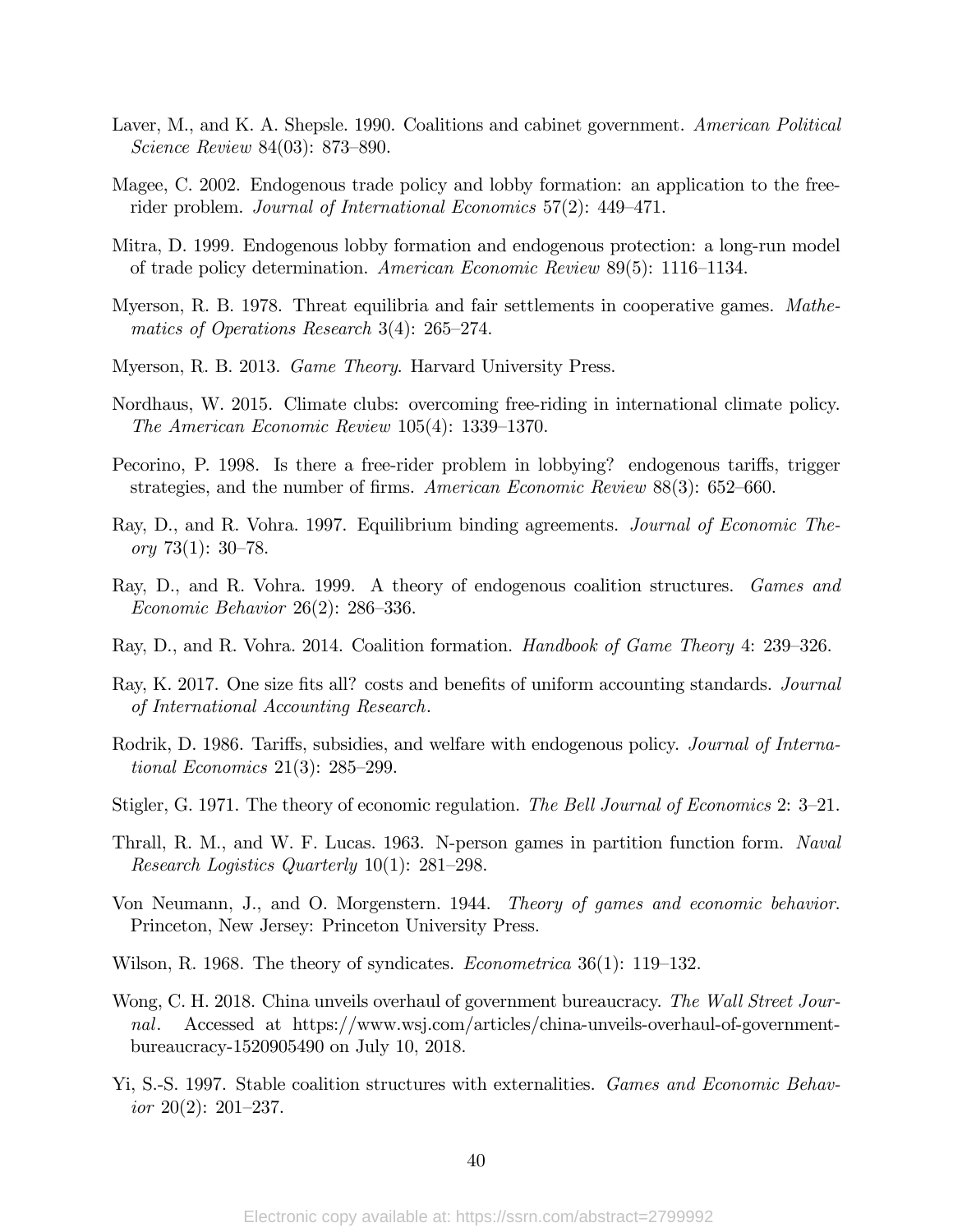# 8 Appendix A

### 8.1 Proof of Lemma 1

Independent agents. When the three agents act independently, lobbying, regulatory strengths, and agents' utility are given by

$$
\hat{B}_{i,I} = \frac{4+3k}{c(4+9k)}D_i,
$$
\n(8)

$$
\hat{\pi}_{i,I} = \frac{\lambda c (4 + 9k) - (4 + 3k)}{c (4 + 9k)^2} (4D_i + 3k\bar{D}), \text{ and}
$$
\n(9)

$$
\hat{U}_{i,I} = (1 - \hat{\pi}_{i,I}) D_i - \frac{1}{2c} \left(\frac{4+3k}{4+9k}\right)^2 D_i^2.
$$
\n(10)

Two-agent lobbies. We first characterize the results for all possible two-agent lobbies and then summarize them using generic notation.

Small-medium agent coalition: When the small  $(s)$  and medium  $(m)$  agents form a lobby together, lobbying is as follows:

$$
\hat{B}_{s,sm} = \hat{B}_{s,I} + \frac{3kD_m}{c(4+9k)} = \frac{4D_s + 3k\bar{D}_{sm}}{c(4+9k)},
$$
\n
$$
\hat{B}_{m,sm} = \hat{B}_{m,I} + \frac{3kD_s}{c(4+9k)} = \frac{4D_m + 3k\bar{D}_{sm}}{c(4+9k)},
$$
\n
$$
\hat{B}_{\ell,sm} = \hat{B}_{\ell,I} = D_\ell \frac{4+3k}{c(4+9k)}, \text{ and}
$$
\n
$$
\bar{B}_{sm} = \hat{B}_I + \frac{3k\bar{D}_{sm}}{c(4+9k)},
$$

41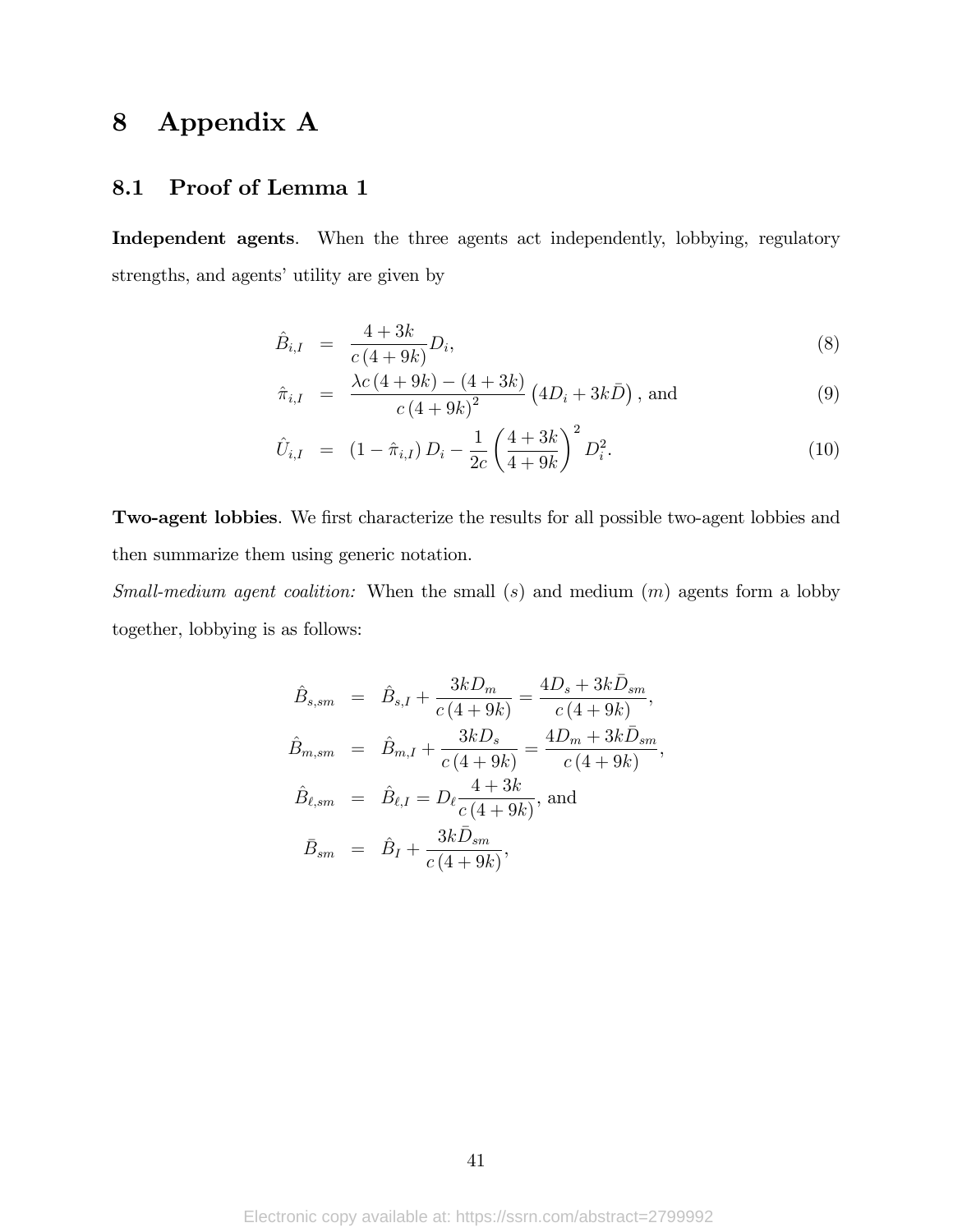where  $\bar{D}_{sm} = D_m + D_s$ . Regulatory strengths are:

$$
\hat{\pi}_{s,sm} = \frac{4\left(\lambda D_s - \hat{B}_{s,I} - \frac{3kD_m}{c(4+9k)}\right) + 3k\left(\lambda \bar{D} - \hat{B}_I - \frac{3k\bar{D}_{sm}}{c(4+9k)}\right)}{4+9k}
$$
\n
$$
= \hat{\pi}_{s,I} - \frac{3k\left(4D_m + 3k\bar{D}_{sm}\right)}{c\left(4+9k\right)^2},
$$
\n
$$
\hat{\pi}_{m,sm} = \hat{\pi}_{m,I} - \frac{3k\left(4D_s + 3k\bar{D}_{sm}\right)}{c\left(4+9k\right)^2}, \text{ and}
$$
\n
$$
\hat{\pi}_{\ell,sm} = \hat{\pi}_{\ell,I} - \frac{9k^2\bar{D}_{sm}}{c\left(4+9k\right)^2}.
$$

The utilities are:

$$
\hat{U}_{sm,sm} = \frac{c(9k+4)\left((9k+4)\bar{D}_{sm} - \lambda\left(3k\bar{D}_{sm}\bar{D} + 4\overline{D_{sm}^2}\right)\right) + 3k\bar{D}_{sm}\bar{D}(3k+4) + 8\overline{D_{sm}^2}}{c(9k+4)^2}
$$
\n
$$
= \hat{U}_{s,I} + \hat{U}_{m,I} + \frac{9k^2\overline{D_{sm}^2}}{2c(4+9k)^2} \text{ and}
$$
\n
$$
U_{\ell,sm} = \frac{D_{\ell}\left(4D_{\ell}\lambda - 4 - 2c(9k+4)(3k(\lambda\bar{D} - 3)) + D_{\ell}(3k+4)^2 + 12k(3k+2)\bar{D}_{sm}\right)}{2c(9k+4)^2}
$$
\n
$$
= \hat{U}_{\ell,I} + \frac{9k^2D_{\ell}\bar{D}_{sm}}{c(4+9k)^2},
$$

where  $\overline{D_{sm}^2} = D_s^2 + D_m^2$ .

Small-large agent coalition: When the small  $(s)$  and large  $(\ell)$  agents form a lobby together, lobbying is as follows:

$$
\hat{B}_{s,s\ell} = \hat{B}_{s,I} + \frac{3kD_{\ell}}{c(4+9k)} = \frac{4D_s + 3k\bar{D}_{s\ell}}{c(4+9k)},
$$
\n
$$
\hat{B}_{m,s\ell} = \hat{B}_{m,I} = D_m \frac{4+3k}{c(4+9k)},
$$
\n
$$
\hat{B}_{\ell,s\ell} = \hat{B}_{\ell,I} + \frac{3kD_s}{c(4+9k)} = \frac{4D_{\ell} + 3k\bar{D}_{s\ell}}{c(4+9k)},
$$
\nand\n
$$
\bar{B}_{sm} = \hat{B}_I + \frac{3k\bar{D}_{s\ell}}{c(4+9k)},
$$

42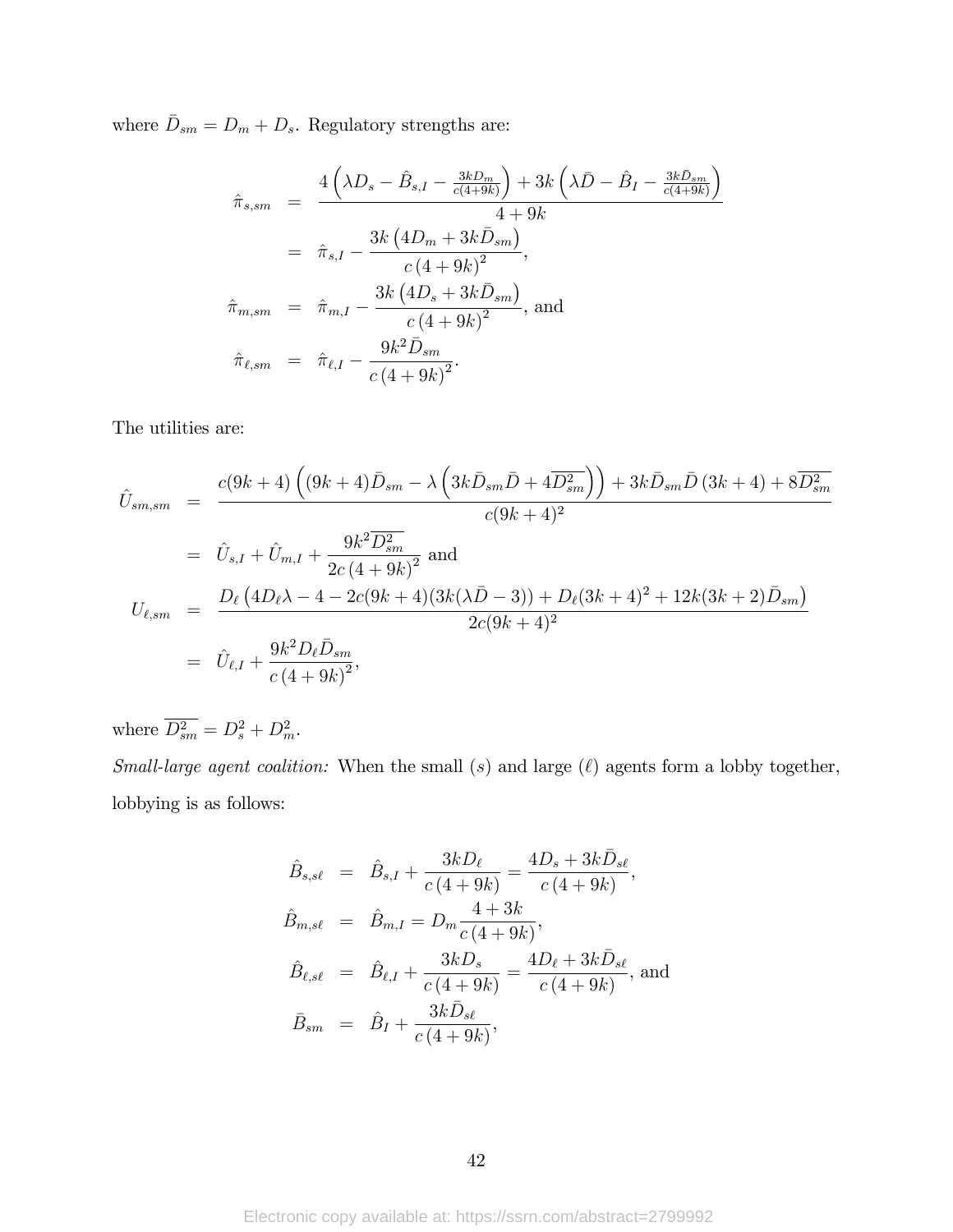where  $\bar{D}_{s\ell} = D_s + D_\ell$ . Regulatory strengths are:

$$
\hat{\pi}_{s,s\ell} = \hat{\pi}_{s,I} - \frac{3k (4D_{\ell} + 3k\bar{D}_{s\ell})}{c (4 + 9k)^2},
$$
\n
$$
\hat{\pi}_{m,s\ell} = \hat{\pi}_{m,I} - \frac{9k^2\bar{D}_{s\ell}}{c (4 + 9k)^2}, \text{ and}
$$
\n
$$
\hat{\pi}_{\ell,s\ell} = \hat{\pi}_{\ell,I} - \frac{3k (4D_{s} + 3k\bar{D}_{s\ell})}{c (4 + 9k)^2},
$$

and utilities are:

$$
\hat{U}_{s\ell,s\ell} = \frac{c(9k+4)\left((9k+4)\bar{D}_{s\ell} - \lambda\left(4\bar{D}_{s\ell}^2 + 3k\bar{D}_{s\ell}\bar{D}\right)\right) + 8\bar{D}_{s\ell}^2 + 3k\bar{D}_{s\ell}\bar{D}(3k+4)}{c(9k+4)^2}
$$
\n
$$
= \hat{U}_{s,I} + \hat{U}_{\ell,I} + \frac{9k^2\bar{D}_{s\ell}^2}{2c(4+9k)^2} \text{ and}
$$
\n
$$
\hat{U}_{m,s\ell} = \frac{D_m\left(-2c(9k+4)(3k(\lambda\bar{D}-3) + 4D_m\lambda - 4) + 12k(3k+2)\bar{D}_{s\ell} + D_m(3k+4)^2\right)}{2c(9k+4)^2}
$$
\n
$$
= \hat{U}_{m,I} + \frac{9k^2D_m\bar{D}_{s\ell}}{c(4+9k)^2},
$$

where  $D_{s\ell}^2 = D_s^2 + D_{\ell}^2$ .

Medium-large agent coalition: When the medium  $(m)$  and large  $(\ell)$  agents form a lobby together, lobbying is as follows:

$$
\hat{B}_{s,m\ell} = \hat{B}_{s,I} = D_s \frac{4+3k}{c(4+9k)}, \n\hat{B}_{m,m\ell} = \hat{B}_{m,I} + \frac{3kD_{\ell}}{c(4+9k)} = \frac{4D_m + 3k\bar{D}_{m\ell}}{c(4+9k)}, \n\hat{B}_{\ell,m\ell} = \hat{B}_{\ell,I} + \frac{3kD_m}{c(4+9k)} = \frac{4D_{\ell} + 3k\bar{D}_{m\ell}}{c(4+9k)}, \text{ and} \n\bar{B}_{sm} = \hat{B}_I + \frac{3k\bar{D}_{m\ell}}{c(4+9k)},
$$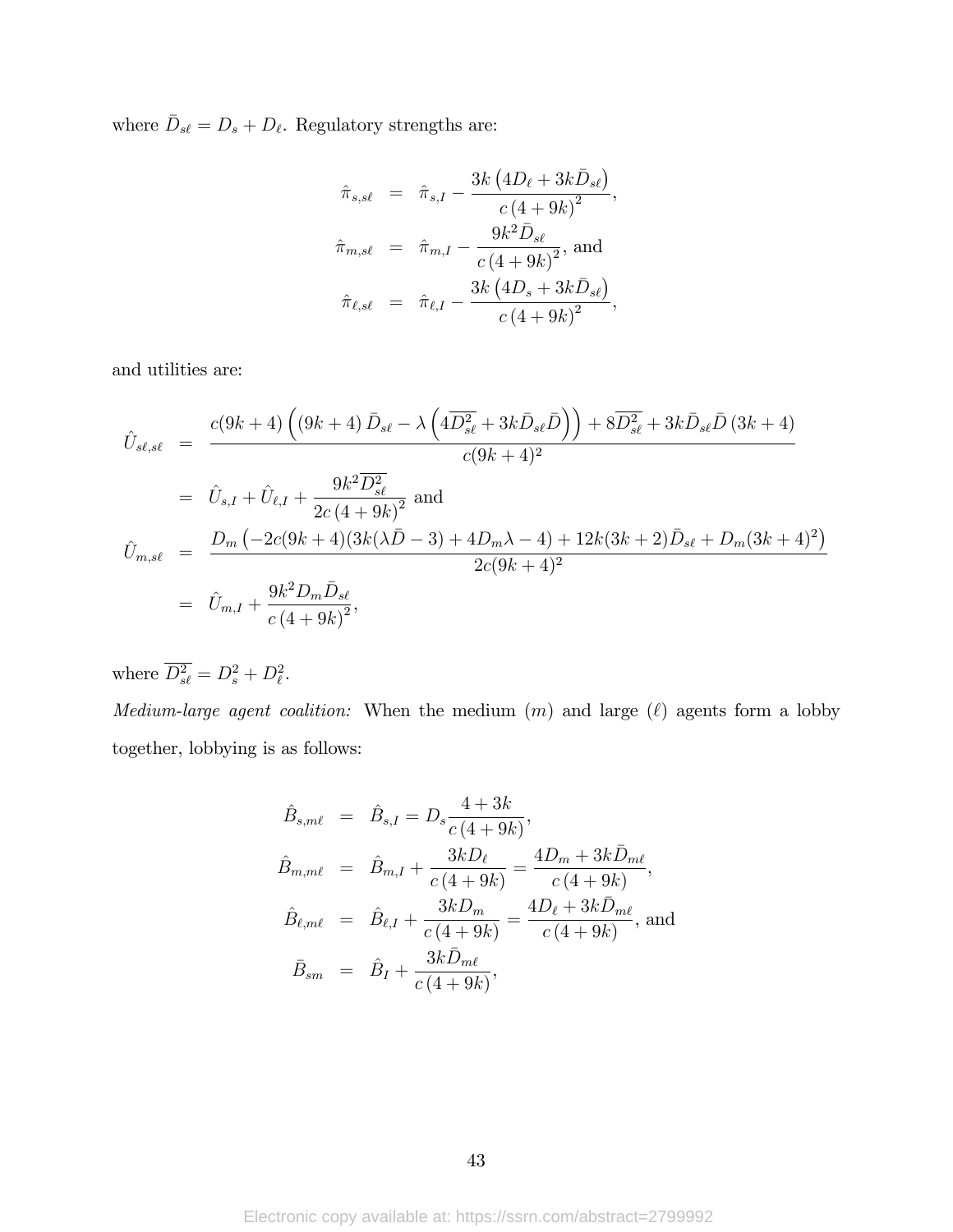where  $\bar{D}_{m\ell} = D_m + D_\ell$ . Regulatory strengths are:

$$
\hat{\pi}_{s,m\ell} = \hat{\pi}_{s,I} - \frac{9k^2 \bar{D}_{m\ell}}{c (4+9k)^2},
$$
\n
$$
\hat{\pi}_{m,m\ell} = \hat{\pi}_{m,I} - \frac{3k (4D_{\ell} + 3k\bar{D}_{m\ell})}{c (4+9k)^2}, \text{ and}
$$
\n
$$
\hat{\pi}_{\ell,m\ell} = \hat{\pi}_{\ell,I} - \frac{3k (4D_m + 3k\bar{D}_{m\ell})}{c (4+9k)^2},
$$

and utilities are:

$$
\hat{U}_{m\ell,m\ell} = \frac{c(9k+4)\left((9k+4)\,\bar{D}_{m\ell} - \lambda\left(4\overline{D}_{m\ell}^2 + 3k\bar{D}_{m\ell}\bar{D}\right)\right) + 8\overline{D}_{m\ell}^2 + 3k\bar{D}_{m\ell}\bar{D}\,(3k+4)}{c(9k+4)^2}
$$
\n
$$
= \hat{U}_{m,I} + \hat{U}_{\ell,I} + \frac{9k^2\overline{D}_{m\ell}^2}{2c\,(4+9k)^2} \text{ and}
$$
\n
$$
\hat{U}_{s,m\ell} = \frac{D_s\left(-2c(9k+4)(3k(\lambda\bar{D}-3) + 4D_s\lambda - 4) + 12k(3k+2)\bar{D}_{m\ell} + D_s(3k+4)^2\right)}{2c(9k+4)^2}
$$
\n
$$
= \hat{U}_{s,I} + \frac{9k^2D_s\bar{D}_{m\ell}}{c(4+9k)^2},
$$

where  $D_{m\ell}^2 = D_m^2 + D_\ell^2$ .

Generic Notation: Generally, in the two-agent setting, if agents g and h form a lobby or coalition, leaving agent i out, we have the following:  $\hat{B}_{i,gh} = \hat{B}_{i,I} = D_i \frac{4+3k}{c(4+9k)}$  $\frac{4+3k}{c(4+9k)}$ ;  $\hat{B}_{g,gh} =$  $\hat{B}_{g,I} + \frac{3kD_h}{c(4+9k)} = \frac{4D_g+3k\bar{D}_{gh}}{c(4+9k)}$ ; and  $\bar{B}_{gh} = \hat{B}_I + \frac{3k\bar{D}_{gh}}{c(4+9k)}$ . Regulatory strengths are:  $\hat{\pi}_{i,gh}$  $\hat{\pi}_{i,I} - \frac{9k^2\bar{D}_{gh}}{c(4+9k)}$  $\frac{9k^2 \bar{D}_{gh}}{c(4+9k)^2}$  and  $\hat{\pi}_{g,gh} = \hat{\pi}_{g,I} - \frac{3k(4D_h+3k\bar{D}_{gh})}{c(4+9k)^2}$  $\frac{d_{h}D_{h} + 3k_{g}D_{gh}}{c(4+9k)^{2}}$ . The coalitions' expected utilities are:  $\hat{U}_{gh,gh} =$  $\hat{U}_{g,I} + \hat{U}_{h,I} + \frac{9k^2D_{gh}^2}{2c(4+9k)}$  $\frac{9k^2D_{gh}^2}{2c(4+9k)^2}$  and  $\hat{U}_{i,gh} = \hat{U}_{i,I} + \frac{9k^2D_i\bar{D}_{gh}}{c(4+9k)^2}$  $\frac{\partial k^2 D_i D_{gh}}{c(4+9k)^2}$ , where and  $\hat{U}_{gh,gh}$  is the total utility of the agents and the lobbyist in the *gh* coalition. Note that  $\hat{U}_{i,gh} \geq \hat{U}_{i,I}$ , implying that the noncoalition member benefits from the other agents forming a coalition.

Grand coalition/three-agent lobby. When all agents join together in the three-agent lobby (the grand coalition), lobbying is  $\hat{B}_{i,G} = \frac{4D_i+3k\bar{D}}{c(4+9k)}$  $\frac{D_i+3k}{c(4+9k)}$  for each agent, which implies that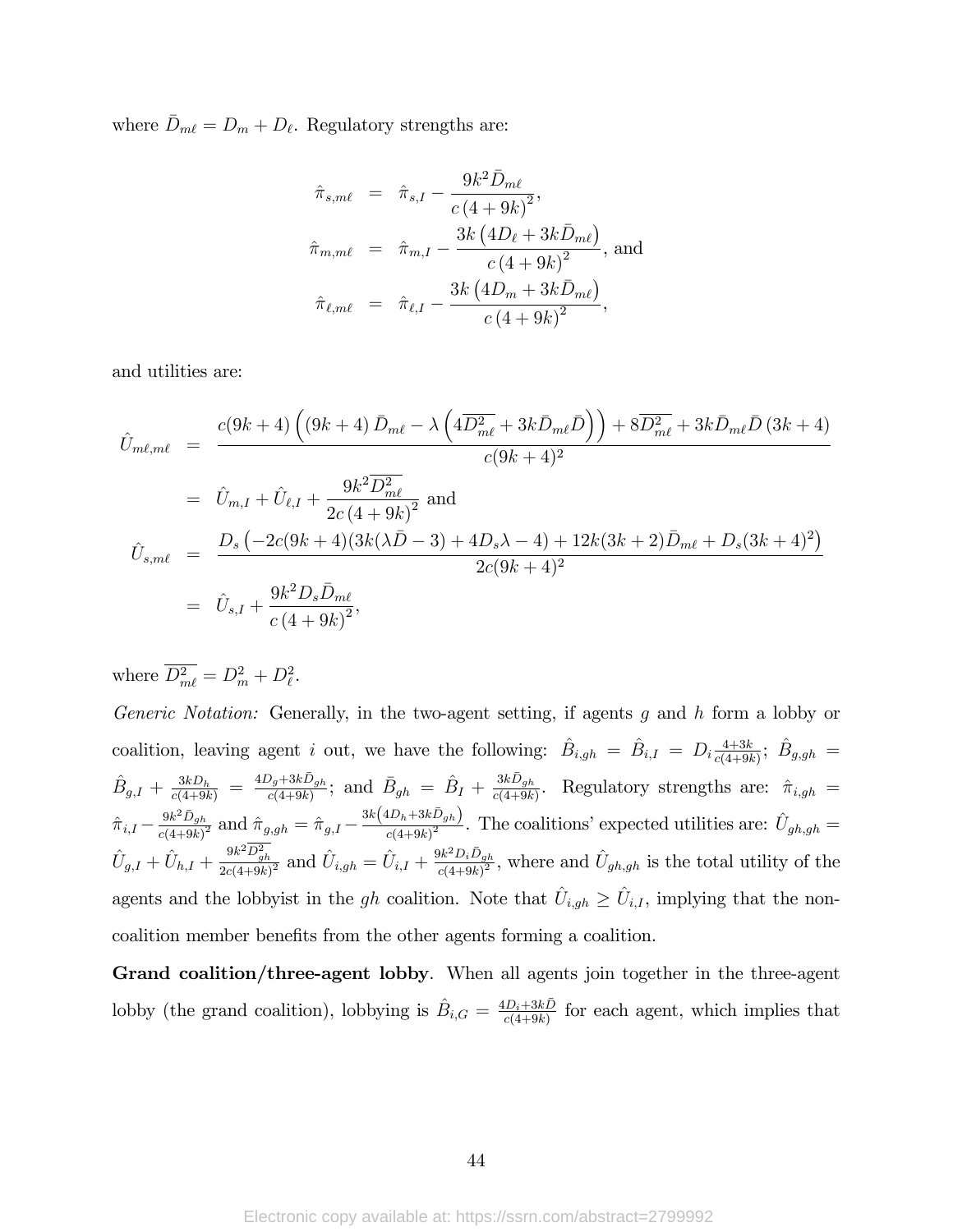total lobbying is given by  $\bar{B}_G = \frac{\bar{D}}{c}$  $\frac{D}{c}$ . Regulatory strengths are:

$$
\hat{\pi}_{i,G} = \frac{4D_i\left(\lambda - \frac{4}{c(4+9k)}\right) + 3k\bar{D}\left(\lambda - \frac{1}{c} - \frac{4}{c(4+9k)}\right)}{4+9k} \tag{11}
$$

and the total expected utility of the grand coalition is

$$
\hat{U}_G = \hat{U}_{s,I} + \hat{U}_{m,I} + \hat{U}_{\ell,I} + \frac{9k^2 \left(\overline{D^2} + D_s D_m + D_s D_\ell + D_m D_\ell\right)}{c \left(4 + 9k\right)^2}.
$$
\n(12)

### 8.2 Proof of Theorems 1 and 2: Offer-stable coalitions

To help develop coalition stability among two-agent coalitions, we define a maximum deviation offer.

Definition 4 (Two-agent maximum deviation offer) If agents g and h are members of the gh coalition, the maximum deviation offer from agent i to agent g,  $MDO_{i,g}^{gh}$  is the greatest amount that agent  $i$  would offer agent  $g$  to leave the  $gh$  coalition and join the new ig coalition.

We can calculate the maximum deviation offers that a given agent is willing to make as

$$
MDO_{i,g}^{gh} = \hat{U}_{i,ig} + \hat{U}_{g,ig} - \hat{U}_{L,ig} - \hat{U}_{i,gh}
$$
\n(13)

$$
= \hat{U}_{i,I} + \hat{U}_{g,I} + \alpha \left( \frac{9k^2 \overline{D_{ig}^2}}{2c(4+9k)^2} - \chi_2 \right) - \left( \hat{U}_{i,I} + \frac{9k^2 D_i \bar{D}_{gh}}{c(4+9k)^2} \right) \tag{14}
$$

$$
= \hat{U}_{g,I} + \frac{9k^2 \left( \alpha \left( \overline{D_{ig}^2} - \chi_2 \right) - D_i \bar{D}_{gh} \right)}{2c \left( 4 + 9k \right)^2}, \tag{15}
$$

which is the utility that the agents in the  $ig$  coalition achieve minus the utility that agent  $i$ expects to achieve in the presence of the gh coalition. The  $MDO_{i,g}^{gh}$  is the maximum offer, because agent i in coalition ig faces a budget constraint (in terms of transferable utility) of  $\hat{U}_{i,ig} + \hat{U}_{g,ig} - \hat{U}_{L,ig}$ . Furthermore, agent *i*'s outside option is to remain independent in a structure featuring the  $gh$  coalition, meaning that she should be willing to offer agent g no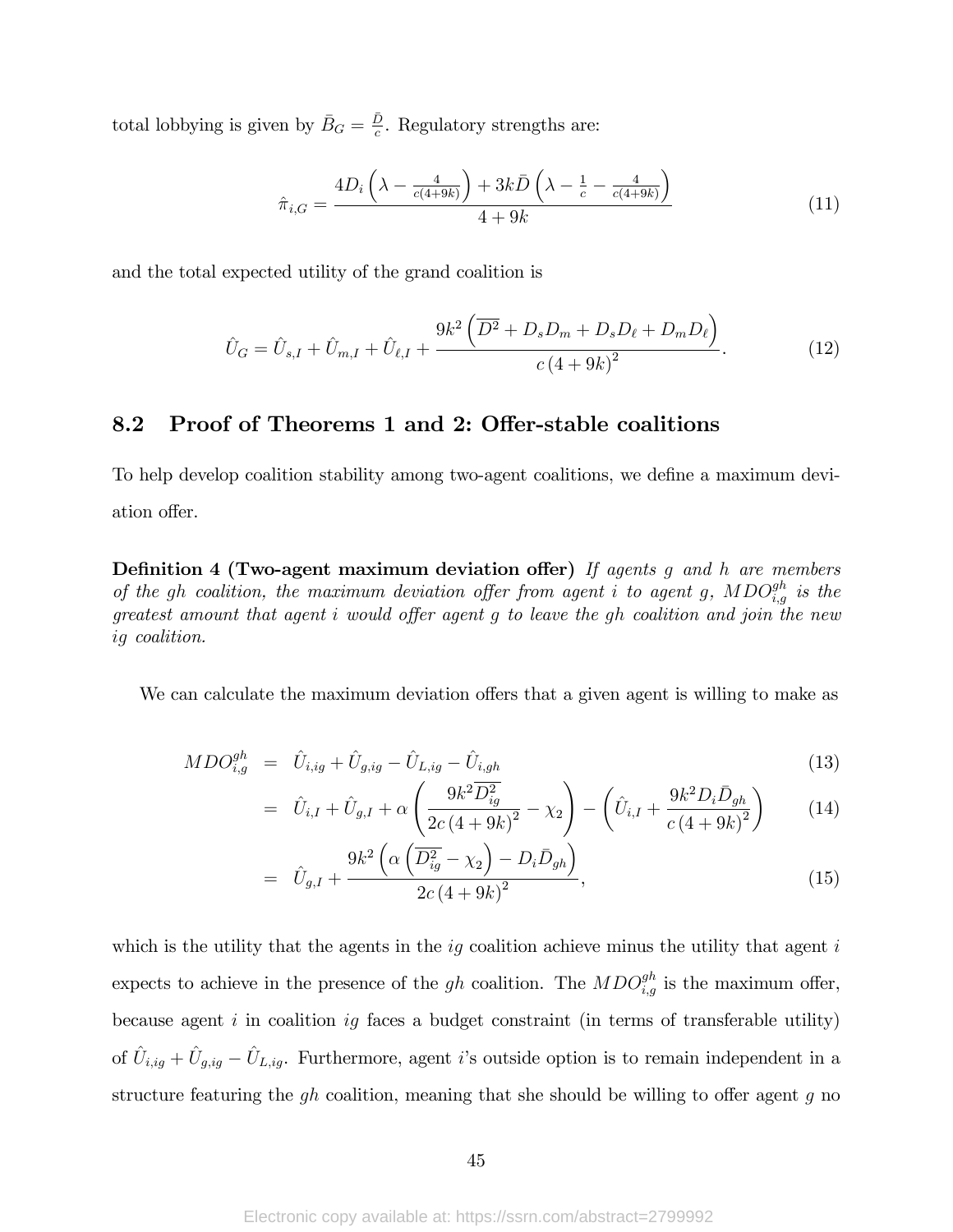more than the gain achieved from  $g$ 's deviation from  $gh$  to ig. For example,

$$
MDO_{s,\ell}^{m\ell} = \hat{U}_{\ell,I} + \frac{9k^2}{2c(4+9k)^2} \left( \alpha \left( \overline{D_{s\ell}^2} - \chi_2 \right) - 2D_s \bar{D}_{m\ell} \right) \text{ and } (16)
$$

$$
MDO_{m,\ell}^{s\ell} = \hat{U}_{\ell,I} + \frac{9k^2}{2c(4+9k)^2} \left( \alpha \left( \overline{D_{m\ell}^2} - \chi_2 \right) - 2D_m \bar{D}_{s\ell} \right). \tag{17}
$$

The following definition illustrates the offer-stability concept within the set of two-agent coalitions.

**Lemma 2 (Offer stability for a two-agent coalition)** A two-agent coalition gh is offerstable relative to other two-agent coalitions if  $MDO_{i,g}^{gh} < MDO_{h,g}^{gi}$  and  $MDO_{i,h}^{gh} < MDO_{g,h}^{hi}$ , i.e., if: 1) agent i's maximum deviation offer to g conditional on coalition gh is lower than agent h's maximum deviation offer to g conditional on coalition ig; and 2) agent i's maximum deviation offer to h conditional on coalition gh is lower than agent g's maximum deviation offer to h conditional on coalition ih. A coalition structure containing a stable two-agent coalition is two-agent stable.

Lemma 2 allows us to prove Theorems 1 and 2. First,  $MDO_{s,\ell}^{sm} > MDO_{m,\ell}^{sl}$ .

$$
MDO_{s,\ell}^{m\ell} > MDO_{m,\ell}^{s\ell}
$$
  
\n
$$
\alpha D_s^2 + \alpha D_\ell^2 - 2D_s D_m - 2D_s D_\ell > \alpha D_m^2 + \alpha D_\ell^2 - 2D_m D_s - 2D_m D_\ell
$$
  
\n
$$
2D_m D_\ell - 2D_s D_\ell > \alpha D_m^2 - \alpha D_s^2
$$
  
\n
$$
2D_\ell (D_m - D_s) > \alpha (D_m + D_s) (D_m - D_s)
$$
  
\n
$$
2D_\ell > \alpha (D_m + D_s),
$$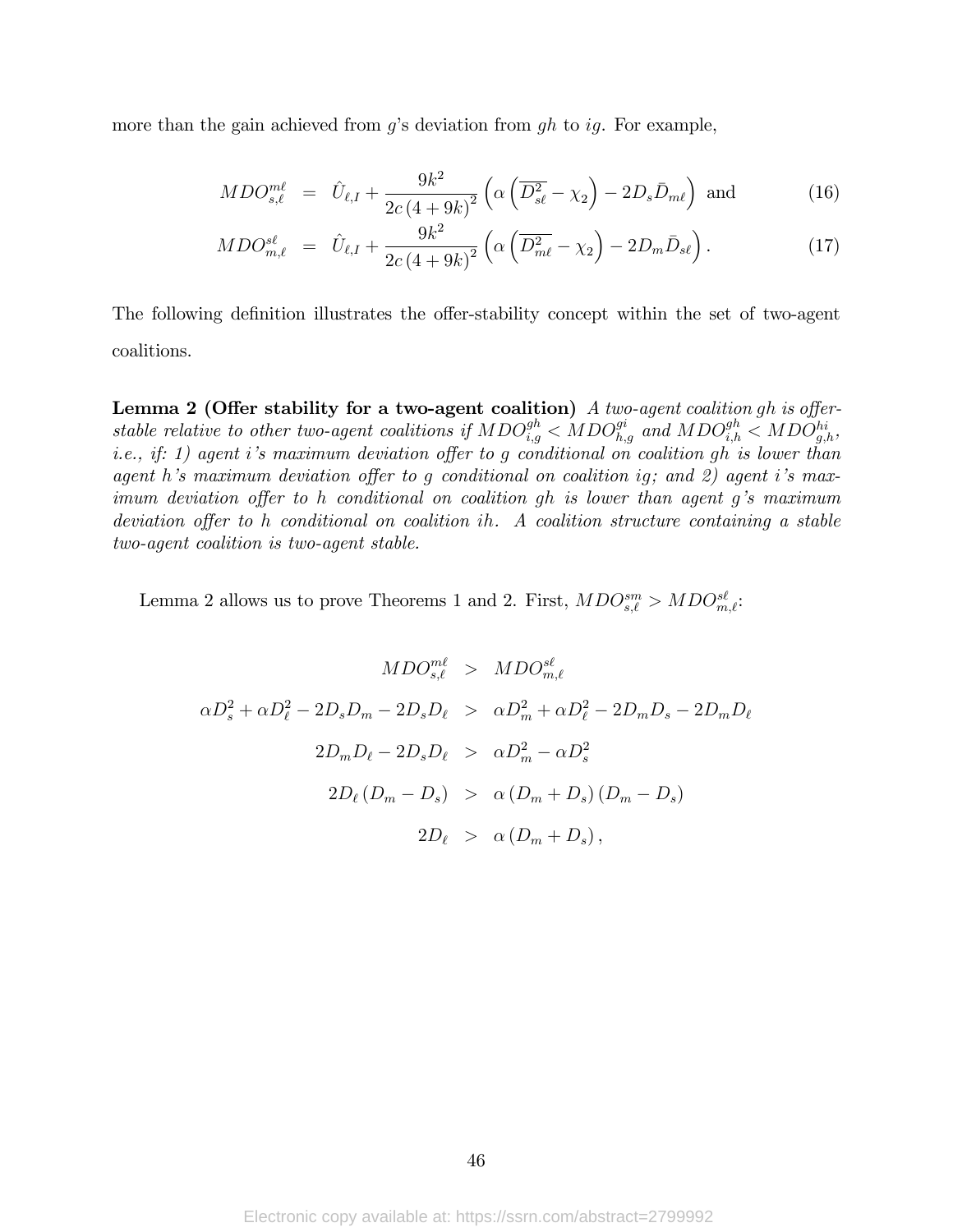which implies that agent s can make a credible offer to agent  $\ell$  to leave the m $\ell$  coalition. Note that the  $\alpha \chi_2$  terms on both sides cancel. Second,  $MDO_{\ell,s}^{sm} > MDO_{m,s}^{s\ell}$ .

$$
MDO_{\ell,s}^{sm} > MDO_{m,s}^{s\ell}
$$
  

$$
\hat{U}_{s,I} + \frac{9k^2 \left(\alpha \overline{D_{\ell s}^2} - 2D_{\ell} \bar{D}_{ms}\right)}{2c(4+9k)^2} > \hat{U}_{s,I} + \frac{9k^2 \left(\alpha \overline{D_{ms}^2} - 2D_m \bar{D}_{\ell s}\right)}{2c(4+9k)^2}
$$
  

$$
\alpha D_{\ell}^2 + \alpha D_s^2 - 2D_{\ell} \left(D_m + D_s\right) > \alpha D_s^2 + \alpha D_m^2 - 2D_m \left(D_{\ell} + D_s\right)
$$
  

$$
\alpha \left(D_{\ell} + D_m\right) > 2D_s,
$$

which is true for  $\alpha > \frac{2D_s}{D_{\ell}+D_m}$ , and false for  $\alpha < \frac{2D_s}{D_{\ell}+D_m}$ . When  $\alpha < \frac{2D_s}{D_{\ell}+D_m}$ ,  $MDO_{\ell,s}^{sm} <$  $MDO<sub>m,s</sub><sup>sl</sup>$ , implying that agent m can make a credible offer to agent s to leave the s $\ell$  coalition. Finally,

$$
MDO_{\ell,m}^{sm} > MDO_{s,m}^{m\ell} \Leftrightarrow
$$
  

$$
\hat{U}_{m,I} + \frac{9k^2 \left(\alpha \overline{D_{m\ell}^2} - 2D_{\ell} \bar{D}_{ms}\right)}{2c\left(4+9k\right)^2} > \hat{U}_{m,I} + \frac{9k^2 \left(\alpha \overline{D_{sm}^2} - 2D_s \bar{D}_{m\ell}\right)}{2c\left(4+9k\right)^2} \Leftrightarrow
$$
  

$$
\alpha \left(D_{\ell} + D_s\right) > 2D_m.
$$

So,  $\alpha > \frac{2D_m}{D_\ell + D_s} \Rightarrow MDO_{\ell,m}^{sm} > MDO_{s,m}^{m\ell}$ , implying that  $\ell$  can successfully motivate m to leave the sm coalition. But  $\alpha < \frac{2D_m}{D_{\ell}+D_m} \Rightarrow MDO_{\ell,m}^{sm} < MDO_{s,m}^{m\ell}$ , implying that s can successfully motivate m to leave the  $m\ell$  coalition.

Comparing the thresholds, we have

$$
\frac{2D_s}{D_{\ell} + D_m} < \frac{2D_m}{D_{\ell} + D_s}
$$
\n
$$
2D_s(D_{\ell} + D_s) < 2D_m(D_{\ell} + D_m)
$$
\n
$$
2D_sD_{\ell} + 2D_s^2 < 2D_mD_{\ell} + 2D_m^2.
$$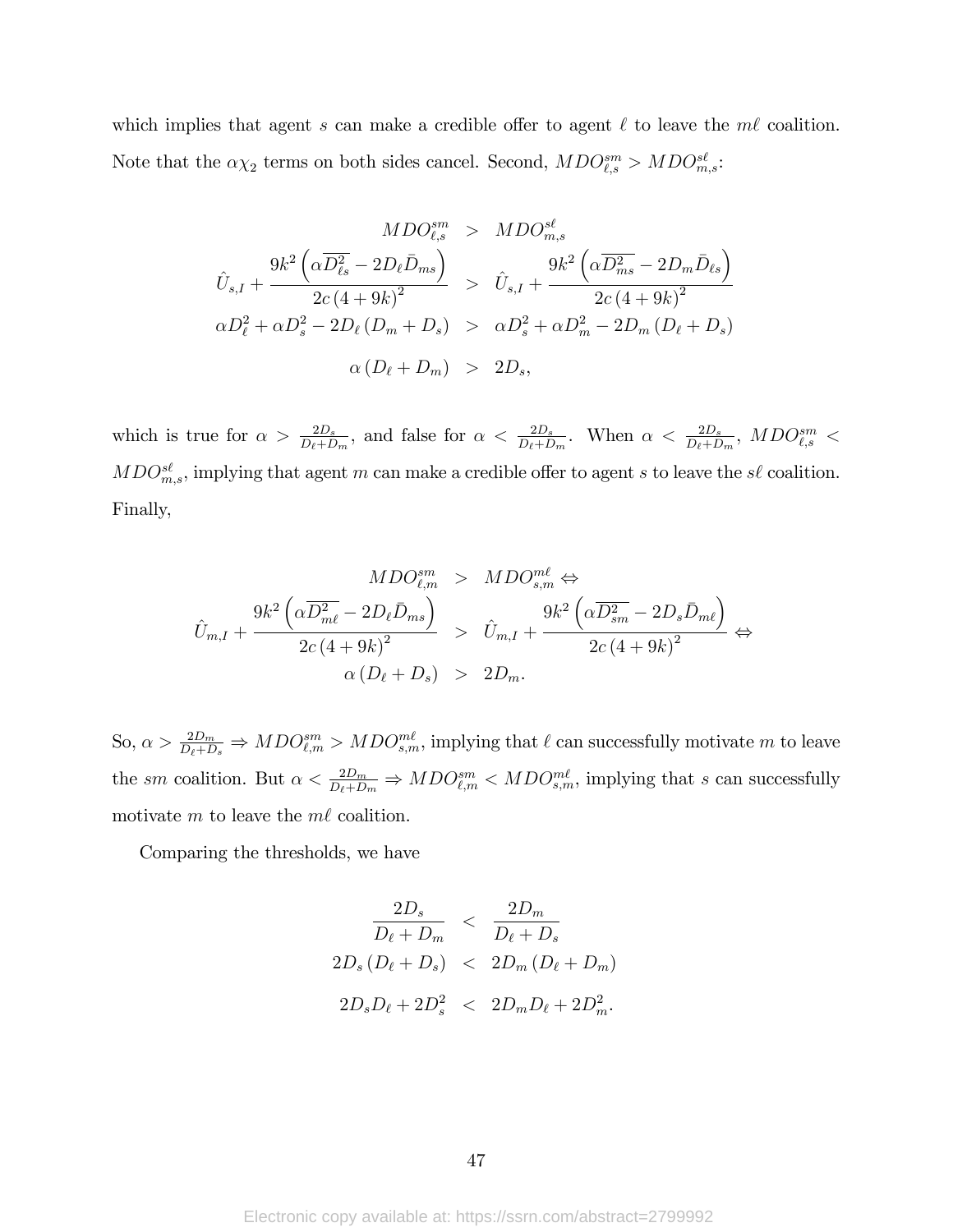If  $\alpha > \frac{2D_m}{D_{\ell}+D_s}$ , then  $\alpha > \frac{2D_s(D_m+D_{\ell})}{D_{\ell}^2+D_s^2}$ , as

$$
\frac{2D_m}{D_{\ell} + D_s} > \frac{2D_s(D_m + D_{\ell})}{D_{\ell}^2 + D_s^2}
$$
  
2D\_mD\_{\ell}^2 + 2D\_mD\_s^2 + 4D\_mD\_{\ell}D\_s > 2D\_s^2D\_{\ell} + 2D\_mD\_s^2 + 2D\_sD\_{\ell}^2 + 2D\_mD\_sD\_{\ell}  

$$
D_{\ell}^2(D_m - D_s) + D_{\ell}D_s(D_m - D_s) > 0.
$$

If  $\alpha > \frac{2D_m}{D_{\ell}+D_s}$ , then  $\alpha > \frac{2D_m(D_s+D_{\ell})}{D_m^2+D_{\ell}^2}$  may or may not be true, as

$$
\frac{2D_m}{D_{\ell} + D_s} > \frac{2D_m (D_s + D_{\ell})}{D_m^2 + D_{\ell}^2}
$$
  
\n
$$
2D_m (D_m^2 + D_{\ell}^2) > 2D_m (D_s + D_{\ell})^2
$$
  
\n
$$
D_m^2 + D_{\ell}^2 > D_s^2 + D_{\ell}^2 + 2D_s D_{\ell}
$$
  
\n
$$
\frac{D_m + D_s}{D_s + D_s} (D_m - D_s) > D_{\ell}.
$$

Overall, we have the following for regions of parameter-space defined by  $\alpha$ :

- 1.  $\alpha > \frac{2D_m}{D_{\ell}+D_s} \Rightarrow MDO_{s,\ell}^{ml} > MDO_{m,\ell}^{sl}, MDO_{\ell,s}^{sm} > MDO_{m,s}^{sl}, \text{ and } MDO_{\ell,m}^{sm} > MDO_{s,m}^{ml}.$  $s\ell$  is offer-stable.
- $2. \frac{2D_s}{D_{\ell}+D_m} < \alpha < \frac{2D_m}{D_{\ell}+D_s} \Rightarrow MDO_{s,\ell}^{m\ell} > MDO_{m,\ell}^{s\ell}, \, MDO_{\ell,s}^{sm} > MDO_{m,s}^{s\ell}, \text{ and } MDO_{\ell,m}^{sm} < \ell$  $MDO_{s,m}^{m\ell}$ . s $\ell$  is offer-stable.
- 3.  $\alpha < \frac{2D_s}{D_{\ell}+D_m} \Rightarrow MDO_{s,\ell}^{m\ell} > MDO_{m,\ell}^{s\ell}$ ,  $MDO_{\ell,s}^{sm} < MDO_{m,s}^{s\ell}$ , and  $MDO_{\ell,m}^{sm} < MDO_{s,m}^{m\ell}$ .  $sm$  is hypothetically offer-stable.

In the following subsections we derive coalition structures in each region of the parameterspace.

$$
\textbf{8.2.1} \quad \chi_2 < \overline{D_{s\ell}^2}
$$

If  $MDO_{s,\ell}^{m\ell} > 0$ , then the s agent is better-off in a pairing with  $\ell$  than as the outsider when met form. To be able to form a pairing with  $\ell$ , s must be able to offer  $\ell$  more than what  $\ell$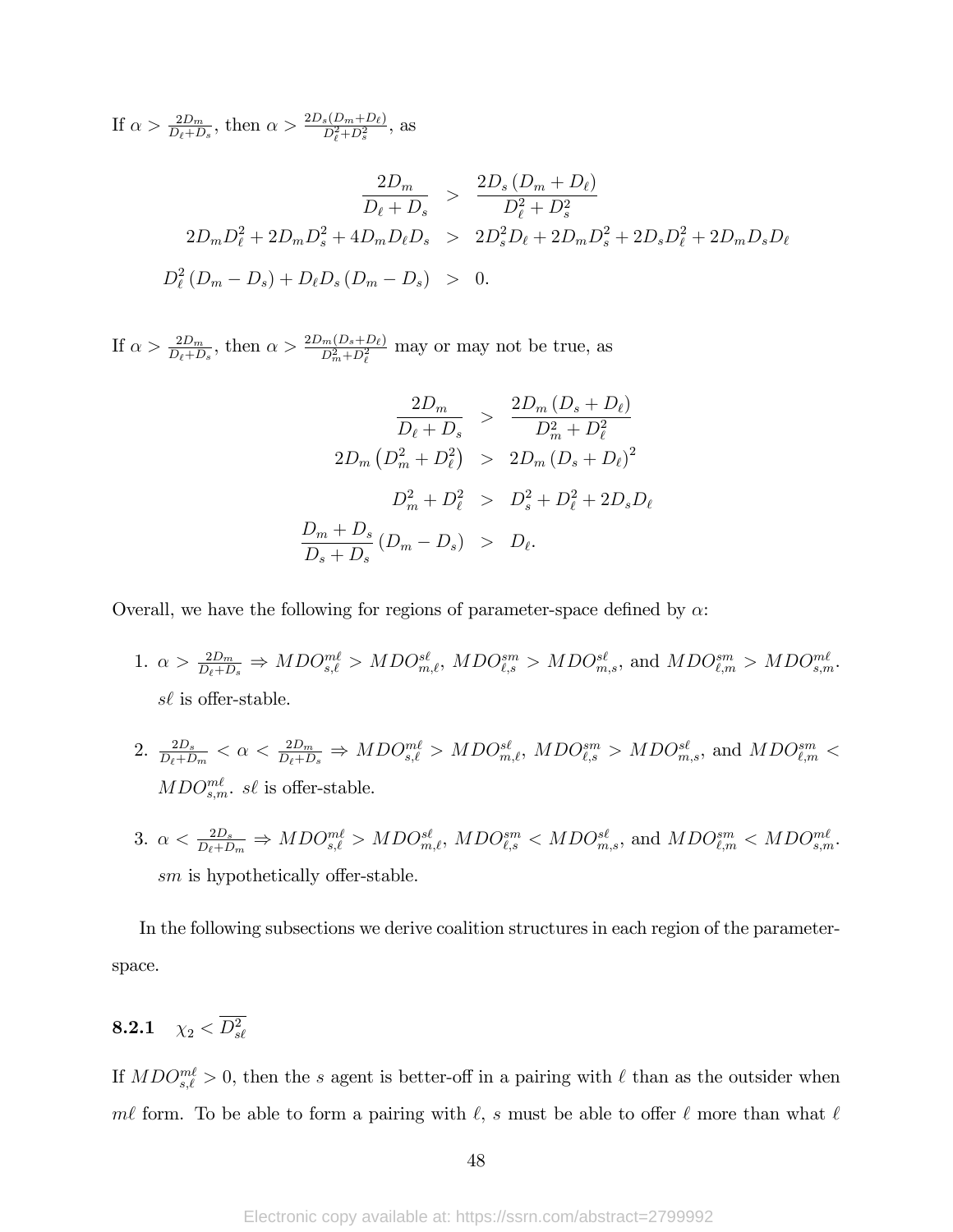would gain from being the outsider in the presence of the sm lobby, meaning  $\alpha \left( \overline{D_{\ell s}^2} - \chi_2 \right)$  $\equiv$  $2D_{\ell}\bar{D}_{sm} > 0 \Leftrightarrow \alpha > \frac{2D_{\ell}(D_s + D_m)}{D_{\ell}^2 + D_s^2 - \chi_2}$ , which in turn implies

$$
\alpha > \frac{2D_{\ell}(D_s + D_m)}{D_{\ell}^2 + D_s^2 - \chi_2}
$$
  
\n
$$
\Rightarrow \alpha (D_{\ell}^2 + D_s^2 + 2D_s D_{\ell}) - \alpha \chi_2 > 2D_{\ell}D_s (1 + \alpha) + 2D_{\ell}D_m
$$
  
\n
$$
\Rightarrow \alpha (D_{\ell} + D_s) (D_{\ell} + D_s) - \alpha \chi_2 > +2D_{\ell}D_m + 2D_mD_s + 2D_{\ell}D_s (1 + \alpha) - 2D_mD_s
$$
  
\n
$$
\Rightarrow \alpha > \frac{2D_m}{D_{\ell} + D_s} + \frac{2D_s (D_{\ell} - D_m) + 2\alpha D_{\ell}D_s + \alpha \chi_2}{(D_{\ell} + D_s)^2} > \frac{2D_m}{D_{\ell} + D_s}
$$
  
\n
$$
\Rightarrow \alpha > \frac{2D_m}{D_{\ell} + D_s}.
$$

It is possible, that for  $\alpha < \frac{2D_{\ell}(D_s+D_m)}{D_{\ell}^2+D_s^2-\chi_2}$ , the  $\ell$  agent will turn down the s-agent's offer to form a coalition, preferring to wait for the sm coalition to form or willing to form an  $m\ell$  coalition. The  $\ell$  agent will prefer to form a coalition with m rather than waiting for the sm coalition to potentially form if

$$
\alpha > \frac{2D_{\ell}\left(D_s + D_m\right)}{D_m^2 + D_{\ell}^2 - \chi_2}.
$$

So, if  $\alpha \in \left(\frac{2D_{\ell}(D_s+D_m)}{D_m^2+D_{\ell}^2-\chi_2}\right)$  $\frac{2D_{\ell}(D_{s}+D_{m})}{D_{m}^{2}+D_{\ell}^{2}-\chi_{2}}, \frac{2D_{\ell}(D_{s}+D_{m})}{D_{\ell}^{2}+D_{s}^{2}-\chi_{2}}$  $D_{\ell}^2 + D_s^2 - \chi_2$ ), then the  $\ell$  agent will be willing to form an  $m\ell$  coalition but unwilling to form an s $\ell$  coalition. In this range, the m agent will be willing to form the coalition with  $\ell$  rather than wait as long as

$$
\alpha > \frac{2D_m\left(D_s + D_\ell\right)}{D_m^2 + D_\ell^2 - \chi_2},
$$

which is implied by  $\alpha > \frac{2D_{\ell}(D_s+D_m)}{D_m^2+D_{\ell}^2-\chi_2}$  as  $\frac{2D_{\ell}(D_s+D_m)}{D_m^2+D_{\ell}^2-\chi_2}$  $\frac{2D_{\ell}(D_{s}+D_{m})}{D_{m}^{2}+D_{\ell}^{2}-\chi_{2}} > \frac{2D_{m}(D_{s}+D_{\ell})}{D_{m}^{2}+D_{\ell}^{2}-\chi_{2}}$  $\frac{2D_m(D_s+D_\ell)}{D_m^2+D_\ell^2-\chi_2}$ . For  $\alpha \in \left(\frac{2D_\ell(D_s+D_m)}{D_m^2+D_\ell^2-\chi_2}\right)$  $\frac{2D_{\ell}(D_{s}+D_{m})}{D_{m}^{2}+D_{\ell}^{2}-\chi_{2}}, \frac{2D_{\ell}(D_{s}+D_{m})}{D_{\ell}^{2}+D_{s}^{2}-\chi_{2}}$  $D_{\ell}^2 + D_s^2 - \chi_2$  ,  $\alpha > \frac{2D_s}{D_{\ell}+D_m}$  is true and implies that s $\ell$  is offer-stable. So, s can make a successful deviation offer to  $\ell$  to leave the  $m\ell$  coalition. The problem is that  $\ell$  would rather be the outsider in the presence of the sm coalition than be in the s $\ell$  coalition, but would rather be in the m $\ell$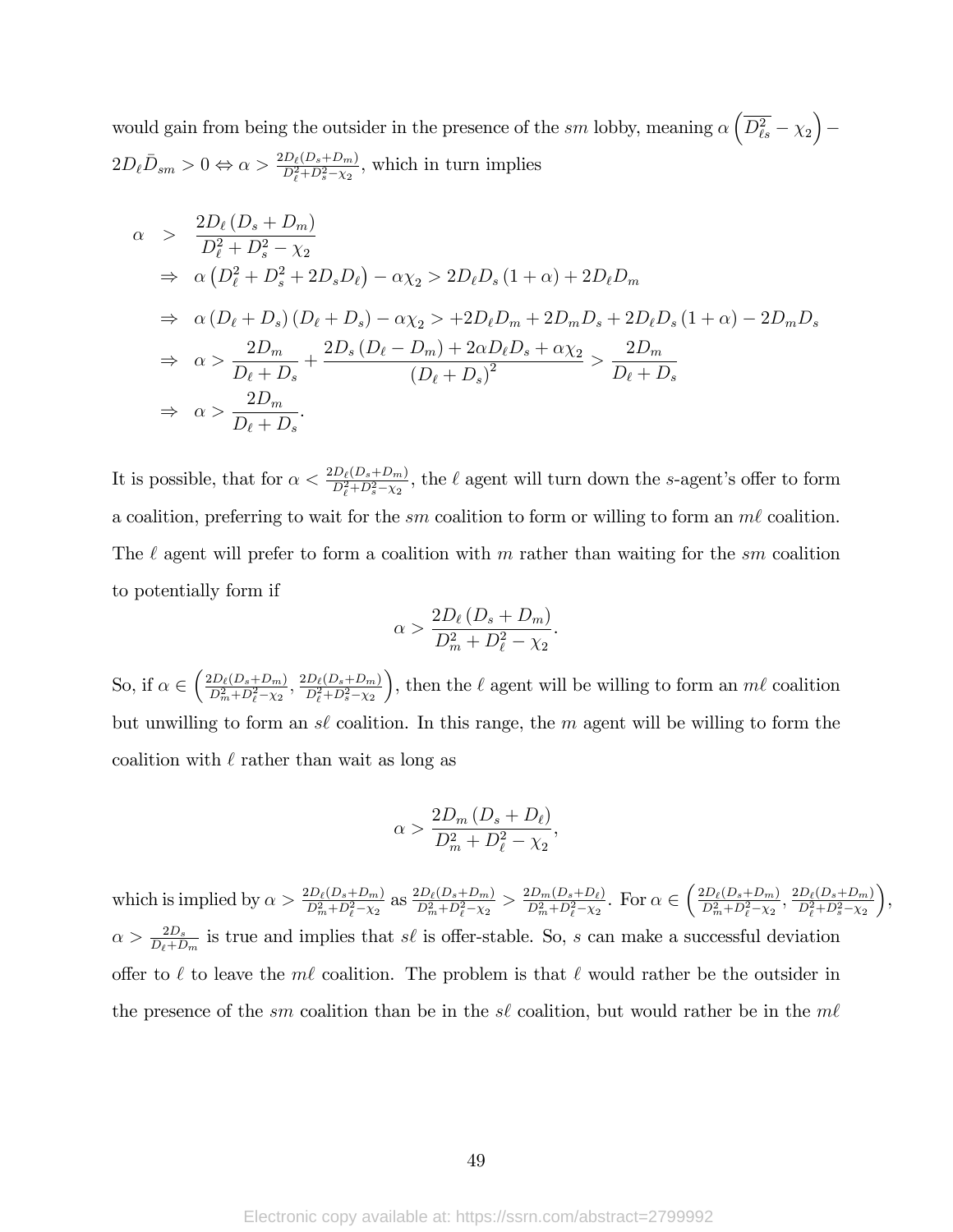coalition than be the outsider. This means that the following hold:

$$
\begin{array}{lcl} MDO_{\ell,s}^{sm} & < & 0, \\\\ MDO_{\ell,m}^{sm} & > & 0, \text{ and} \\\\ MDO_{s,\ell}^{m\ell} & > & MDO_{m,\ell}^{s\ell} > 0. \end{array}
$$

So, this arrangement should result in the  $s\ell$  lobby forming as well, via the following sequence: 1) m forms a coalition with  $\ell$ ; 2) s makes a successful deviation-offer to  $\ell$ .

If  $\alpha < \frac{2D_{\ell}(D_s+D_m)}{D_m^2+D_{\ell}^2-\chi_2}$  (i.e.,  $MDO_{\ell,m}^{sm}$ ), then the  $\ell$  agent will prefer to wait rather than join a coalition with s or  $m$ . In this case, the sm coalition will emerge if s and  $m$  both prefer joining the coalition to waiting, i.e., if

$$
\alpha > \frac{2D_s (D_m + D_\ell)}{D_s^2 + D_m^2 - \chi_2}
$$
 and  $\alpha > \frac{2D_m (D_s + D_\ell)}{D_s^2 + D_m^2 - \chi_2}$ 

Now,  $\alpha > \frac{2D_m(D_s+D_\ell)}{D_s^2+D_m^2-\chi_2} \Rightarrow \alpha > \frac{2D_s(D_m+D_\ell)}{D_s^2+D_m^2-\chi_2}$ , so we can focus only on the  $\alpha > \frac{2D_m(D_s+D_\ell)}{D_s^2+D_m^2-\chi_2}$ condition. It is not possible to have  $\alpha \in \left( \frac{2D_m(D_s+D_\ell)}{D_s^2+D_m^2-\chi_2} \right)$  $\frac{2D_m(D_s+D_\ell)}{D_s^2+D_m^2-\chi_2}, \frac{2D_\ell(D_s+D_m)}{D_m^2+D_\ell^2-\chi_2}$  $D_m^2 + D_\ell^2 - \chi_2$  , i.e., this range is empty, as  $\frac{2D_m(D_s+D_\ell)}{D^2+D^2-\gamma_s}$  $\frac{2D_m(D_s+D_\ell)}{D_s^2+D_m^2-\chi_2} > \frac{2D_\ell(D_s+D_m)}{D_m^2+D_\ell^2-\chi_2}$  $\frac{2D_{\ell}(D_s+D_m)}{D_m^2+D_{\ell}^2-\chi_2}$ . To show this, let  $D_m = D_s + d_m$  and  $D_{\ell} = D_s + d_m + d_{\ell}$  with  $d_{\ell} > 0$  and  $d_m > 0$ . Then  $\frac{2D_m(D_s + D_{\ell})}{D_s^2 + D_m^2 - \chi_2} < \frac{2D_{\ell}(D_s + D_m)}{D_m^2 + D_{\ell}^2 - \chi_2}$  $\frac{2D_{\ell}(D_s+D_m)}{D_m^2+D_{\ell}^2-\chi_2}$  implies

$$
2(D_s + d_m)(D_s + D_s + d_\ell)((D_s + d_m)^2 + (D_s + d_\ell)^2 - \chi_2)
$$
  

$$
< 2(D_s + d_\ell)(D_s + D_s + d_m)(D_s^2 + (D_s + d_m)^2 - \chi_2)
$$
  

$$
\Rightarrow 0 > 2(D_s + d_m)(D_s + D_s + d_m + d_\ell)((D_s + d_m)^2 + (D_s + d_m + d_\ell)^2 - \chi_2)
$$
  

$$
-2(D_s + d_m + d_\ell)(D_s + D_s + d_m)(D_s^2 + (D_s + d_m)^2 - \chi_2)
$$
  

$$
\Rightarrow 0 > 2\left(5D_s d_m^3 + 4D_s^3 d_m + D_s d_\ell^3 + 2D_s^3 d_\ell + d_m d_\ell^3 + 3d_m^3 d_\ell + d_m^4 + 8D_s^2 d_m^2\right)
$$
  

$$
+ 4D_s^2 d_\ell^2 + 3d_m^2 d_\ell^2 + 7D_s d_m d_\ell^2 + 10D_s d_m^2 d_\ell + 10D_s^2 d_m d_\ell + \chi_2 D_s d_\ell
$$

Therefore, the m agent will prefer to wait rather than join with s. So, for  $\alpha < \frac{2D_{\ell}(D_s + D_m)}{D_m^2 + D_{\ell}^2 - \chi_2}$ ,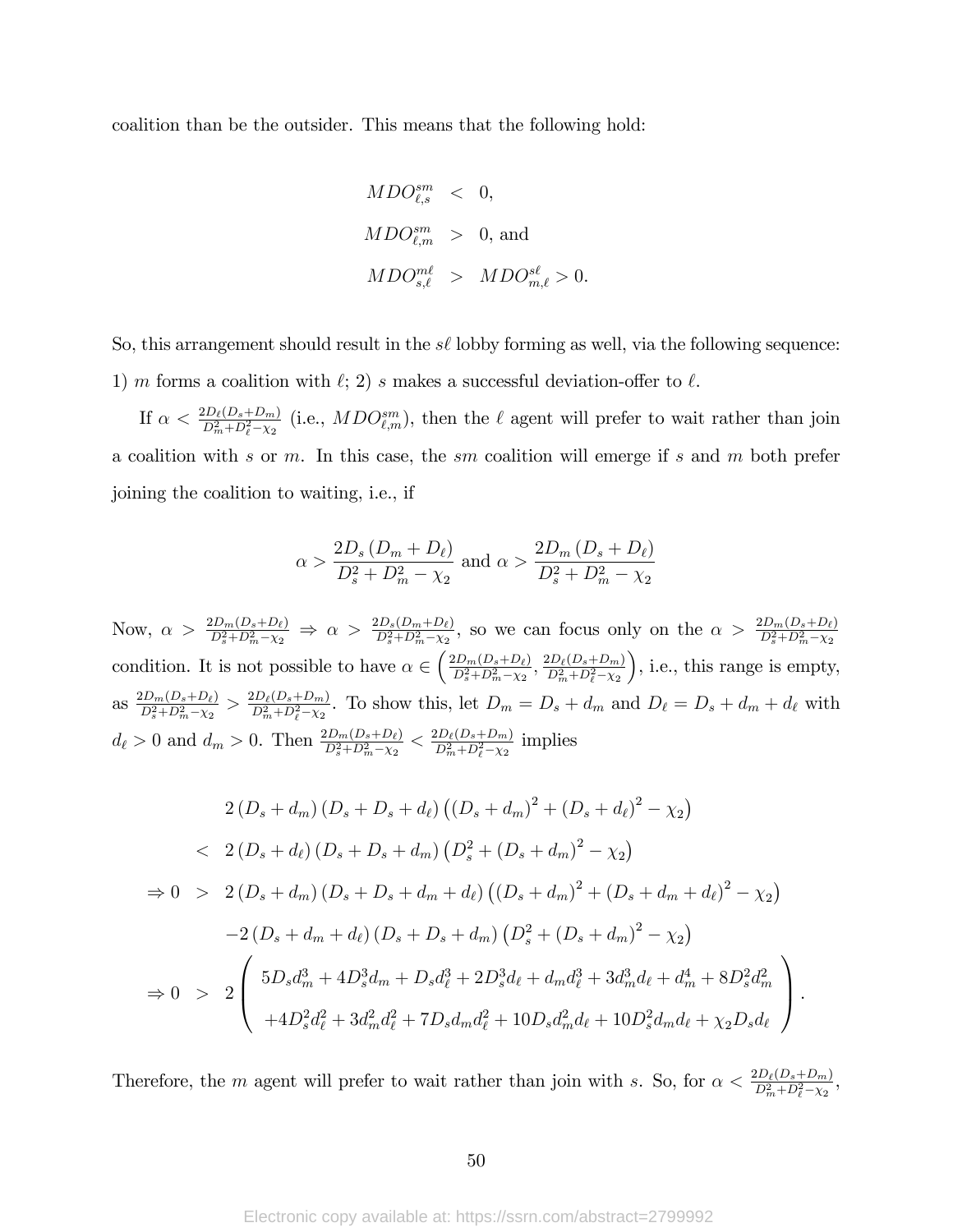neither the m nor  $\ell$  agents are willing to join a coalition and we have a standstill. Overall, for  $\alpha > \frac{D_{\ell}(D_s+D_m)}{D_m^2+D_{\ell}^2}$ , we should see the offer-stable  $s\ell$  coalition. For  $\alpha < \frac{D_{\ell}(D_s+D_m)}{D_m^2+D_{\ell}^2}$ , the lobbyist will choose the  $m\ell$  coalition.

When  $\alpha > \frac{D_{\ell}(D_s+D_m)}{D_m^2+D_{\ell}^2}$  and  $\chi_2 < \overline{D_{s\ell}^2}$ , the agents will rationally form a 3-agent lobby if

$$
\hat{U}_{G} - \chi_{3} \geq \hat{U}_{s\ell,s\ell} - \chi_{2} + \hat{U}_{m,s\ell}
$$
\n
$$
\alpha \left( \frac{9k^{2} \left( \overline{D^{2}} + D_{s}D_{m} + D_{s}D_{\ell} + D_{m}D_{\ell} \right)}{c (4 + 9k)^{2}} - \chi_{3} \right) \geq \alpha \left( \frac{9k^{2} \overline{D_{s\ell}^{2}}}{2c (4 + 9k)^{2}} - \chi_{2} \right) + \frac{9k^{2} D_{m} \bar{D}_{s\ell}}{c (4 + 9k)^{2}}
$$
\n
$$
2\overline{D^{2}} - (D_{s} - D_{\ell})^{2} - 2\left( \frac{1 - \alpha}{\alpha} \right) D_{m} \bar{D}_{s\ell} \geq \frac{2c (4 + 9k)^{2}}{9k^{2}} (\chi_{3} - \chi_{2})
$$
\n
$$
2\overline{D^{2}} - (D_{s} - D_{\ell})^{2} - 2\left( \frac{1 - \alpha}{\alpha} \right) D_{m} \bar{D}_{s\ell} + \chi_{2}^{E} \geq \chi_{3}^{E}.
$$

When  $\alpha < \frac{D_{\ell}(D_s + D_m)}{D_m^2 + D_{\ell}^2}$  and  $\chi_2 < \overline{D_{s\ell}^2}$ , the agents will rationally form a 3-agent lobby if

$$
\hat{U}_{G} - \chi_{3} \geq \hat{U}_{m\ell,m\ell} - \chi_{2} + \hat{U}_{s,m\ell}
$$
\n
$$
\alpha \left( \frac{9k^{2} \left( \overline{D^{2}} + D_{s}D_{m} + D_{s}D_{\ell} + D_{m}D_{\ell} \right)}{c \left( 4 + 9k^{2} \right)^{2}} - \chi_{3} \right) \geq \alpha \left( \frac{9k^{2} \overline{D_{m\ell}^{2}}}{2c \left( 4 + 9k^{2} \right)^{2}} - \chi_{2} \right) + \frac{9k^{2} D_{s} \bar{D}_{m\ell}}{c \left( 4 + 9k^{2} \right)^{2}}
$$
\n
$$
2\overline{D^{2}} - (D_{m} - D_{\ell})^{2} - 2 \left( \frac{1 - \alpha}{\alpha} \right) D_{s} \bar{D}_{m\ell} \geq \chi_{3}^{E} - \chi_{2}^{E}.
$$

8.2.2  $\chi_2 \in \left( \overline{D_{s\ell}^2}, \overline{D_{m\ell}^2} \right)$ 

If  $\chi_2^E > D_{s\ell}^2$ , then the s and  $\ell$  agents will choose to disband the lobby, even though it is stable relative to other two-agent coalitions. If  $\chi_2 \in \left( \overline{D_{s\ell}^2}, \overline{D_{m\ell}^2} \right)$ , then both the s $\ell$  and sm lobbies would each impose a net cost on the its member agents, but the  $m\ell$  lobby would result in a net gain to its members. Therefore, the  $m\ell$  lobby is the only two-agent coalition that would feasibly form, regardless of the value of  $\alpha$ , as  $\overline{D_{s\ell}^2} - \chi_2 > 0 \Rightarrow \alpha \left( \overline{D_{s\ell}^2} - \chi_2 \right) \ge 0 \forall \alpha \in [0,1].$ Suppose the  $m\ell$  coalition has formed. Then, if agent  $\ell$  defects and joins the s $\ell$  coalition, we know that the instant later, that coalition will fall apart. However, if  $\chi_2^E < \overline{D_{m\ell}^2}$ , then agent m can offer a portion of the positive net coalition gain to agent  $\ell$ , which is better than what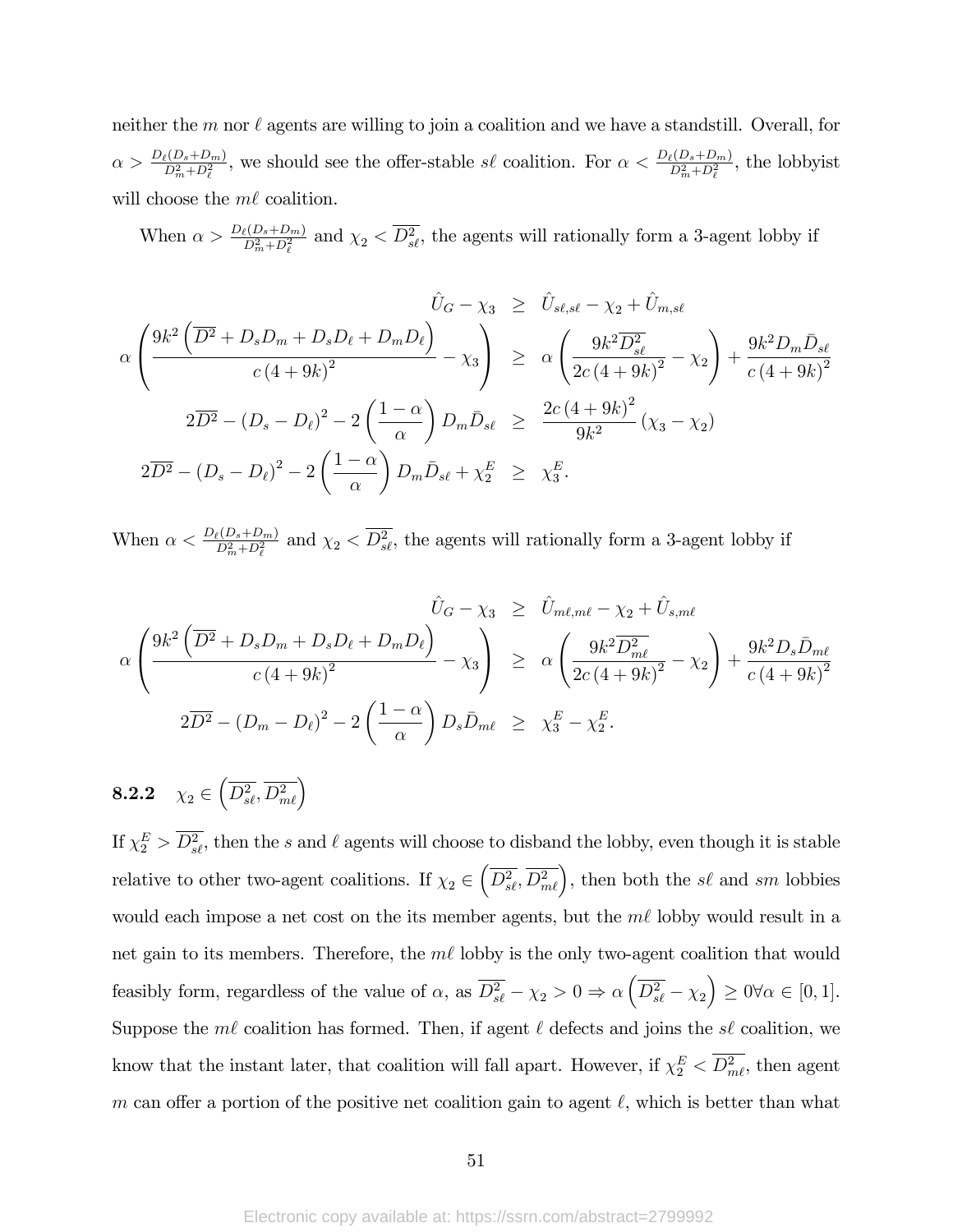agent  $\ell$  would obtain from defecting to the doomed s $\ell$  coalition.

The agents will rationally form a 3-agent lobby if

$$
\hat{U}_G - \chi_3 \geq \hat{U}_{m\ell,m\ell} - \chi_2 + \hat{U}_{s,m\ell}
$$
\n
$$
\alpha \left( \frac{9k^2 \left( \overline{D^2} + D_s D_m + D_s D_\ell + D_m D_\ell \right)}{c \left( 4 + 9k \right)^2} - \chi_3 \right) \geq \alpha \left( \frac{9k^2 \overline{D_m^2}}{2c \left( 4 + 9k \right)^2} - \chi_2 \right) + \frac{9k^2 D_s \bar{D}_{m\ell}}{c \left( 4 + 9k \right)^2}
$$
\n
$$
2\overline{D^2} - \left( D_m - D_\ell \right)^2 - 2 \left( \frac{1 - \alpha}{\alpha} \right) D_s \bar{D}_{m\ell} \geq \chi_3^E - \chi_2^E.
$$

8.2.3  $\chi_2 > D_{m\ell}^2$ 

If  $\chi_2 > D_{m\ell}^2$ , then no two-agent lobby benefits its members, so none will form. A 3-agent lobby will form when  $\frac{9k^2(\overline{D^2}+D_sD_m+D_sD_\ell+D_mD_\ell)}{a(4+9k)^2}$  $\frac{2D_m + D_s D_\ell + D_m D_\ell}{c(4+9k)^2} - \chi_3 > 0$ , or  $\overline{D^2} + D_s D_m + D_s D_\ell + D_m D_\ell > \chi_3^E$ .

### 8.3 Lobbyist captures all coalition gains:  $\alpha = 0$

Finally, we investigate the case where  $\alpha = 0$ , which implies that agents are indifferent across coalition structures, as the lobbyist extracts the full net gain from coalition formation. Since agents are indifferent, the lobbyist determines the coalition structure. The lobbyist, maximizing (5), always prefers to form the  $m\ell$  lobby over either the s $\ell$  or the sm lobby. This implies that the lobby ist will only form either the grand or the  $m\ell$  lobby. The equilibrium lobbies are given by the following theorem.

#### Theorem 3 (Lobbyist-based coalitions) When  $\alpha = 0$ ,

- 1.  $\chi_2^E > \overline{D_{m\ell}^2}$ , and (a)  $\chi_3^E > \Delta_I^G$ , the lobbyist will not form a coalition; (b)  $\chi_3^E < \Delta_I^G$ , the lobbyist will optimally form the grand lobby; 2.  $\chi_2^E \leq D_{m\ell}^2$ , and
	- (a)  $\chi_3^E \chi_2^E > \Delta_I^G D_{m\ell}^2$ , the lobbyist will optimally form the m $\ell$  coalition; (b)  $\chi_3^E - \chi_2^E \leq \Delta_I^G - D_{m\ell}^2$ , the lobbyist will optimally form the grand lobby.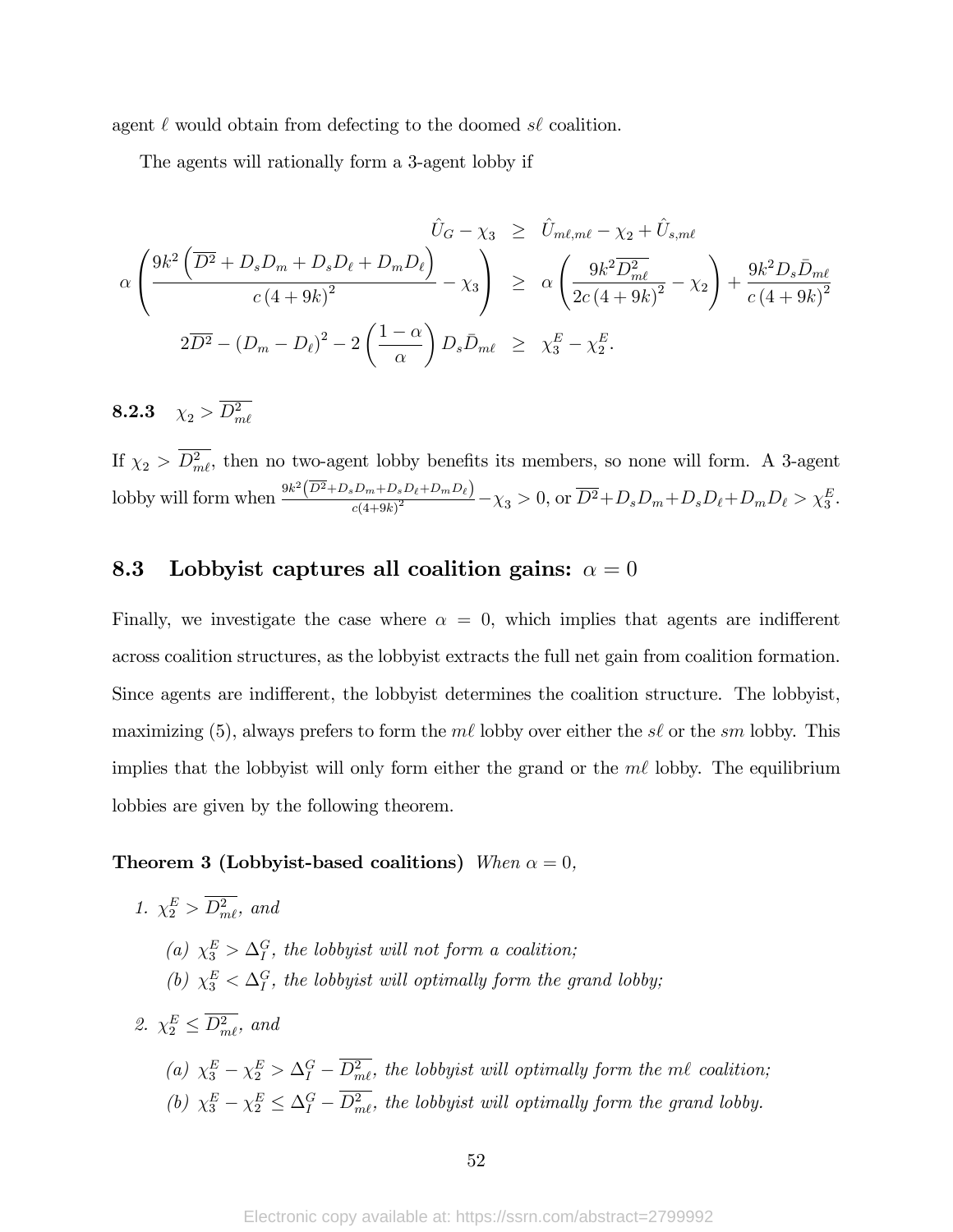Note that the only difference between the results in Theorems 2 and 3 are the thresholds in parts 2.a and b. That is, the feasible coalition structures are the same once  $\alpha < \frac{D_{\ell}(D_s+D_m)}{D_m^2+D_{\ell}^2}$ , but when exactly the  $m\ell$  coalition is formed depends on whether the firms retain any share of the gains from coalition formation. Relative to the grand lobby, the  $m\ell$  coalition is more stable when agents retain some share of the gains because the increased utility of the nonmember agent enhances the stability of the 2-member coalition.

# Appendix B

In this Appendix we discuss literature involving cooperative game theory and contrast our o§er-stability concept with notions of stability based on the core and bargaining sets.

Two important features of our model limit our ability to use well-known solution techniques or to directly apply the results of earlier studies. First, the externalities of lobbying in a policy regime with any degree of uniformity imply that the value of a given coalition to its members depends on the overall coalition structure. Therefore, we cannot write a function for the value of a coalition that depends only the characteristics of that coalition and ignores the overall coalition structure (i.e., a characteristic function). As such, solutions based on characteristic functions are not applicable (e.g., those based on the core and Shapley value; see Myerson (2013)). Thrall and Lucas (1963) and Myerson (1978) analyze games in partition function form where the value to a coalition depends on the entire coalition structure. Thrall and Lucas (1963) present results primarily for 2- and 3-player games, and allow for transfers across coalitions, which we prohibit. Myerson (1978) explores the role of commitments to threat strategies, although these threats may not be sequentially rational ex post. Kôczy (2007), Ray and Vohra (1997, 1999), and Yi (1997) also explore games with externalities in which, by definition, a player's utility is influenced by the coalition structure as long as the coalition structure influences other players' equilibrium actions. Yi (1997) develops rules for stable coalition structures in the presence of positive externalities, but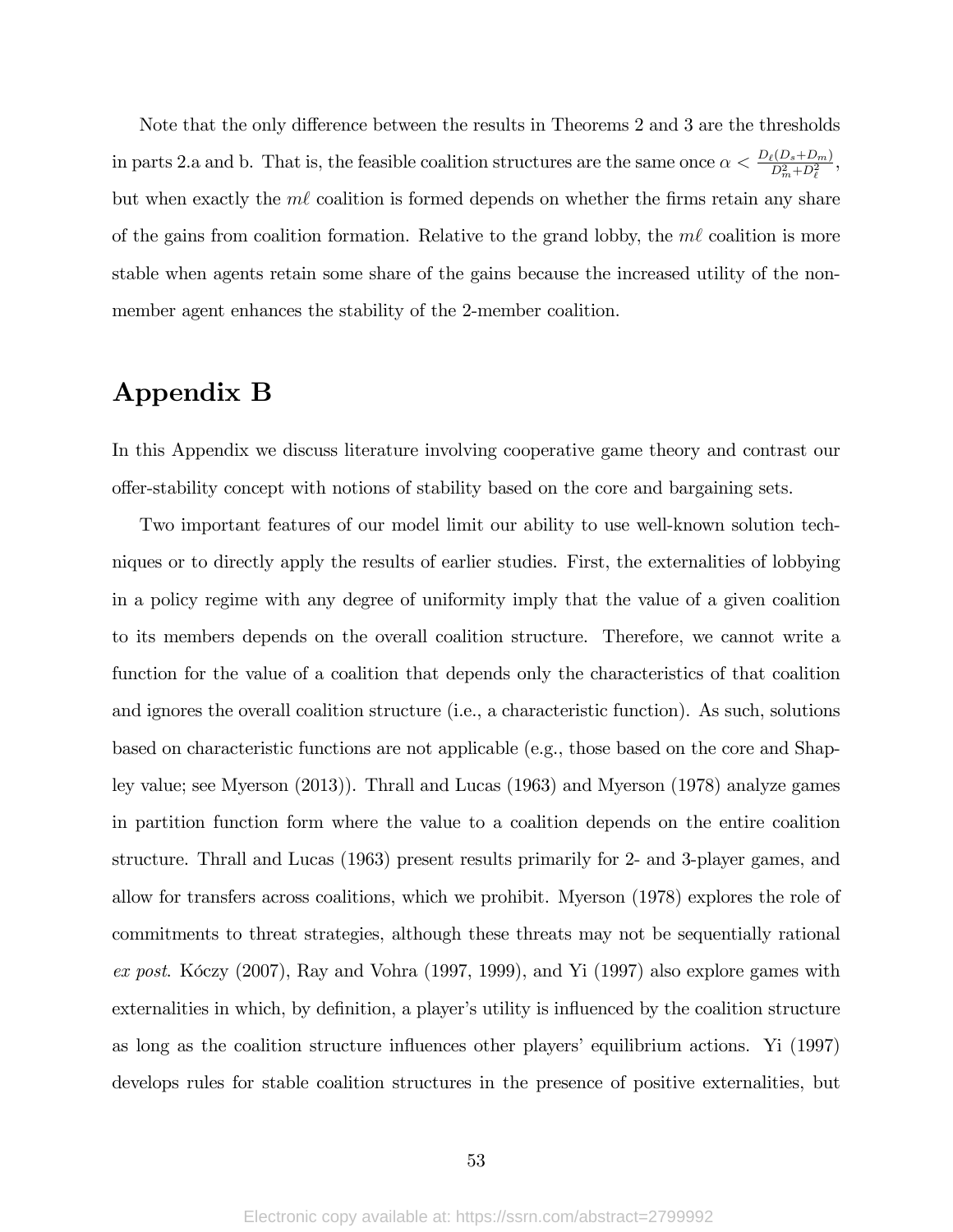assumes (Yi's condition P.2) that per-member payoffs are decreasing in coalition size. In our model, the payoff structure emerges as a function of the regulatory environment, and is not in general characterized by per-member payoffs that decrease in coalition size. Instead, absent coalition costs, larger coalitions yield larger per-member payoffs because coalitions are able to eliminate the free-rider problem between all members.

Second, by the nature of our focus on the importance of regulatory uniformity, it is crucial for the players, i.e., the agents in our model, to be heterogeneous. In a model with homogeneous agents, restricting the regulator to any degree of regulatory uniformity is free, as the regulator optimally desires to set homogeneous regulation across the cross-section of agents. The lack of homogeneity means that we care about which agents are members of which lobbies or coalitions, and cannot simply use coalition size as an outcome variable of interest, as in the model of Bloch  $(2002)$ . A benefit of allowing for heterogeneity is that we can derive predictions on which agents find it optimal to associate with each other, and which associations can be sustained in equilibrium (as in Baccara and Yariv, 2016).

Traditional notions of the core (e.g., Von Neumann and Morgenstern, 1944) and extensions into cooperative games with externalities (e.g., K $\delta$ czy, 2007) rely on the concept of blocking (Ray and Vohra, 1997, 2014). An allocation-structure pair  $(A, X)$  is blocked if there is an alternative allocation-structure pair  $(A', X')$  that makes a subset of players better off, assuming that the subset of players can cause a deviation from  $(A, X)$  to  $(A', X')$ . An allocation-structure pair is said to be in the core if it is not blocked by any achievable alternative. Whether  $(A', X')$  makes the deviating subset of players better off depends on how the other players, the residual players, react to the deviation to  $(A', X')$ . Various definitions of cores have been put forth, with different assumptions about how the residual players behave (i.e., whether the residual players are punitive towards the deviators, supportive towards the deviators, or optimizers, as well as whether and how the residual players rearrange themselves; see K $6czy$  (2007) for a concise discussion). Our offer-stability differs from the stability notion used in Ray and Vohra (1997), in which subsets of  $l_j$  can deviate,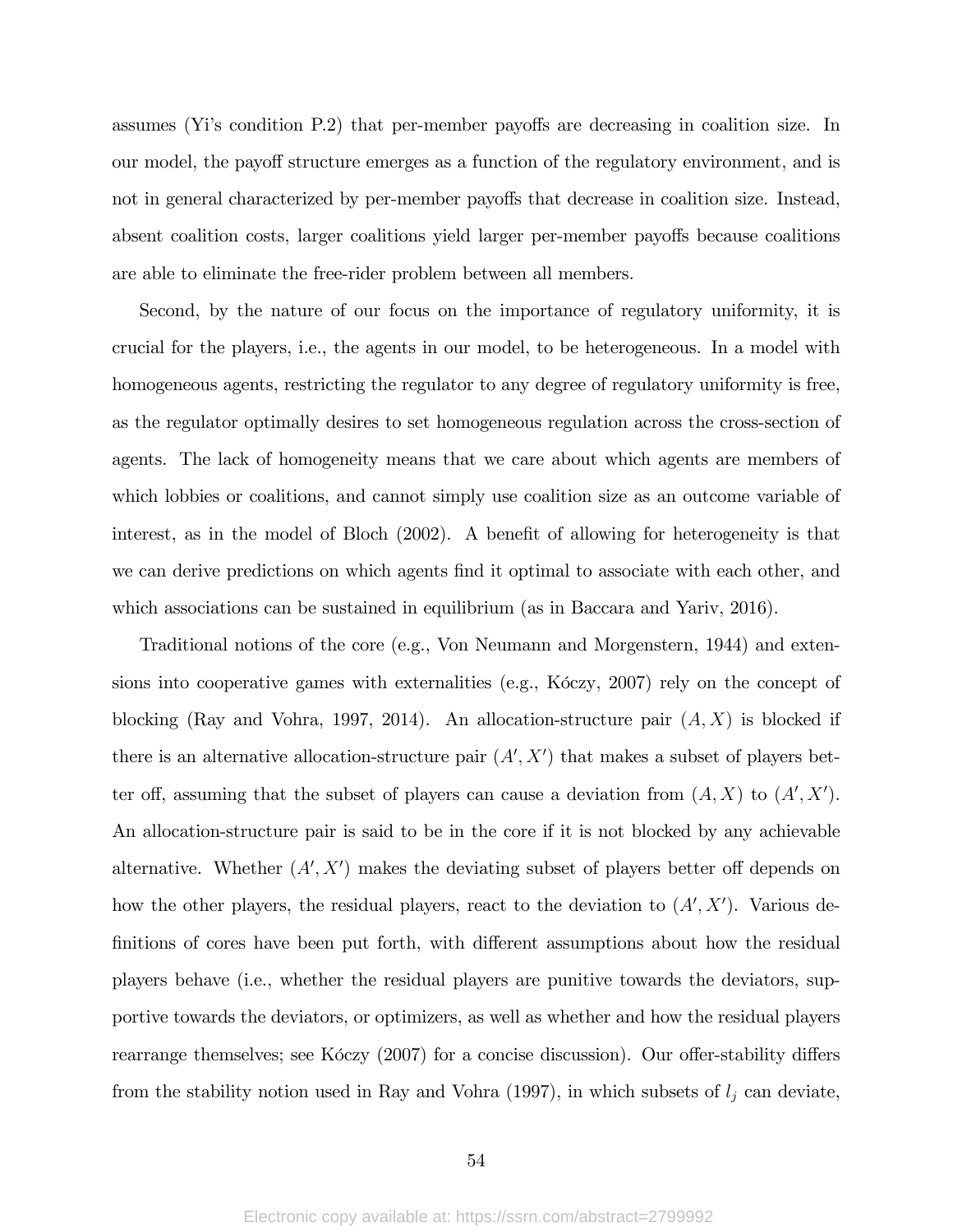but deviations always make the coalition structure finer, as the deviants are precluded from joining with insiders who were not initially in  $l_j$ . In contrast, we allow for the deviating insiders to form coalitions with new partners.

A well-known problem with cores is that they can be empty or non-unique. Furthermore, in games with superadditive payoff structures and fully transferable utility (i.e., in which larger coalitions are always better), there is no loss in only considering how the spoils from the grand coalition are allocated. Absent superadditivity, determining the coalition structures that are in the core is a non-trivial problem. Our setting features non-superadditive payo§s and admits an empty core in some cases (as described below). To avoid these corerelated problems, we introduce offer-stability as a means of determining agent-formed coalition structures. Before proceeding, we define core stability.

**Definition 5 (Core stability)** A feasible allocation-structure pair  $(A, X)$  is blocked if there is a nonempty coalition in which each member is made weakly better off and one member is made strictly better off in an alternative feasible allocation-structure pair  $(A', X')$ . An allocation-structure pair  $(A, X)$  is in the core and the structure X is core-stable if  $(A, X)$  is not blocked by any alternatives.

Under core stability, a given allocation has to be robust to all possible alternatives. That is, the same allocation has to prevent any possible deviation if that allocation-structure pair is in the core. Under offer-stability, the structure must be consistent, but we allow the allocation within a structure to adjust to prevent blocking by different alternatives. For example, suppose we are in the  $m\ell$  structure, with allocation  $A = \{u_s, u_m, u_\ell\} = \{1, 2, 2\}.$ Now, if the *sm* coalition formed, assume that any allocation  $A' = \{u'_s, 3.5 - u'_s, 0.6\}$  is feasible, implying that sm have a budget of 3.5 to split between them. In this example, allocation A is blocked by  $A' = \{1.1, 2.4, 0.6\}$  because A' makes agents s and m better off.

Assume  $\chi_3 \to \infty$ , so we only consider 2-agent coalitions. Clearly, the allocation provided by  $I$  can be dominated by allocations in any of the two-agent coalition structures. In any two-agent coalition, we must have  $u_s > 0.9$ ,  $u_m > 1$ , and  $u_\ell > 1.1$ . Now, any allocation in  $X = sm$  is blocked, since either  $3.5 - u_s' \leq 1 \Rightarrow m$  unilaterally deviates, or  $u_s' \leq 2.5$ ,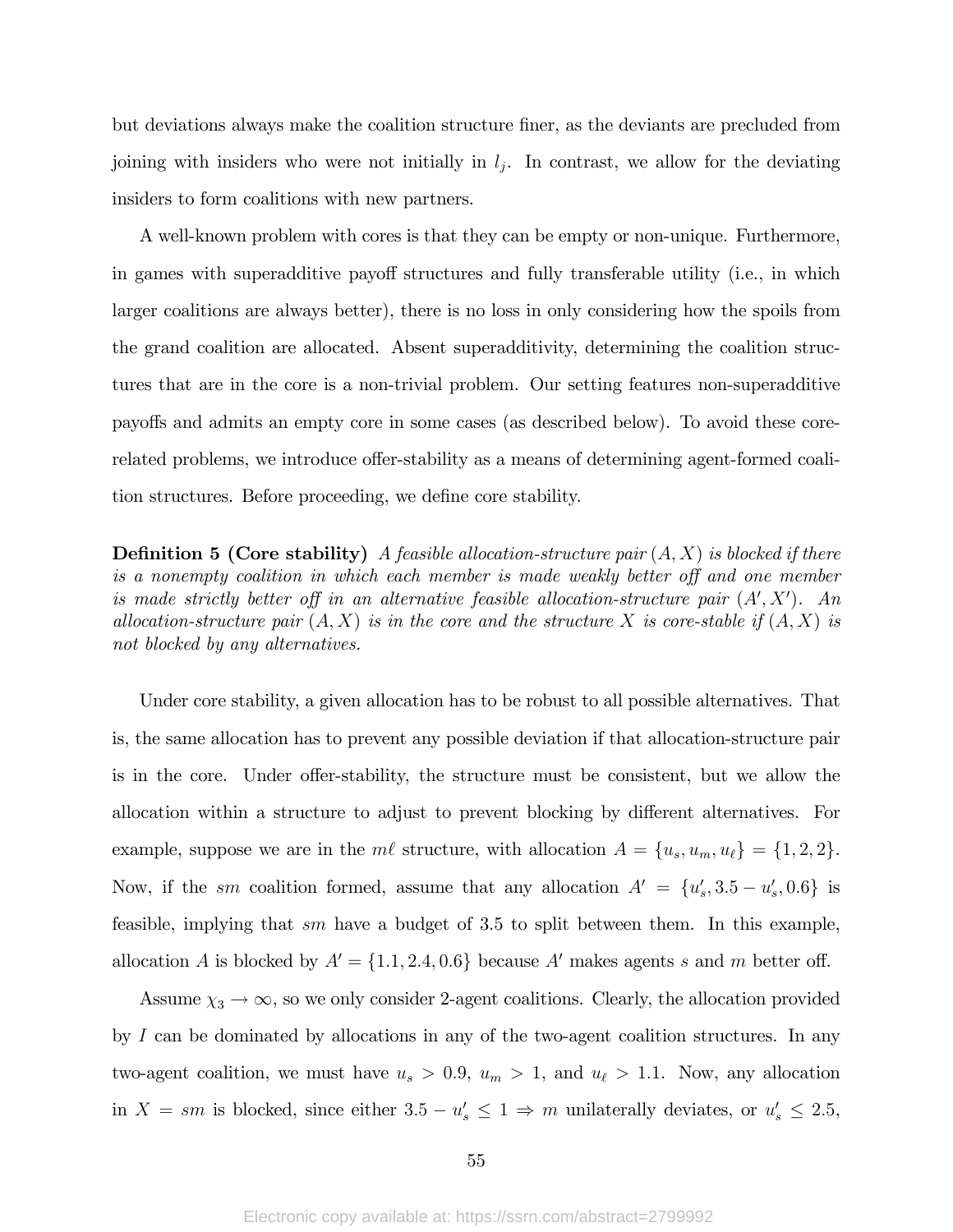| X       | $\boldsymbol{A}$                |
|---------|---------------------------------|
| $G_{-}$ | $\{-\infty, -\infty, -\infty\}$ |
| sm.     | ${u'_s, 3.5-u'_s, 1.2}$         |
| $s\ell$ | ${u''_s, 1.1, 4-u''_s\}$        |
| $m\ell$ | $\{1, u'_m, 4.5 - u'_m\}$       |
| Ι       | $\{0.9, 1, 1.1\}$               |
|         |                                 |

Table 3 Payoff Structure for a sample game

in which case s and  $\ell$  can deviate to, for example,  $(s\ell, \{2.6, 1.1, 1.4\})$ . Therefore, sm is not core-stable. An allocation in  $s\ell$  must have  $u''_s > 0.9$ , implying  $u_{\ell} < 4 - 0.9 = 3.1$ . But, in this case, m and  $\ell$  can deviate to  $(m\ell, \{1, 1.3, 3.2\})$ , implying that s $\ell$  is not core-stable. For  $m\ell, u'_m > 1$  prevents unilateral deviation of m, but m can also get up to 2.5 for deviating with s to sm. Similarly,  $\ell$  can get up to 3 for deviating with s to s $\ell$ . It is impossible for an allocation in  $m\ell$  to provide both  $u'_m \geq 2.5$  and  $u_\ell = 4.5 - u'_m \geq 3$  implying that any allocation in  $m\ell$  is blocked by either sm or s $\ell$ . Therefore, the core to the game above (again, with  $\chi_3 \to \infty$ ) is empty, and there is no core-stable coalition structure, as every allocation is dominated by another allocation with an alternative structure. If, instead, the set of feasible allocations in  $m\ell$  were  $\{1, u'_m, 5.7 - u'_m\}$ , then the core would consist of  $(m\ell, \{1, x, 5.7 - x\})$ , with  $x \in (2.5, 2.7)$ .

Despite the lack of a core-stable coalition structure, there is an offer-stable coalition structure, m $\ell$ . The m $\ell$  structure is offer-stable because: any deviation from m $\ell$  to s $\ell$  can be prevented by giving  $\ell$  at least 3 and still leaving m better off with at least the 1.1 he would receive under  $s\ell$ ; and any deviation to sm can be prevented by giving m at least 2.5 while leaving  $\ell$  with more than the 1.2 he would receive under sm. Clearly, these cannot both be accomplished, but the can be accomplished as counteroffers to proposals received individually. Our nomenclature of offer-stability comes directly from the idea that a coalition structure is offer-stable if coalition partners can be given counteroffers that prevent deviations. That is, if s proposes an allocation to m that involves a move to the  $sm$  structure,